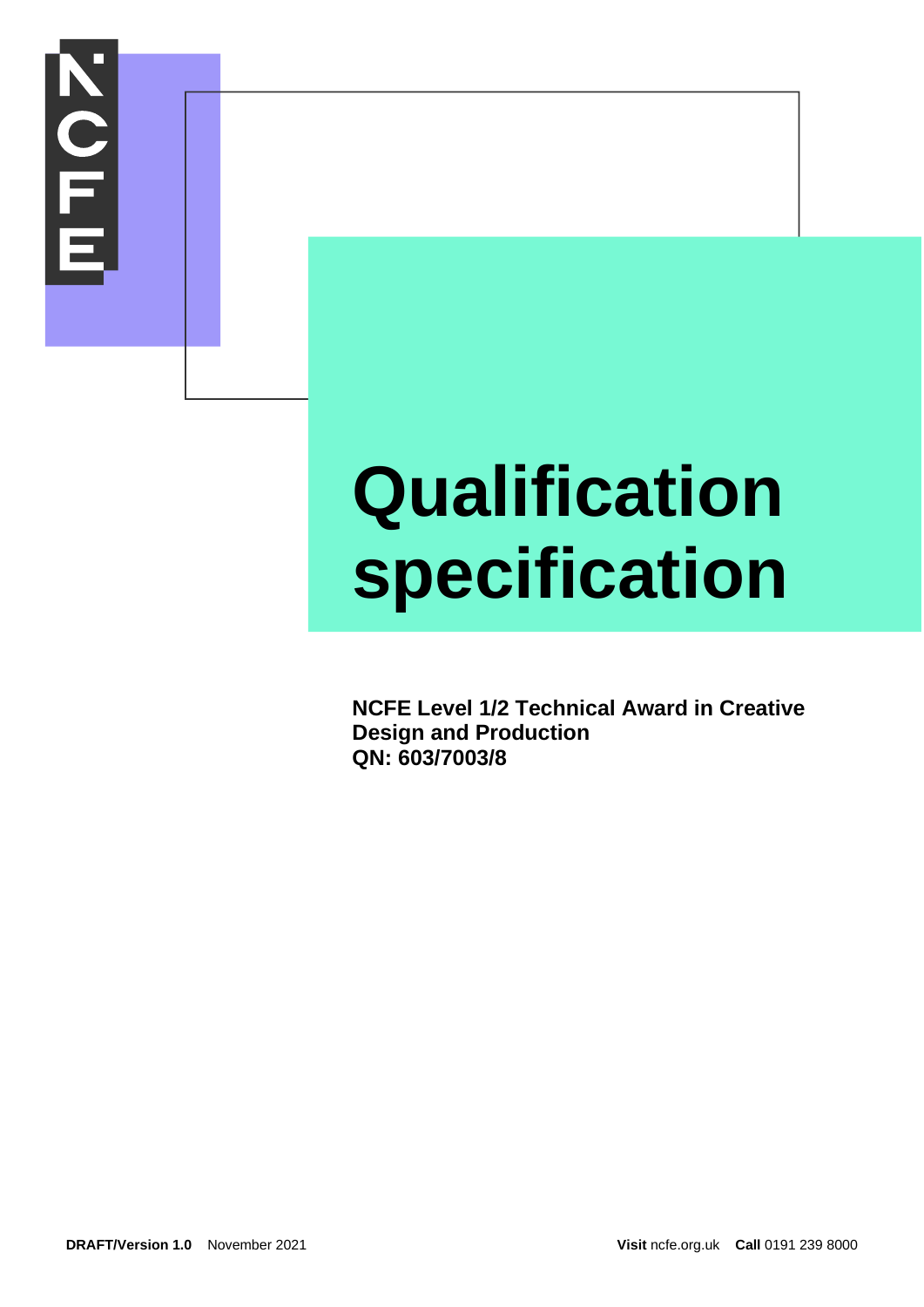# **Qualification summary**

| <b>Qualification title</b>                 | NCFE Level 1/2 Technical Award in Creative Design and Production                                                                                                                                                                                                                                                                                                                                                                                                                              |                                          |          |
|--------------------------------------------|-----------------------------------------------------------------------------------------------------------------------------------------------------------------------------------------------------------------------------------------------------------------------------------------------------------------------------------------------------------------------------------------------------------------------------------------------------------------------------------------------|------------------------------------------|----------|
| <b>Ofqual qualification</b><br>number (QN) | 603/7003/8                                                                                                                                                                                                                                                                                                                                                                                                                                                                                    | Aim reference                            | 60370038 |
| <b>Guided learning hours</b><br>(GLH)      | 138                                                                                                                                                                                                                                                                                                                                                                                                                                                                                           | <b>Total qualification</b><br>time (TQT) | 152      |
| Minimum age                                | 14                                                                                                                                                                                                                                                                                                                                                                                                                                                                                            |                                          |          |
| <b>Qualification purpose</b>               | This qualification is part of a suite of technical award qualifications that have<br>been developed to meet the Department for Education's (DfE's)<br>requirements for high-quality, rigorous qualifications that:<br>have appropriate content for the learner to acquire core knowledge and<br>$\bullet$<br>practical skills<br>allow the qualification to be graded<br>٠<br>provide synoptic assessment<br>$\bullet$<br>enable progression to a range of study and employment opportunities |                                          |          |
| Grading                                    | Level 1 pass/merit/distinction<br>Level 2 pass/merit/distinction/distinction*                                                                                                                                                                                                                                                                                                                                                                                                                 |                                          |          |
| <b>Assessment method</b>                   | Externally-set: non-exam assessment (NEA) and an examined assessment<br>(EA)                                                                                                                                                                                                                                                                                                                                                                                                                  |                                          |          |
| <b>Performance points</b>                  | Please check with the DfE for the most up-to-date information, should there<br>be any changes                                                                                                                                                                                                                                                                                                                                                                                                 |                                          |          |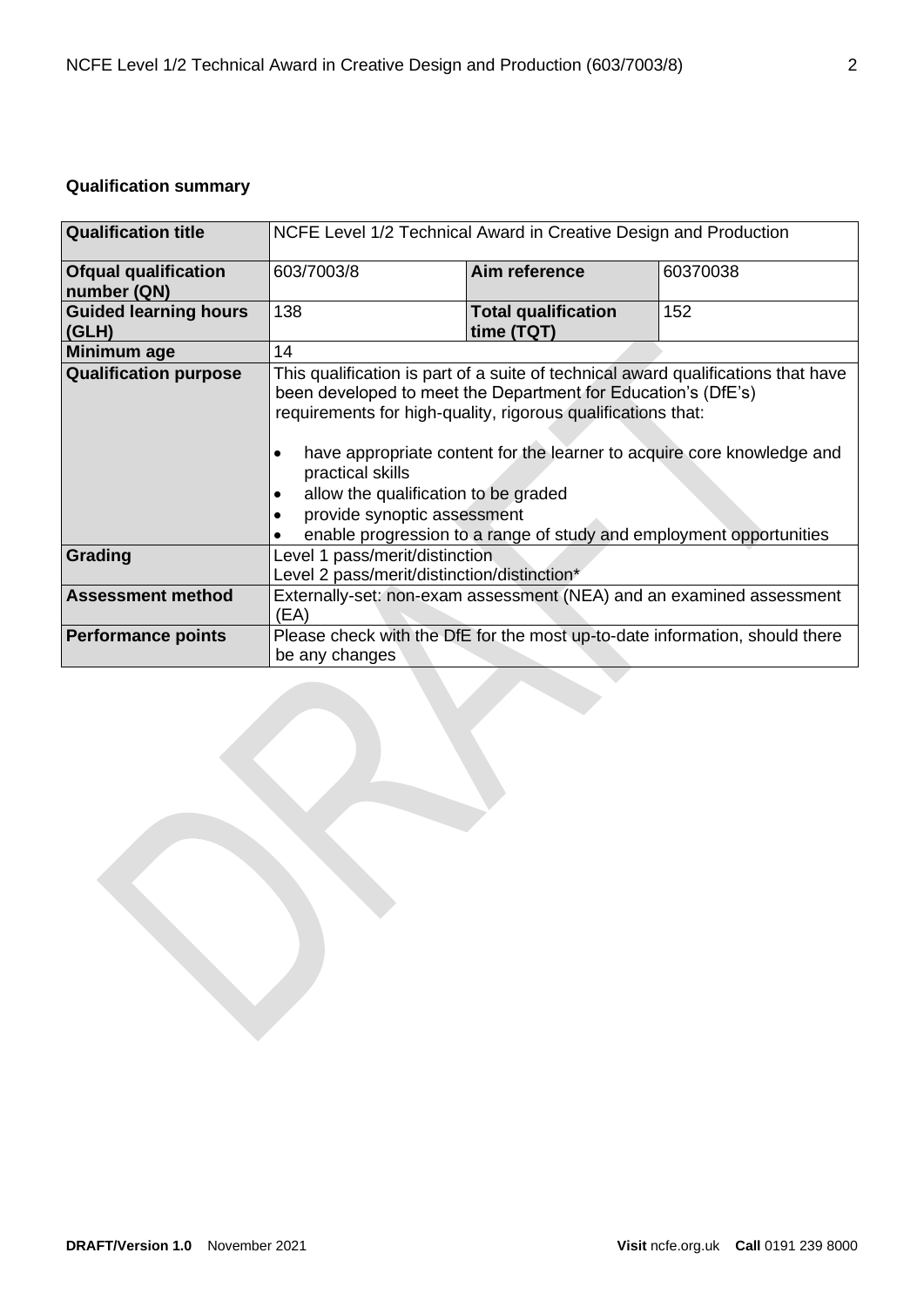## **Contents**

| <b>Qualification summary</b>                        |    |
|-----------------------------------------------------|----|
| <b>Section 1: introduction</b>                      |    |
| Aims and objectives                                 | 4  |
| Support handbook                                    | 4  |
| Entry guidance                                      | 4  |
| Achieving this qualification                        | 5  |
| Progression                                         | 5  |
| <b>Staffing requirements</b>                        | 6  |
| Resource requirements                               | 6  |
| Real work environment requirement/recommendation    | 6  |
| Work/industry placement experience                  | 6  |
| Purpose statement                                   | 7  |
| How the qualification is assessed                   | 9  |
| Overall grading descriptors                         | 15 |
| Grading information                                 | 16 |
| Section 2: unit content and assessment guidance     | 17 |
| Content areas                                       | 18 |
| Teaching content                                    | 20 |
| Design and production in context<br>1.              | 20 |
| 2.<br>Design materials and processes                | 24 |
| 3.<br>Design brief and production processes         | 29 |
| Presentation of a design solution<br>4.             | 34 |
| 5.<br>Review of processes and final solution        | 36 |
| 6.<br>Working in the design production industry     | 37 |
| Teaching guidance                                   | 39 |
| Synoptic connections                                | 48 |
| Section 3: additional information                   | 49 |
| School accountability measures (performance points) | 49 |
| Discounting                                         | 49 |
| <b>Qualification dates</b>                          | 49 |
| Support materials                                   | 50 |
| Reproduction of this document                       | 50 |
| Contact us                                          | 51 |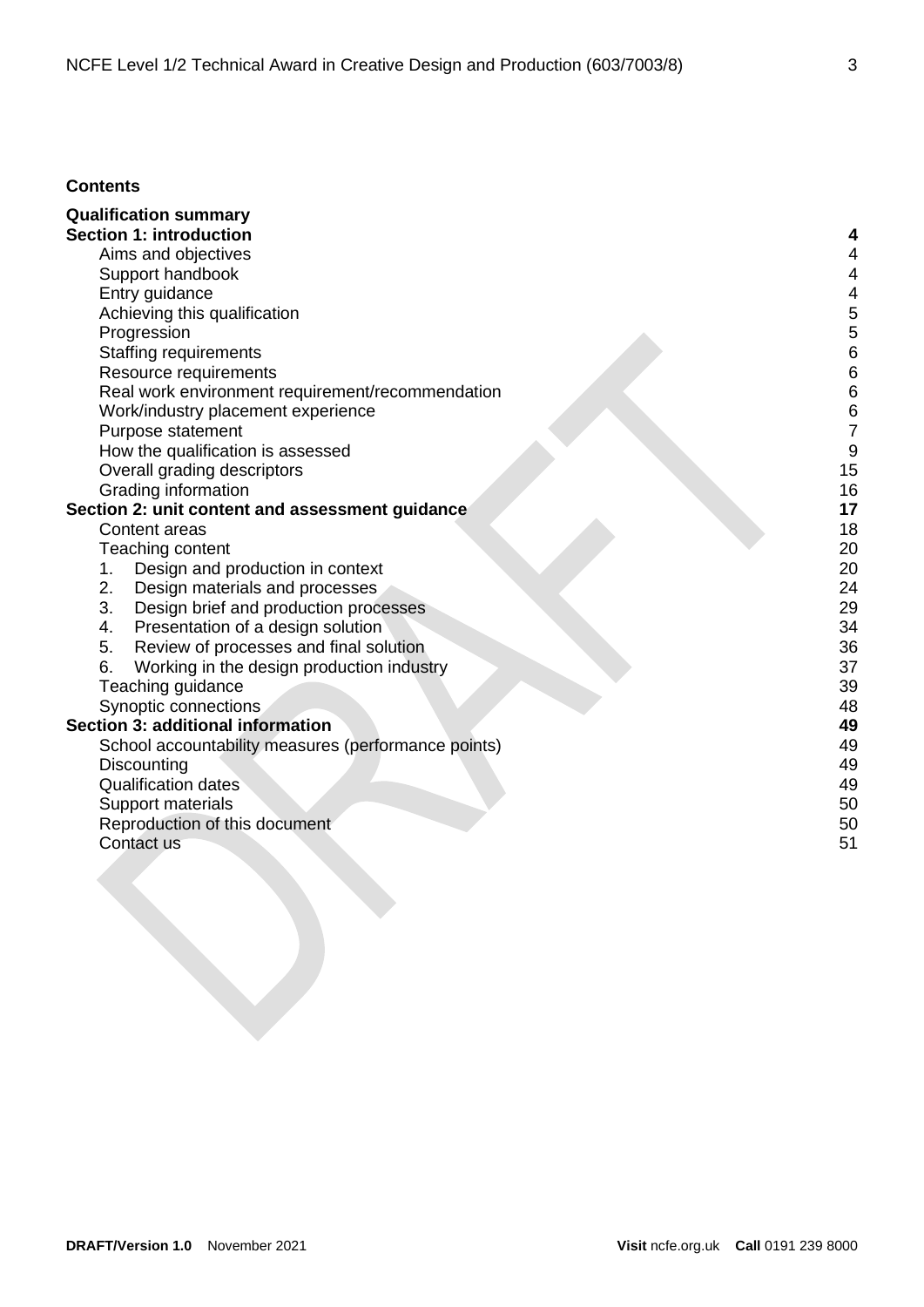## <span id="page-3-0"></span>**Section 1: introduction**

Please note this is a draft version of the qualification specification and is likely to be subject to change before the final version is produced for the launch of the qualification.

If you are using this qualification specification for planning purposes, please make sure that you are using the most recent version.

## <span id="page-3-1"></span>**Aims and objectives**

This qualification aims to:

- focus on the study of creative design and production in the design and production industry
- offer breadth and depth of study, incorporating a key core of knowledge
- provide opportunities to acquire a number of practical and technical skills

The objectives of this qualification are to:

- place design and production in context
- understand design materials and processes
- understand design brief and production processes
- prepare for the presentation of a design solution
- undertake a review of processes and final solution
- explore working in the design production industries

#### <span id="page-3-2"></span>**Support handbook**

This qualification specification must be used alongside the mandatory support handbook on the qualifications page on the NCFE website, which contains additional supporting information to help with the planning, delivery and assessment.

This qualification specification contains all of the qualification-specific information you will need that is not covered in the support handbook.

## <span id="page-3-3"></span>**Entry guidance**

This qualification is designed for learners aged 14 to 16 in schools and colleges, but is also accessible for post-16 learners.

It is a vocational qualification equivalent to GCSE grades 8.5 to 1.

There are no specific prior skills/knowledge a learner must have for this qualification.

Entry is at the discretion of the centre.

Centres are responsible for ensuring that all learners are capable of achieving the learning outcomes and complying with the relevant literacy, numeracy and health and safety requirements.

Learners registered on this qualification should not undertake another qualification at the same level, or with the same/a similar title, as duplication of learning may affect funding eligibility.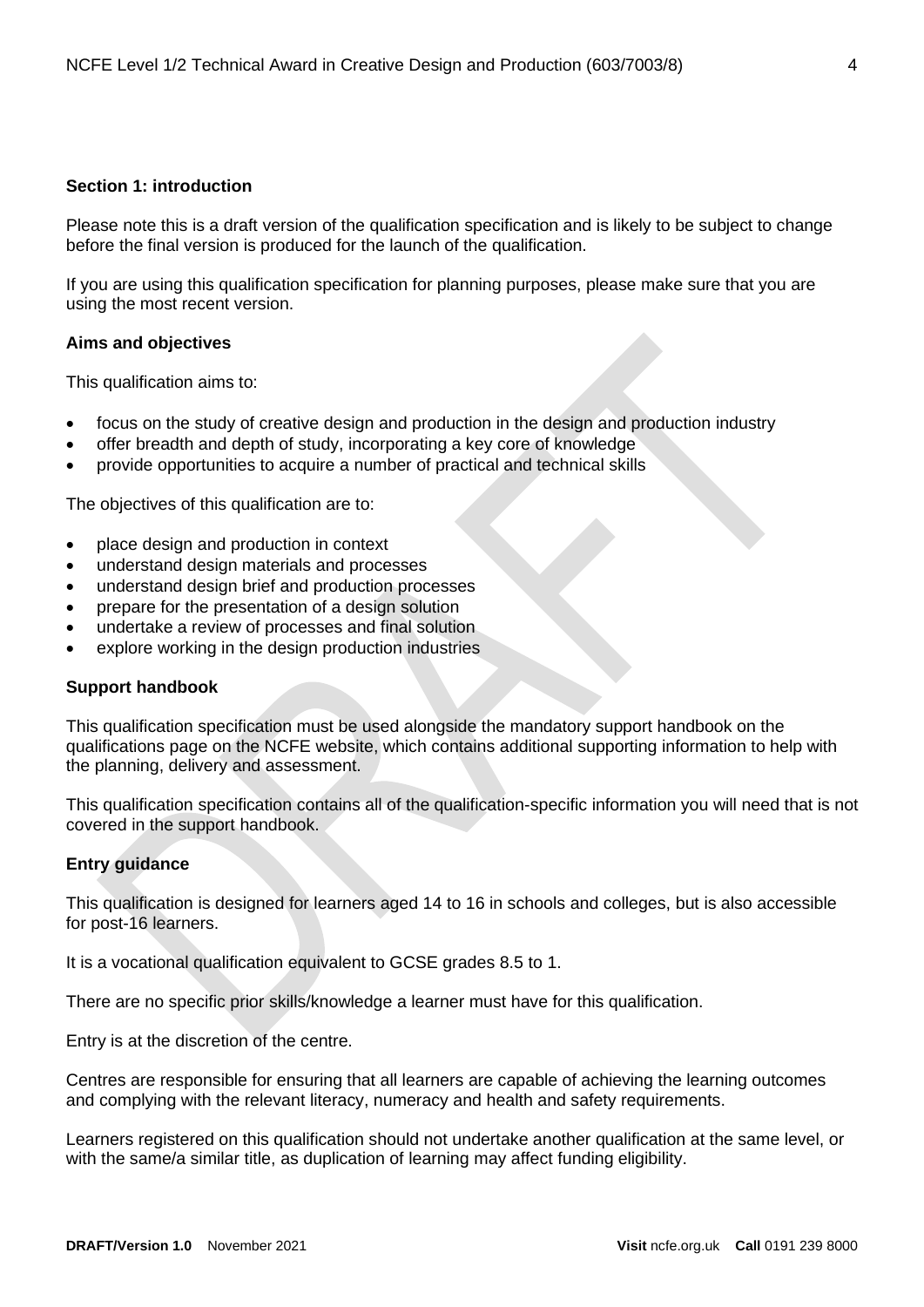## <span id="page-4-0"></span>**Achieving this qualification**

To be awarded this qualification, learners are required to successfully achieve all learning outcomes from the single graded mandatory unit.

| <b>Qualification title</b>         |                 | NCFE Level 1/2 Technical Award in Creative Design and       |  |
|------------------------------------|-----------------|-------------------------------------------------------------|--|
|                                    |                 | Production                                                  |  |
| <b>Qualification number (QN)</b>   |                 | 603/7003/8                                                  |  |
| Level                              |                 | Combined level 1/2                                          |  |
| <b>Guided learning hours (GLH)</b> |                 | 138                                                         |  |
| (Total GLH has been rounded up to  |                 |                                                             |  |
| the nearest hour)                  |                 |                                                             |  |
| <b>GLH breakdown</b>               |                 | 120 hours delivery<br>$\bullet$                             |  |
|                                    |                 | 1 hour 30 minutes examined assessment<br>$\bullet$          |  |
|                                    |                 | 16 hours non-exam assessment<br>$\bullet$                   |  |
| Non-exam                           | Weighting (60%) | Externally-set, internally marked and externally moderated: |  |
| assessment (NEA)                   |                 | synoptic project<br>$\bullet$                               |  |
| <b>Examined</b><br>Weighting (40%) |                 | Externally-set and externally marked:                       |  |
| assessment (EA)                    |                 | written exam                                                |  |
| <b>Total</b>                       | 100%            | Overall qualification grades:                               |  |
|                                    |                 | L1P, L1M, L1D, L2P, L2M, L2D, L2D*                          |  |

Please refer to the content area summaries in section 2 for further information.

To achieve this qualification, learners must successfully demonstrate their achievement of all learning outcomes of the units as detailed in this qualification specification.

## <span id="page-4-1"></span>**Progression**

Depending on the grade the learner achieves in this qualification, they could progress to level 2 and level 3 qualifications and/or GCSE/A Levels.

Learners who achieve at level 1 might consider progression to level 2 qualifications post-16, such as:

- GCSE Design and Technology
- study at level 2 in a range of technical routes that have been designed for progression to employment, apprenticeships and further study; examples might include a Level 2 Technical Certificate in Design Production

Technical certificate qualifications provide post-16 learners with the knowledge and skills they need for skilled employment or for further technical study.

Learners who achieve at level 2 might consider progression to level 3 qualifications post-16, such as:

- A Level Design and Technology (this will support progression to higher education)
- Level 3 Applied General Certificate in Art and Design
- study at level 2 in a range of technical routes that have been designed for progression to employment, apprenticeships, and further study
- Level 3 Technical Level in Engineering: Design (this will support progression to higher education)
- Level 3 Technical Level in Art and Design (this will support progression to higher education)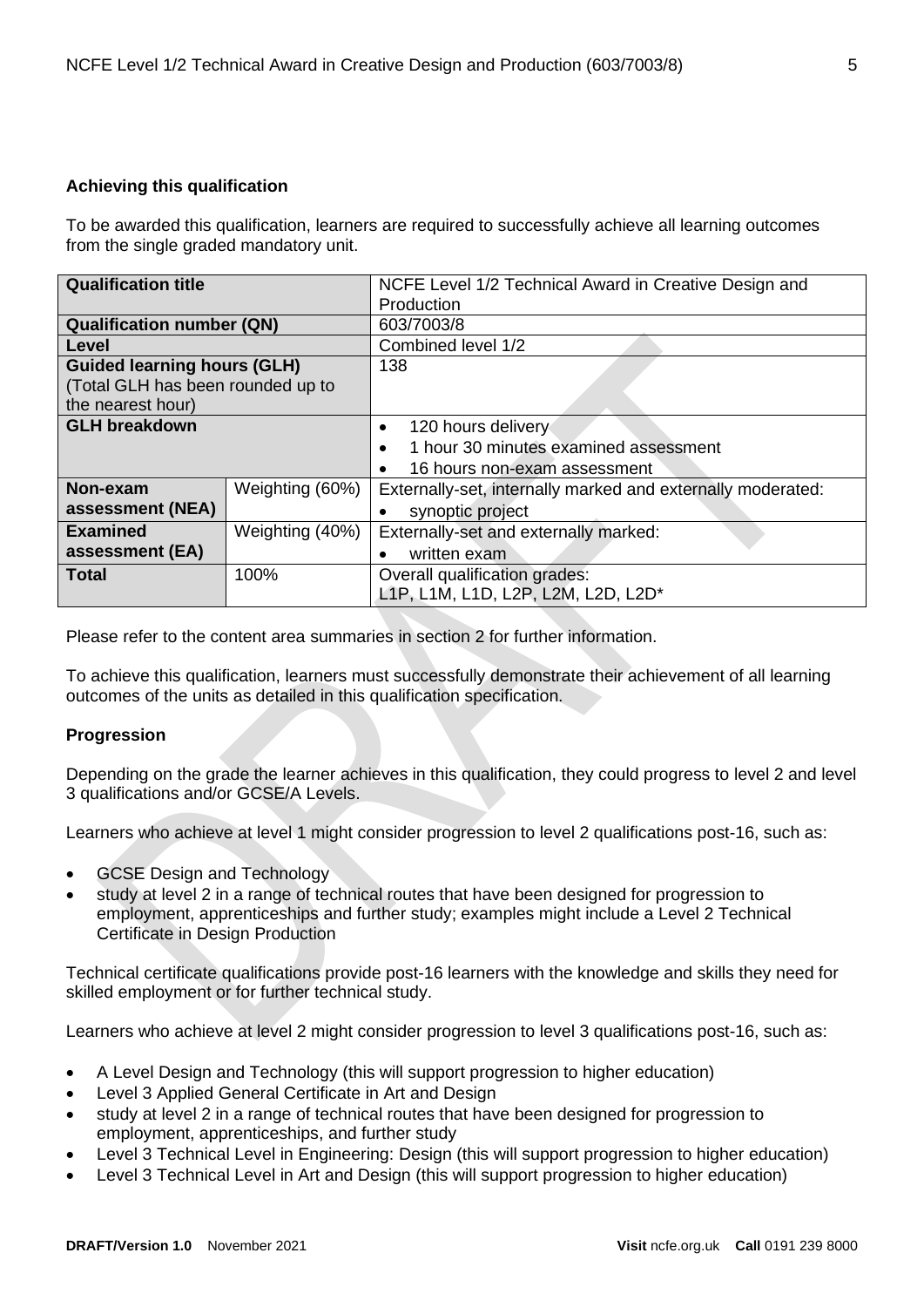• T Level in Design and Development for Engineering and Manufacturing (this will support progression to higher education)

Learners could also progress into employment or onto an apprenticeship. The understanding and skills gained through this qualification could be useful to progress onto an apprenticeship in the industry through a variety of occupations that are available within the industry, such as interior designer, design studio assistant or furniture maker.

## <span id="page-5-0"></span>**Staffing requirements**

There are no additional staffing requirements for this qualification. See the staffing requirements section in the support handbook.

## <span id="page-5-1"></span>**Resource requirements**

There are no mandatory resource requirements for this qualification, but centres must ensure learners have access to suitable resources to enable them to cover all the appropriate learning outcomes.

## <span id="page-5-2"></span>**Real work environment requirement/recommendation**

This is a knowledge-only qualification. Experience in the real work environment is not required.

## <span id="page-5-3"></span>**Work/industry placement experience**

This is a knowledge-only qualification. Work/industry placement experience is not required.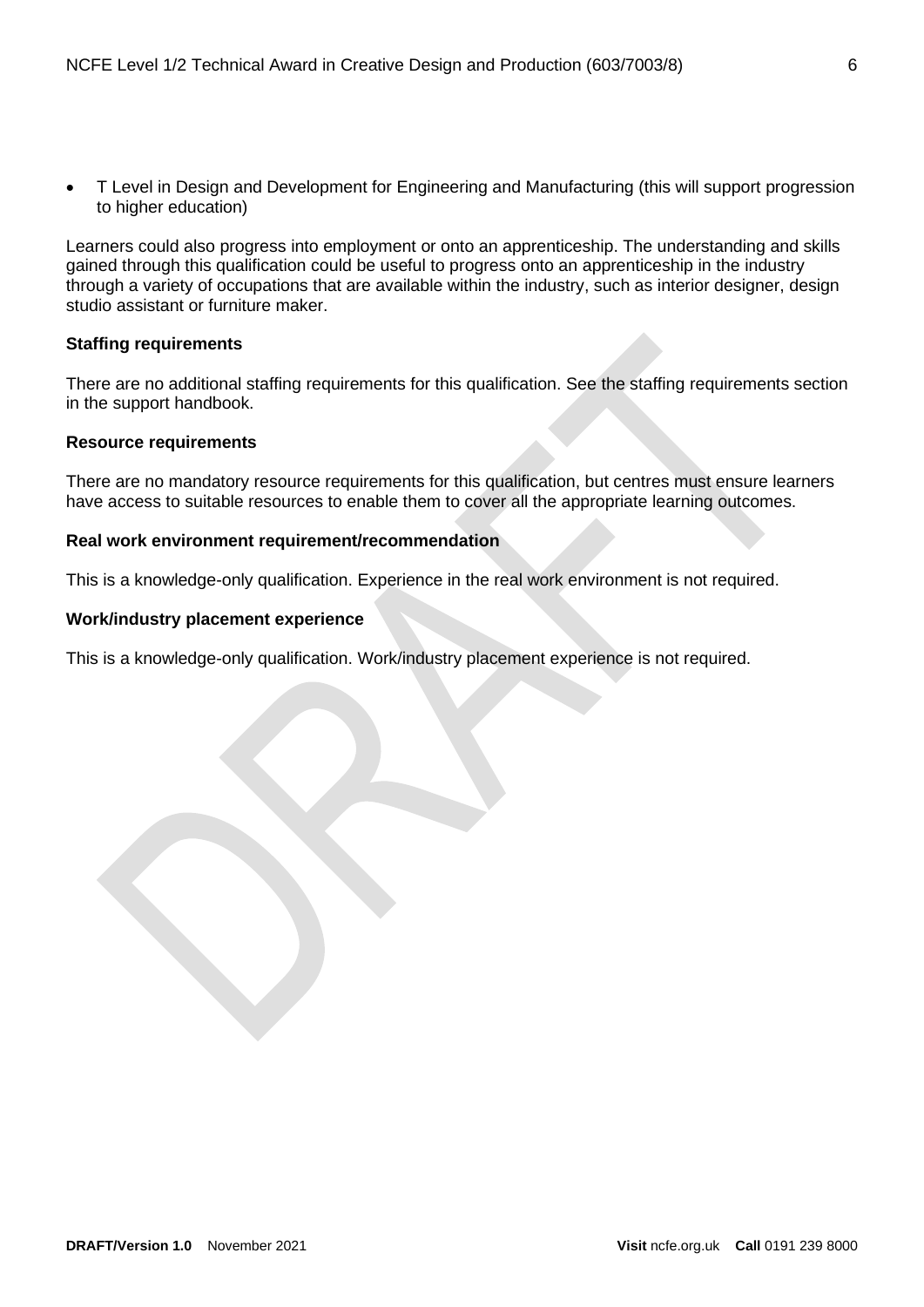#### <span id="page-6-0"></span>**Purpose statement**

#### **Who is this qualification for?**

The Level 1/2 Technical Award in Creative Design and Production is designed for learners who want an introduction to design and production that includes a vocational and project-based element, approached from a creative perspective with regular opportunities to experiment and create. This qualification will appeal to learners who wish to pursue a career in the design and production sector or progress to further study.

The Level 1/2 Technical Award in Creative Design and Production complements GCSE qualifications. It is aimed at 14 to 16 year olds studying key stage 4 (KS4) curriculum who are interested in the design and production sector. This qualification is designed to match the rigour and challenge of GCSE study. The qualification is graded at level 1 pass, merit, distinction and level 2 pass, merit, distinction and distinction\* (equivalent to GCSE grades 8.5 to 1). More information on grading can be found in section 2 of this qualification specification.

This qualification focuses on an applied study of design and production and learners will gain a broad knowledge and understanding of working in the sector.

This qualification has been designed to sit alongside the requirements of core GCSE subjects and is appropriate for learners who are motivated and challenged by learning through hands-on experiences and through content that is concrete and directly related to those experiences.

It is distinct from GCSE Design and Technology, as it gives the learner a strong foundation of contextual knowledge upon which they are encouraged to build a variety of skills through creative experimentation. It incorporates practical skills through hands-on experiences, alongside a wider understanding of employment/career opportunities and promotion skills, which develops the learner's understanding of the design and production sector more widely

This level 1/2 qualification is appropriate for learners who are looking to develop a significant core of knowledge and understanding in creative design and production and apply that knowledge through a project.

#### **What will the learner study as part of this qualification?**

This qualification will promote the learner's understanding of:

- design and production in context:
	- o including design movements and design principles
	- design materials and processes:
		- o including investigating materials, the design process and digital design and manufacture opportunities
- design brief and production processes:
- o including interpreting a design brief and communication skills
- presentation of a design solution:
	- $\circ$  including purposes and methods of presentation, and presentation skills
	- review of processes and final solution:
		- o including review of the process and summative review
- working in the design production sector:
	- $\circ$  including employment and career opportunities, product promotion and self-promotion.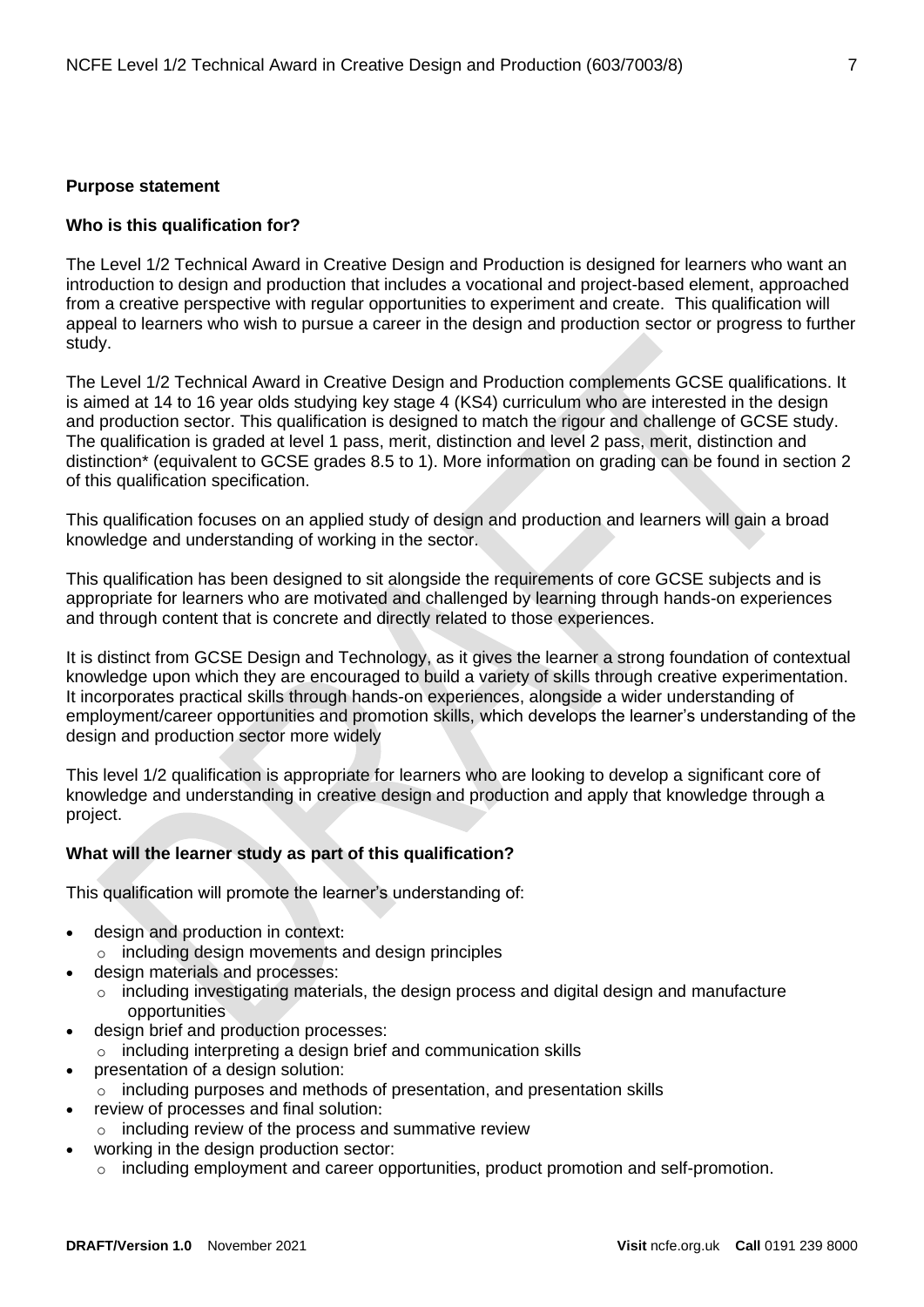## **What knowledge and skills will the learner develop as part of this qualification and how might these be of use and value in further studies?**

Learners will develop the following knowledge and skills:

- developing their own ideas and adapting in response to feedback
- evaluating their own work
- independent working
- working to deadlines
- entrepreneurial skills, including self-promotion
- communication skills

Successful completion of this qualification will enable learners to progress to level 2 or level 3 qualifications in related subjects.

The knowledge and skills gained will provide a secure foundation for careers in the design and production sector.

Learners will develop the following skills that will inform future training and work in the design and production sector:

- decision making
- observation
- resourcefulness
- problem solving
- planning
- evaluation
- reflection
- interpersonal skills
- professional behaviours
- respect and appreciation of others
- an ability to reflect upon their preferred learning style and identify relevant study skills

Successful completion of this qualification will enable learners to progress to level 2 or level 3 qualifications in related subjects.

The knowledge and skills gained will provide a secure foundation for learners to progress into career opportunities in the design and production sector and provide a valuable platform for further study.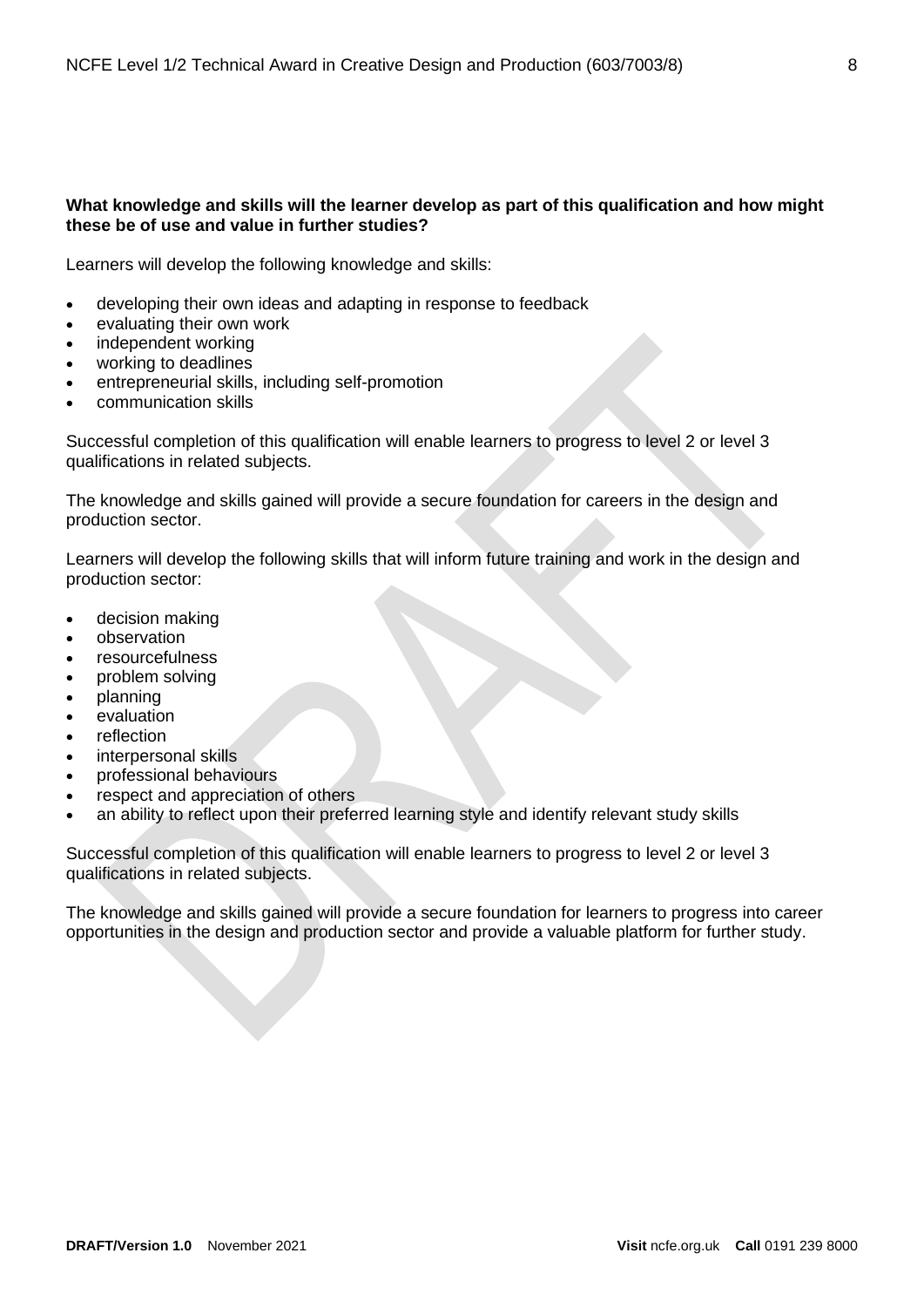## **Which subjects will complement this course?**

The following subject areas will complement this course:

- maths
- **English**
- art and design
- history
- science

This list is not exhaustive, and a range of other subject areas may also be appropriate.

## <span id="page-8-0"></span>**How the qualification is assessed**

Assessment is the process of measuring a learner's skill, knowledge and understanding against the standards set in a qualification.

The qualification has **2** assessments externally-set by NCFE: **one** non-exam assessment and **one** written examined assessment.

| <b>Non-exam assessment</b>                    |                                                                                                                       |  |  |
|-----------------------------------------------|-----------------------------------------------------------------------------------------------------------------------|--|--|
| <b>Assessment method</b>                      | <b>Description</b>                                                                                                    |  |  |
| Non-exam assessment                           | 60% of the technical award                                                                                            |  |  |
| Externally-set                                | 120 marks                                                                                                             |  |  |
| Internally marked and<br>externally moderated | The completion time for the non-exam assessment is 16 hours.                                                          |  |  |
|                                               | The non-exam assessment will assess the learner's ability to effectively                                              |  |  |
|                                               | draw together their knowledge, understanding and skills from across the                                               |  |  |
|                                               | whole vocational area. The non-exam assessment will target assessment<br>objectives (AOs) AO1, AO2, AO3, AO4 and AO5. |  |  |
| Non-exam assessment                           | The learner should not undertake the non-exam assessment until all                                                    |  |  |
| availability                                  | content areas have been delivered. This is to ensure learners are in a                                                |  |  |
|                                               | position to complete the non-exam assessment successfully.                                                            |  |  |
|                                               | A different non-exam assessment brief will be released every September.                                               |  |  |

## **Non-exam assessment**

Non-exam assessment encourages the learner to combine elements of their learning and to show accumulated knowledge and understanding across the content areas.

Non-exam assessment enables the learner to show their ability to integrate and apply knowledge, understanding and skills with breadth and depth. It also requires them to demonstrate their capability to apply knowledge, understanding and skills across a range of units and learning outcomes that are being assessed.

The non-exam assessment is internally assessed work and should be completed by the learner in accordance with the qualification specification. Information on delivery guidance and assessment hours for the internal assessment will be available in the non-exam assessment brief. To support with this, we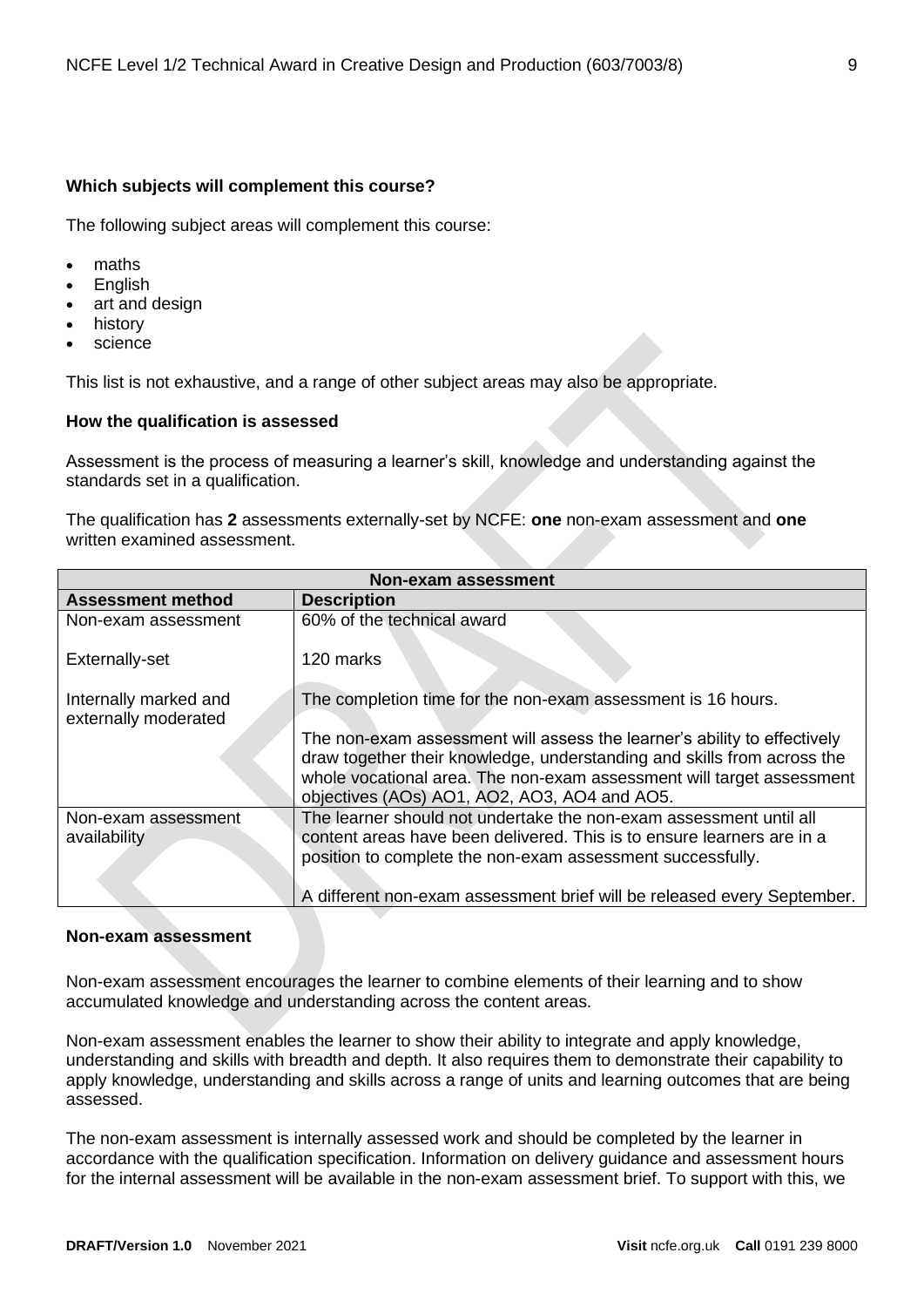have also created a sample non-exam assessment brief, which is available on the qualification page under support materials. A representative number of assessment hours should be timetabled into the scheme of work. Internal assessment hours must be administered outside of scheduled teaching and learning hours and should be supervised and assessed by the teacher.

Any work submitted for internal assessment must be completed during scheduled assessment hours in accordance with the scheme of work and must be authenticated and attributable to the learner. The teacher must be satisfied that the work produced is the learner's own and the learner must declare that the work is their own.

In practice, this means that all of the non-exam assessment will be completed in normal class time within scheduled assessment hours and kept separate from any teaching and learning hours.

The internally assessed non-exam assessment component is based on coverage of the qualification content areas, which are assessed holistically against descriptors to achieve a grade.

Each learner must create a portfolio of evidence generated from appropriate assessment tasks that demonstrates achievement of all the learning outcomes associated with each unit. The assessment tasks should allow the learner to respond to a real-life situation that they may face when in employment. On completion of each unit, learners must declare that the work produced is their own and the assessor must countersign this. Examples of suitable evidence for the portfolio for each unit are provided in section 2.

| <b>Examined assessment</b>          |                                                                                                                                                                                                  |  |  |  |
|-------------------------------------|--------------------------------------------------------------------------------------------------------------------------------------------------------------------------------------------------|--|--|--|
| <b>Assessment method</b>            | <b>Description</b>                                                                                                                                                                               |  |  |  |
| Examined assessment                 | 40% of technical award                                                                                                                                                                           |  |  |  |
| Externally-set                      | Written examination:                                                                                                                                                                             |  |  |  |
| Written examination                 | 80 marks                                                                                                                                                                                         |  |  |  |
| <b>Externally marked</b>            | 1 hour 30 minutes<br>a mixture of multiple-choice, short-answer, and extended response<br>questions                                                                                              |  |  |  |
|                                     | The written examined assessment is a terminal assessment and will<br>assess the learner's knowledge and understanding of all content areas<br>and target assessment objectives AO1, AO2 and AO3. |  |  |  |
| Examined assessment<br>availability | The examination date is expected to take place in May/June every year.                                                                                                                           |  |  |  |
|                                     | Please refer to the external assessment timetable available on the NCFE<br>website.                                                                                                              |  |  |  |

## **Examined assessment**

Examined assessments are set and marked by NCFE. The assessment assesses learners' knowledge and understanding of the content areas of this qualification. Centres must not assess, internally quality assure, or otherwise access or review any examined assessment materials or learner responses at any time and must adhere to the required exam regulations at all times.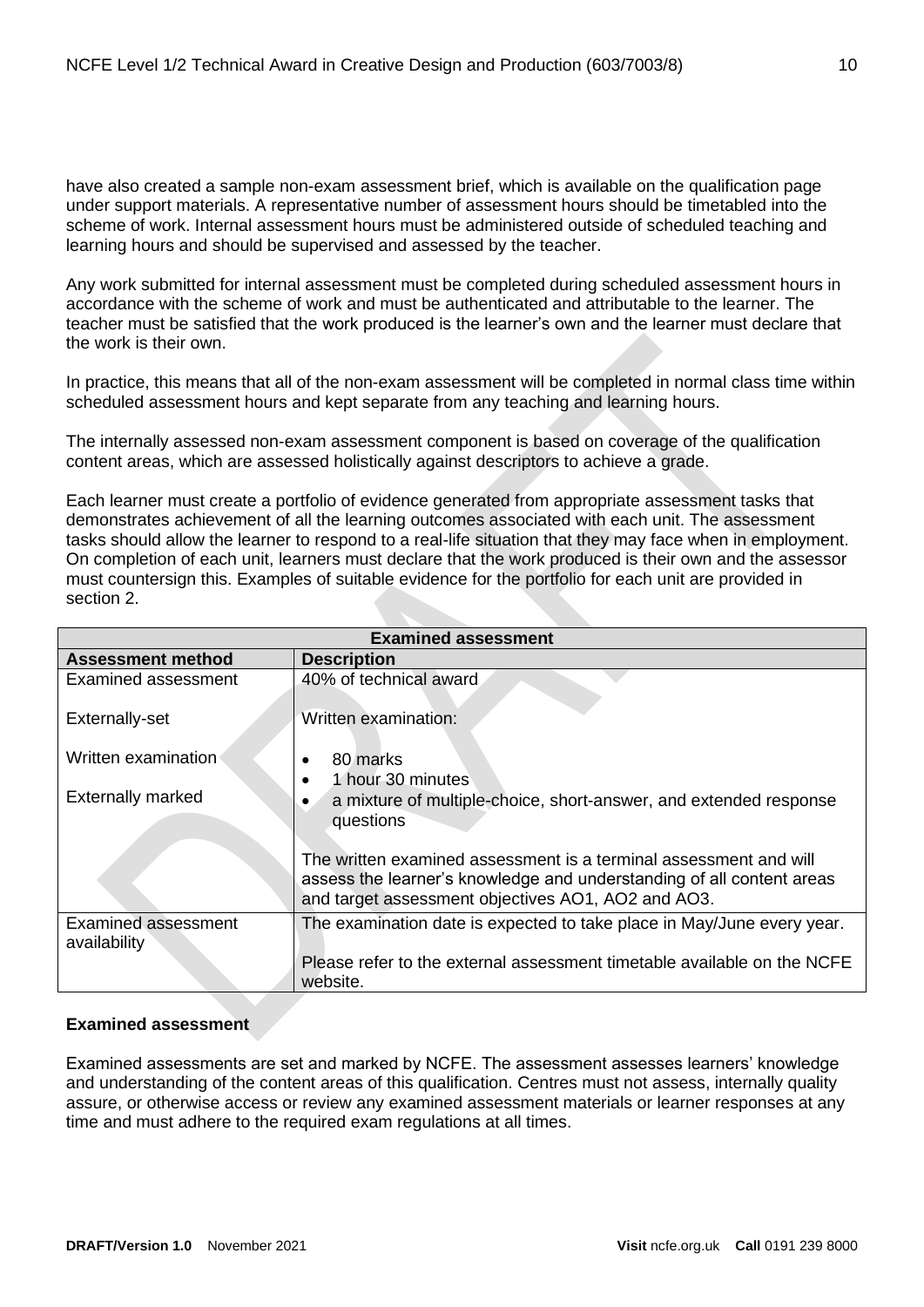The examined assessment is on a set date and time (invigilated). NCFE specifies the date and time that the examined assessment must be administered in the centre and also publishes in advance the dates on which external assessment results will be released.

A variety of assessment questions will be used, including multiple-choice, short-answer and extended response questions. This will enable learners to demonstrate their breadth of knowledge and understanding of the subject and ensure achievement at the appropriate level, including stretch and challenge. Questions will be written in plain English and in a way that is supportive and accessible to learners of all abilities.

As far as possible, real-world case studies and contexts that are relevant to the sector will be used. This is to engage and stimulate learners under examination conditions and to facilitate the drawing out of a wide range of knowledge and skills developed throughout their learning.

All questions will have available marks clearly identified. The examined assessment will be carefully constructed following a rigorous quality control process to ensure that the assessment is valid.

For further information, including instructions for conducting an external assessment, centres must ensure they have read/are familiar with the regulations for the conduct of external assessment, and qualification specific instructions for delivery documents available on the policies & documents page on the NCFE website.

The examined assessment material will be sent out in time for the start of the assessment. Assessment materials must be kept secure at all times in line with the requirement of the regulations for the conduct of external assessment.

You must return all examined assessment materials and partially or fully completed learner work to NCFE within one working day of the examined assessment taking place or the final timetabled supervised/invigilated session.

## **Rationale for synoptic assessment**

Synoptic assessment encourages the learner to combine elements of their learning and to show accumulated knowledge and understanding across units and/or learning outcomes.

Synoptic assessment enables the learner to show their ability to integrate and apply knowledge, understanding and skills with breadth and depth. It also requires them to demonstrate their capability to apply knowledge, understanding and skills across a range of units and learning outcomes that are being assessed.

## **Enquiries about results**

All enquiries relating to learners' results must be submitted in line with our enquiries and appeals about results and assessment decisions policy, which is available on the policies and documents page on the NCFE website.

## **External assessment conditions**

For more information on external assessment conditions, please see the regulations for the conduct of external assessments and qualification specific instructions for delivery on the policies & documents page on the NCFE website.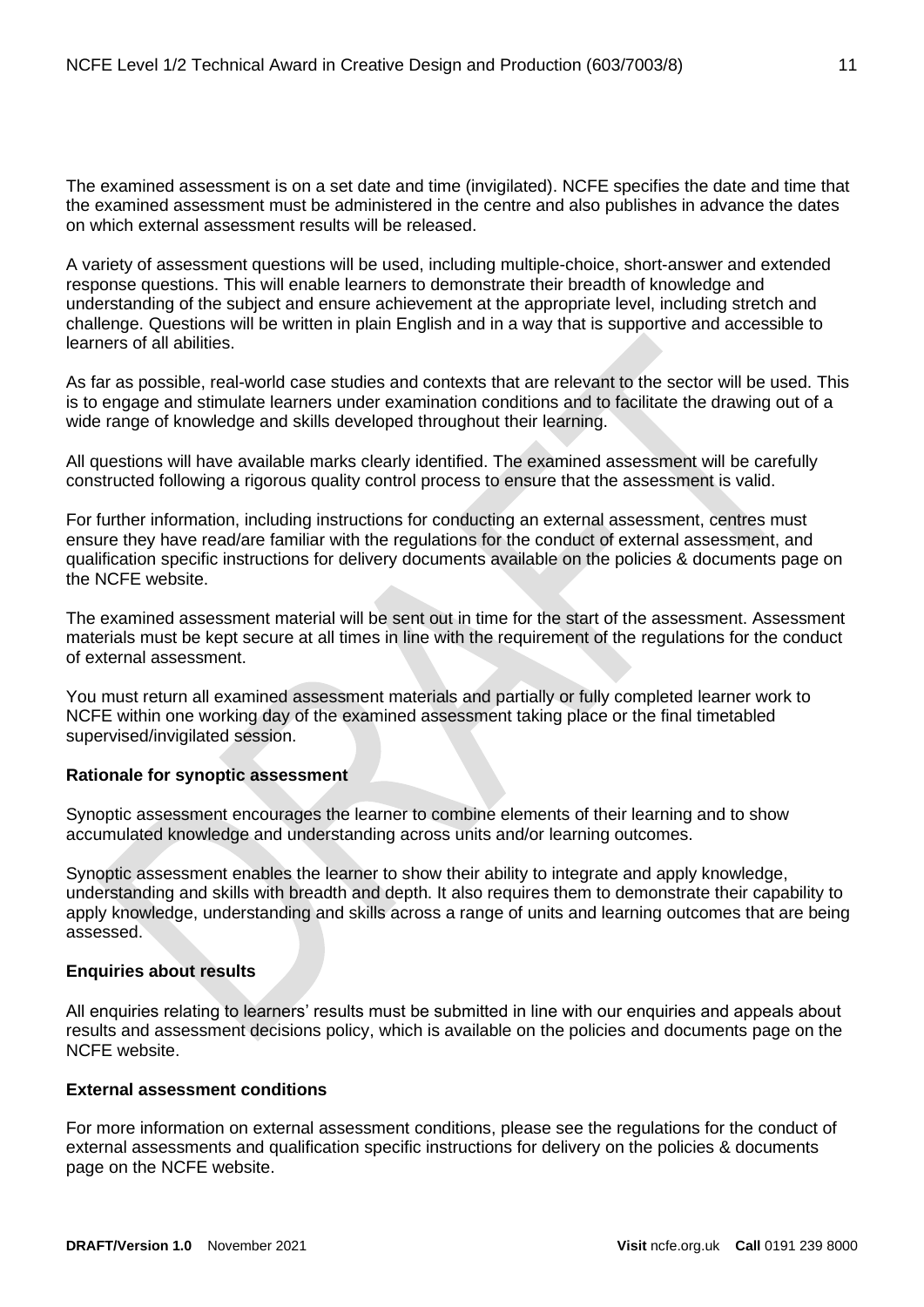There is one assessment window during the year. Please refer to the external assessment timetable on the NCFE website for the specific date.

For instructions on conducting external assessments, please refer to our regulations for the conduct of external assessments and qualification specific instructions for delivery documents, available on the policies & documents page on the NCFE website.

## **Assessment windows**

For assessments sat in windows, the centre must enter learners to the specified window. This will be either a set date and time assessment or a window in which the assessment will be completed.

For qualifications with 'entry on registration', the centre will choose the assessment window at the point of registering the learner. The last date that we will accept learner work for a specified assessment window is by that assessment window's cut-off date.

## **Please note: the 'cut-off date' is the last day that returned scripts will be accepted for the specified assessment window.**

On completing their work at the end of the assessment window, learners must sign the assessment declaration to authenticate the work produced as their own. Centres must ensure that all assessments are submitted for marking in accordance with the assessment windows.

## **Scheme of assessment**

The Level 1/2 Technical Award in Engineering qualification is made up of 2 component parts: an examined assessment (EA) and a non-exam assessment (NEA).

| <b>Assessments</b>           | <b>Assessment</b><br>time     | $\%$<br>weighting marks | Raw | <b>Scaling</b><br>factor | Scaled<br>marks* | <b>Assessment</b><br>conditions | <b>Marking</b>                           |
|------------------------------|-------------------------------|-------------------------|-----|--------------------------|------------------|---------------------------------|------------------------------------------|
| Non-exam<br>assessment (NEA) | 16 hours                      | 60%                     | 96  | 1.250                    | 120              | Supervised                      | Internal, with<br>external<br>moderation |
| Examined<br>assessment (EA)  | 1 hour<br>30 minutes          | 40%                     | 80  | 1.000                    | 80               | Invigilated                     | External                                 |
| <b>Assessment total</b>      | <b>17 hours 30</b><br>minutes | 100%                    |     |                          | 200              |                                 |                                          |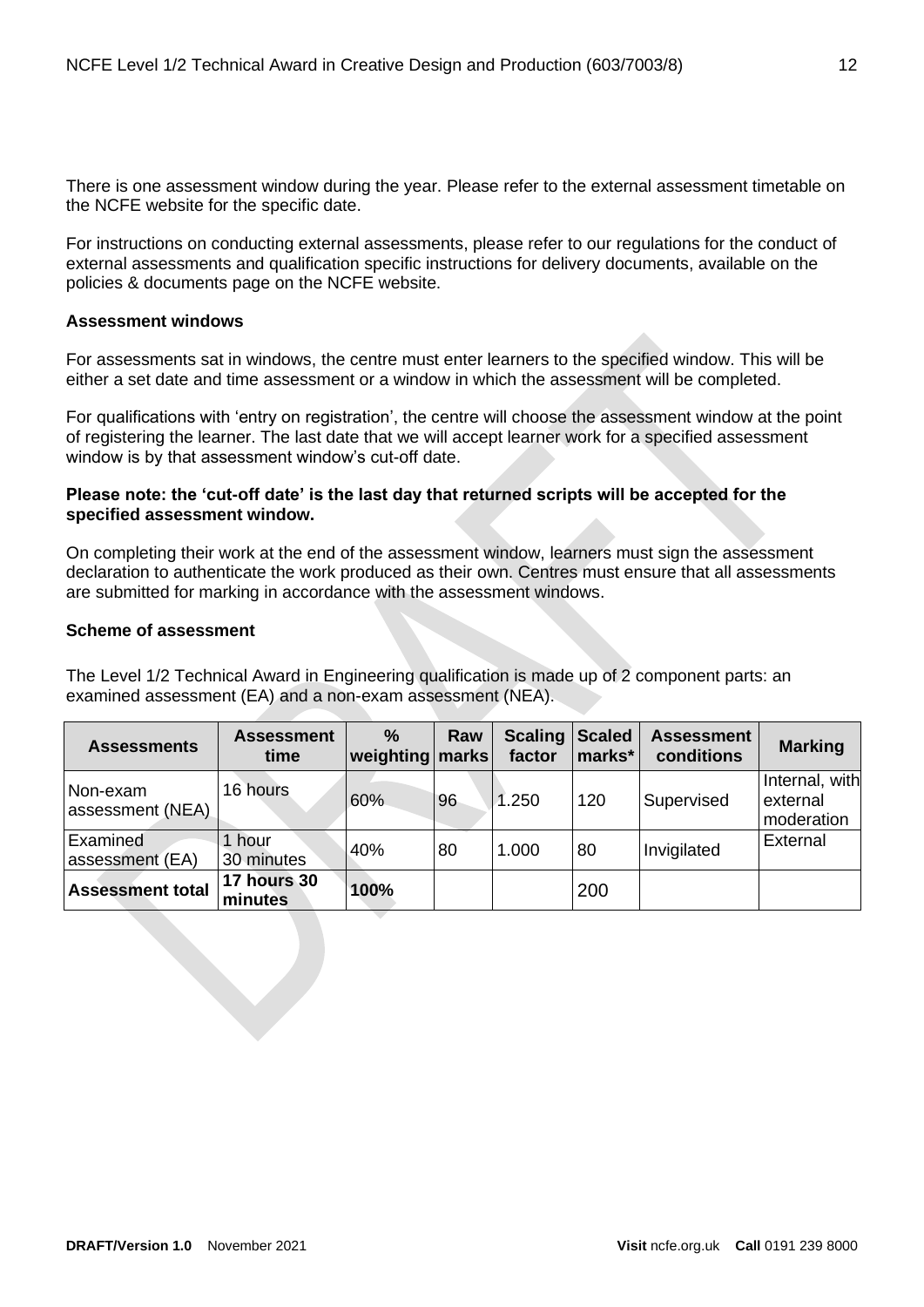## **Assessment objectives**

The assessment of our technical awards is mapped against assessment objectives (AOs). These AOs provide a consistent framework for learners and are applied synoptically, allowing learners to show their knowledge, understanding and skills from across the full breadth and depth of the qualification.

The AOs that will be assessed against the content in our technical awards are:

| <b>AO1</b>      | Recall knowledge and show understanding                                                         |
|-----------------|-------------------------------------------------------------------------------------------------|
|                 | The emphasis here is for learners to recall and communicate the fundamental elements of         |
|                 | knowledge and understanding.                                                                    |
|                 |                                                                                                 |
| AO <sub>2</sub> | Apply knowledge and understanding                                                               |
|                 | The emphasis here is for learners to apply their knowledge and understanding to real-world      |
|                 | contexts and novel situations.                                                                  |
| AO3             | Analyse and evaluate knowledge and understanding                                                |
|                 | The emphasis here is for learners to develop analytical thinking skills to make reasoned        |
|                 | judgements and reach conclusions                                                                |
| AO4             | Demonstrate the application of relevant technical skills, techniques and processes              |
|                 | The emphasis here is for learners to demonstrate the essential technical skills relevant to the |
|                 | vocational sector by applying the appropriate processes, tools and techniques                   |
| AO <sub>5</sub> | Analyse and evaluate the demonstration of relevant technical skills, techniques and             |
|                 | processes                                                                                       |
|                 | The emphasis here is for learners to analyse and evaluate the essential technical skills,       |
|                 | processes, tools and techniques relevant to the vocational sector                               |

## **Assessment objective weightings**

The table below shows the approximate weightings for each of the AOs in the technical award assessments.

| <b>AOs</b>                  | Non-exam assessment | <b>Examined assessment</b> | <b>Overall weighting (%)</b> |  |
|-----------------------------|---------------------|----------------------------|------------------------------|--|
|                             | (%)                 | $\frac{10}{6}$             |                              |  |
| AO <sub>1</sub>             | 12.5%               | 40-45%                     | 23.5-25.5%                   |  |
| AO <sub>2</sub>             | 12.5%               | 35-40%                     | 21.5-23.5%                   |  |
| AO <sub>3</sub>             | 12.5%               | 20-25%                     | 15.5-17.5%                   |  |
| AO <sub>4</sub>             | 33.3%               | N/A                        | 20%                          |  |
| AO <sub>5</sub>             | 29.2%               | N/A                        | 17.5%                        |  |
| <b>Overall weighting of</b> | 60%                 | 40%                        | 100%                         |  |
| assessments                 |                     |                            |                              |  |

The purpose of the qualification means that it is necessary to assess understanding through 2 means of assessment, an internal non-exam assessment (NEA) and an external examined assessment (EA). The variance in assessment methods used allows for a range of knowledge, understanding and skills to be assessed using the most fit for purpose method.

## **Non-exam assessment**

Refer to the mark scheme for the current non-exam assessment where you will find the information required to mark the non-exam assessment tasks and their descriptors.

Centres will mark the non-exam assessment, and this will then be submitted to NCFE for moderation.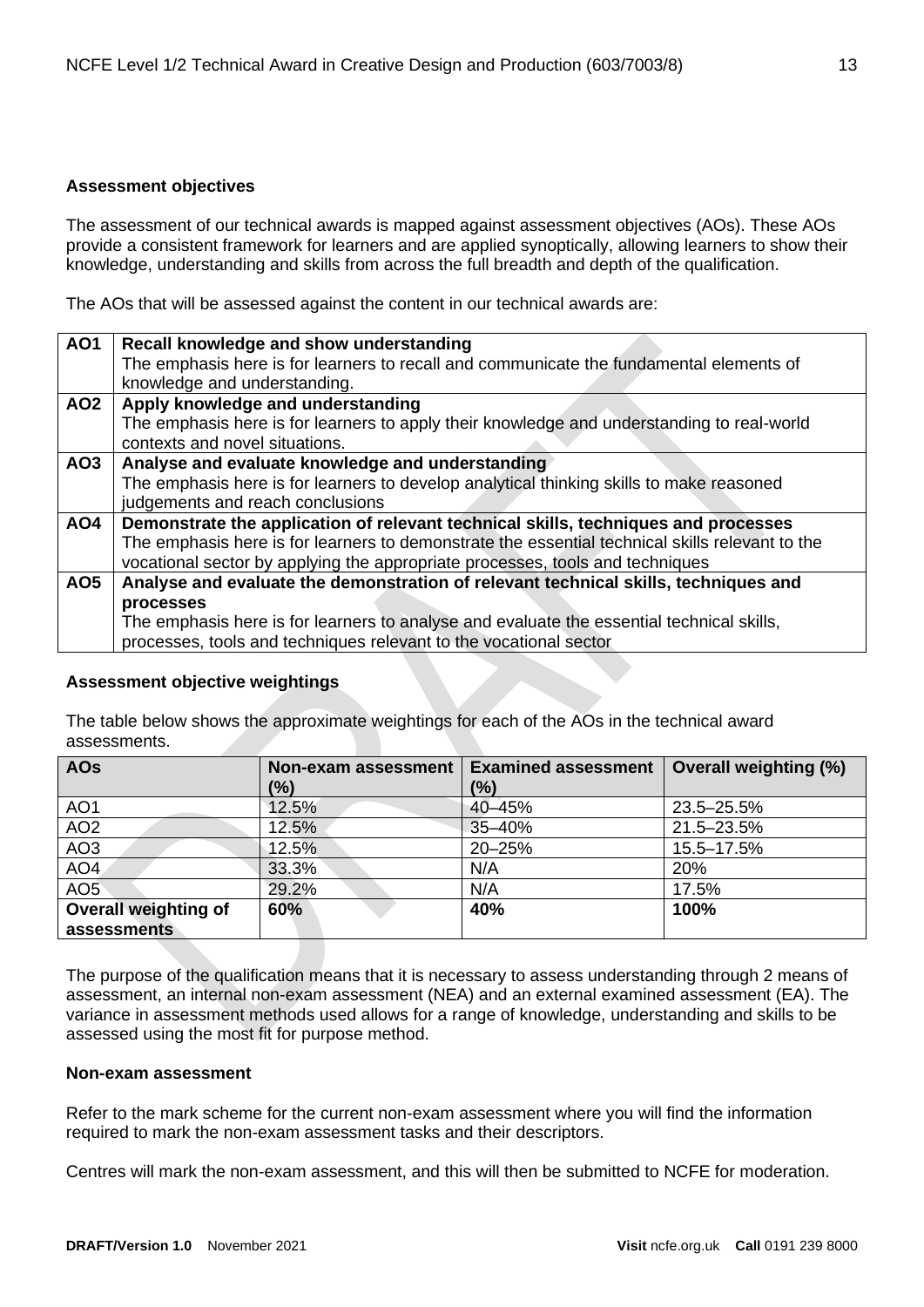## **Examined assessment**

The examined assessment will be submitted to NCFE for marking to calculate the overall grades for learners.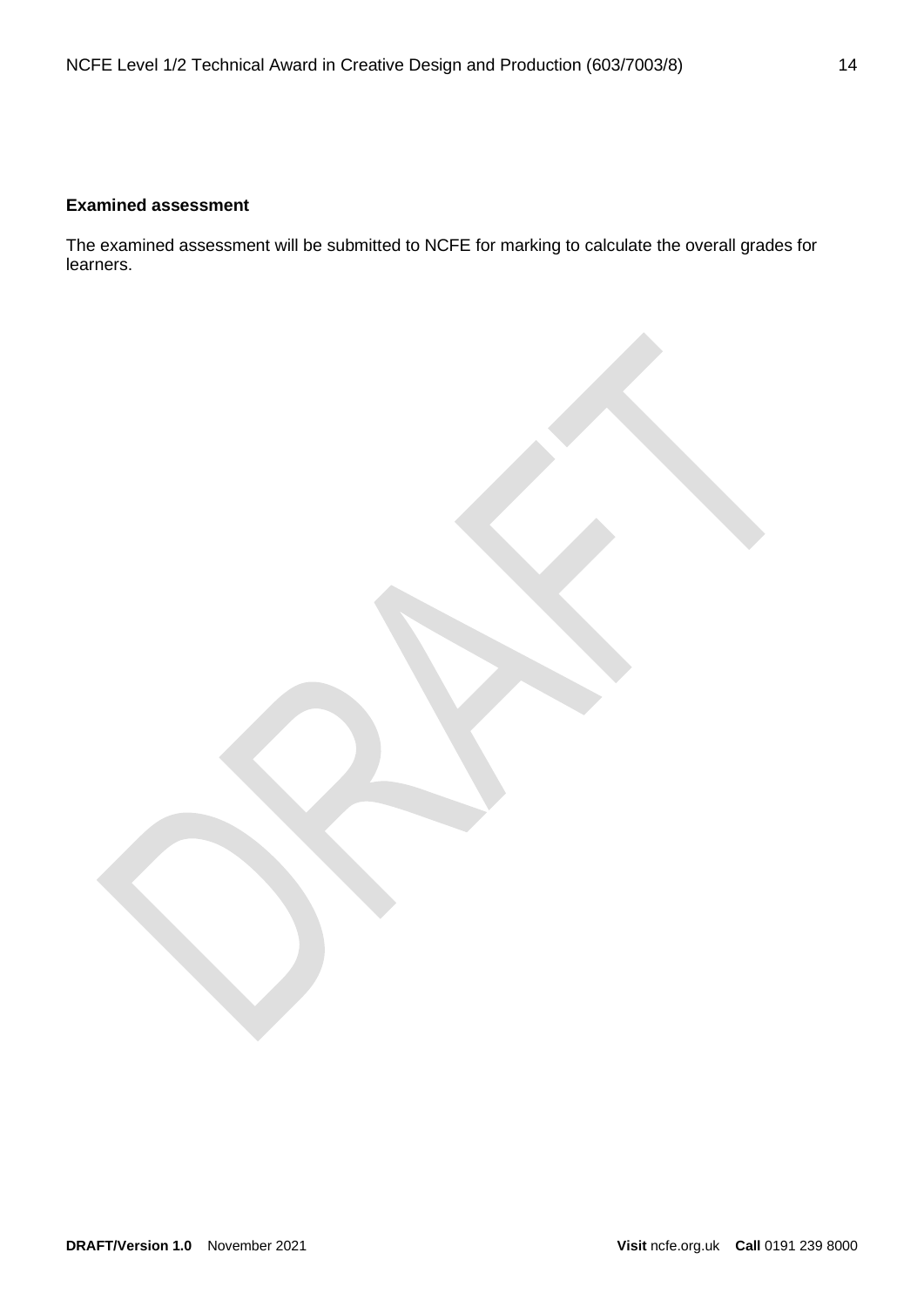## <span id="page-14-0"></span>**Overall grading descriptors**

## **To achieve a level 2 distinction learners will be able to:**

- recall and apply highly relevant knowledge and understanding in an excellent and highly comprehensive manner of design and production in context, materials, design briefs and production processes, presentation and review of design solutions, and working in the design production industries
- critically analyse and evaluate, to make excellent, reasoned judgements and reach well-supported conclusions on design and production in context, materials, design briefs and production processes, presentation and review of design solutions, and working in the design production industries
- safely and effectively demonstrate essential and excellent skills, techniques and processes, relevant to the sector, when using a wide range of materials, digital design opportunities, graphical communication, production processes and techniques, and research methods
- critically analyse and evaluate their own demonstration of relevant skills, techniques and processes relevant to the sector when creating designs, production processes (including creating prototypes), design principles and design production industry skills, in an excellent and highly comprehensive manner

## **To achieve a level 2 pass learners will be able to:**

- recall and apply mostly relevant knowledge and understanding in a good and mostly detailed manner of design and production in context, materials, design briefs and production processes, presentation and review of design solutions, and working in the design production industries
- analyse and evaluate, to make good, mostly reasoned judgements and reach coherent conclusions on design and production in context, materials, design briefs and production processes, presentation and review of design solutions, and working in the design production industries
- safely and effectively demonstrate good and mostly relevant skills, techniques and processes. relevant to the sector, when using a range of materials, digital design opportunities, graphical communication, production processes and techniques, and research methods
- analyse and evaluate their own demonstration of relevant skills, techniques and processes, relevant to the sector, when creating designs, production processes (including creating prototypes), design principles and design production industry skills, in a good and mostly detailed manner

## **To achieve a level 1 pass learner will be able to:**

- recall and apply some knowledge and understanding, in a reasonable manner that has some relevance and some detail of design and production in context, materials, design briefs and production processes, presentation and review of design solutions, and working in the design production industries
- analyse and evaluate, in a reasonable manner, to make some judgements and reach straightforward conclusions on design and production in context, materials, design briefs and production processes, presentation and review of design solutions, and working in the design production industries
- safely and effectively demonstrate some skills, techniques and processes, relevant to the sector, in a reasonable manner, when using some materials, digital design opportunities, graphical communication, production processes and techniques, and research methods
- analyse and evaluate their own demonstration of relevant skills, techniques and processes, relevant to the sector, when creating designs, production processes (including creating prototypes), design principles and design production industry skills, in a reasonable, straightforward manner, with some detail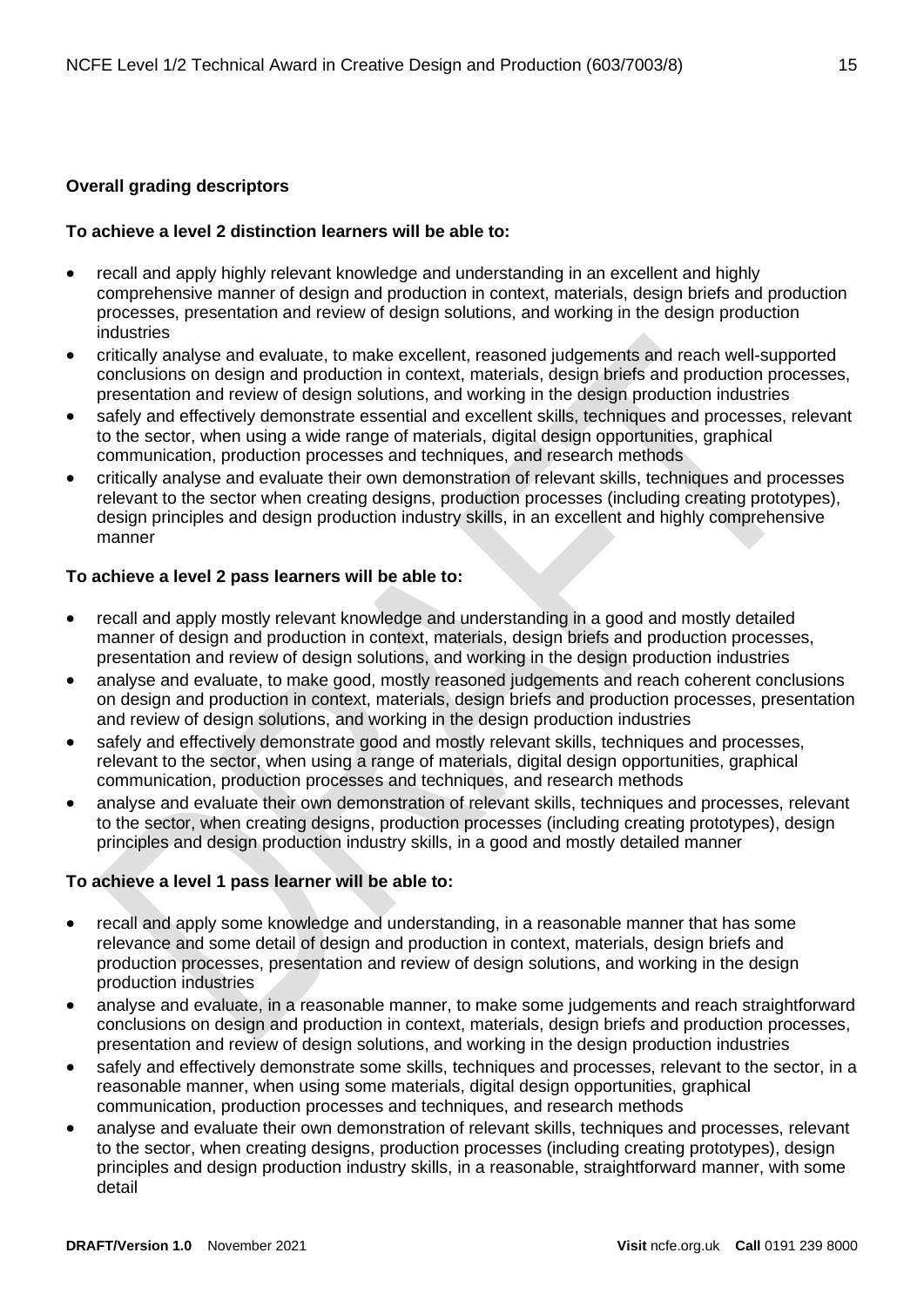## <span id="page-15-0"></span>**Grading information**

The following grades are available for the qualification; level 2 distinction\*, level 2 distinction, level 2 merit, level 2 pass, level 1 distinction, level 1 merit and level 1 pass.

The qualification is linear, meaning both assessments must be taken in the same assessment series and cannot be combined across different assessment series. After all assessment is complete, the marks for each assessment are combined to give a final mark for each learner. Where raw marks do not reflect the required weighting of the assessment, a scaling factor is applied to the raw mark prior to aggregation.

Scaling factors can be found in the table below.

| <b>Assessment</b> | Maximum raw mark | Weighting | <b>Scaling factor</b> | <b>Maximum scaled</b><br>mark |
|-------------------|------------------|-----------|-----------------------|-------------------------------|
| Non-exam          | 96 marks         | 60%       | 1.250                 | 120                           |
| assessment        |                  |           |                       |                               |
| Examined          | 80 marks         | 40%       | 1.000                 | 80                            |
| assessment        |                  |           |                       |                               |
|                   |                  |           | Total                 | 200                           |

For each series, grade boundaries are set by NCFE using a variety of statistical and judgemental evidence. Each learner's overall grade is determined by comparing their combined final mark with the grade boundaries for that series.

Where a learner achieves insufficient marks across the 2 assessments in the series to achieve a level 1 pass they will be awarded an unclassified (U) result.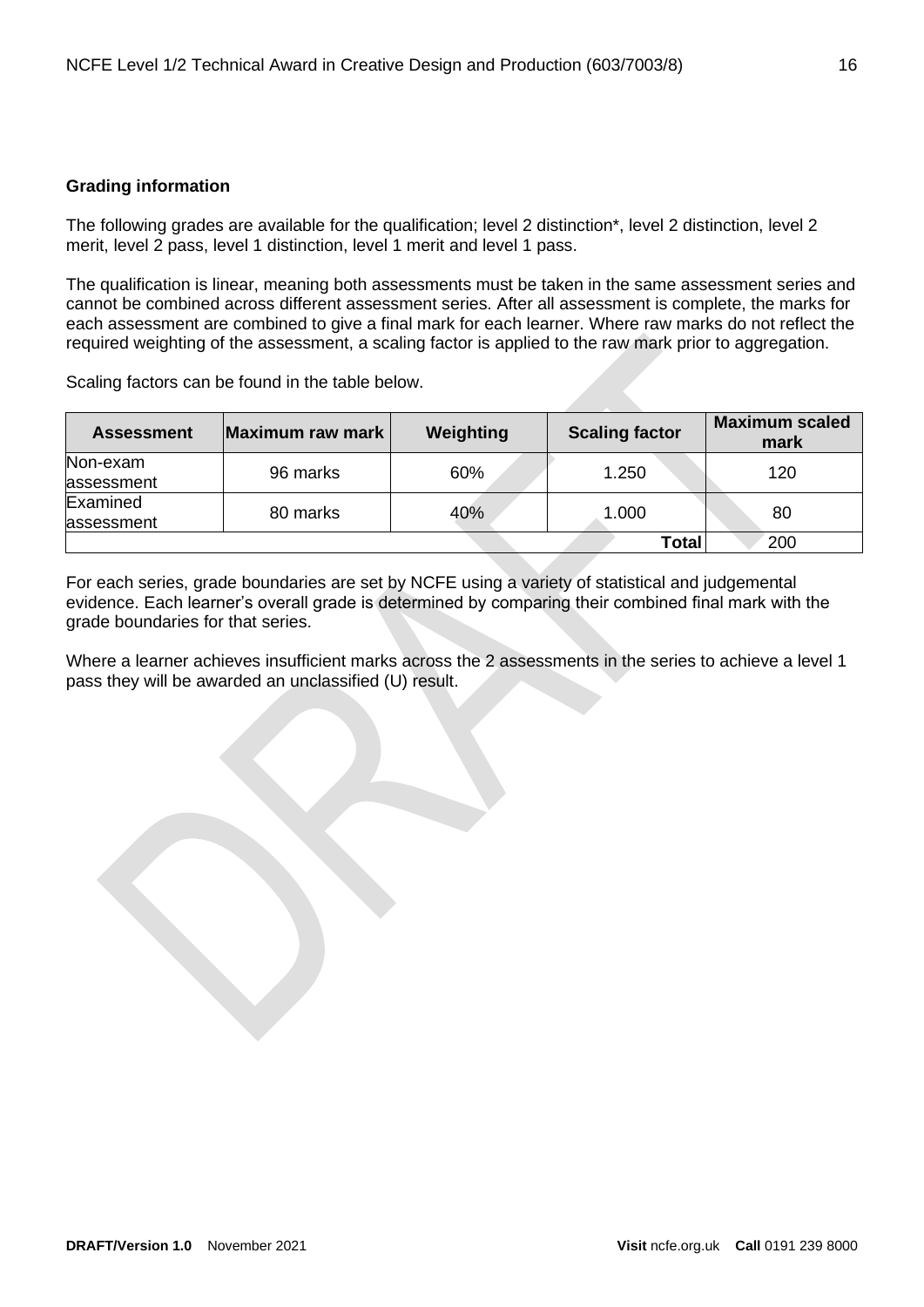#### <span id="page-16-0"></span>**Section 2: unit content and assessment guidance**

This section provides details of the structure and content of this qualification.

Information in the teaching content section must be covered by the teacher during the delivery of the content areas and should be considered as mandatory teaching content.

The verb 'understand' encompasses both 'knowledge' and 'understanding' within the content areas of this qualification. Each content area will read 'The learner will understand'.

To make cross-referencing assessment and quality assurance easier, we have used a sequential numbering system in this document for each content area. The numbering system used refers to a content area, subject topic, and teaching content: (for example, 1.1.1 refers to the content area (first number 1), the subject topic within that learning content (second number 1.1) and the teaching content within the subject topic (third number 1.1.1)). This will support signposting feedback and tracking.

Anything within the teaching guidance is advisory and optional and is intended to provide useful advice and guidance to support delivery of the teaching content.

The types of evidence listed are for guidance purposes only. Within learners' portfolios, other types of evidence are acceptable if all content areas are covered.

Whilst studying the qualification, learners should reflect on the importance of knowing and developing their preferred learning style. They should also be able to identify a range of individual study skills they can use in order to study effectively.

For further information or guidance about this qualification, please contact our customer support team.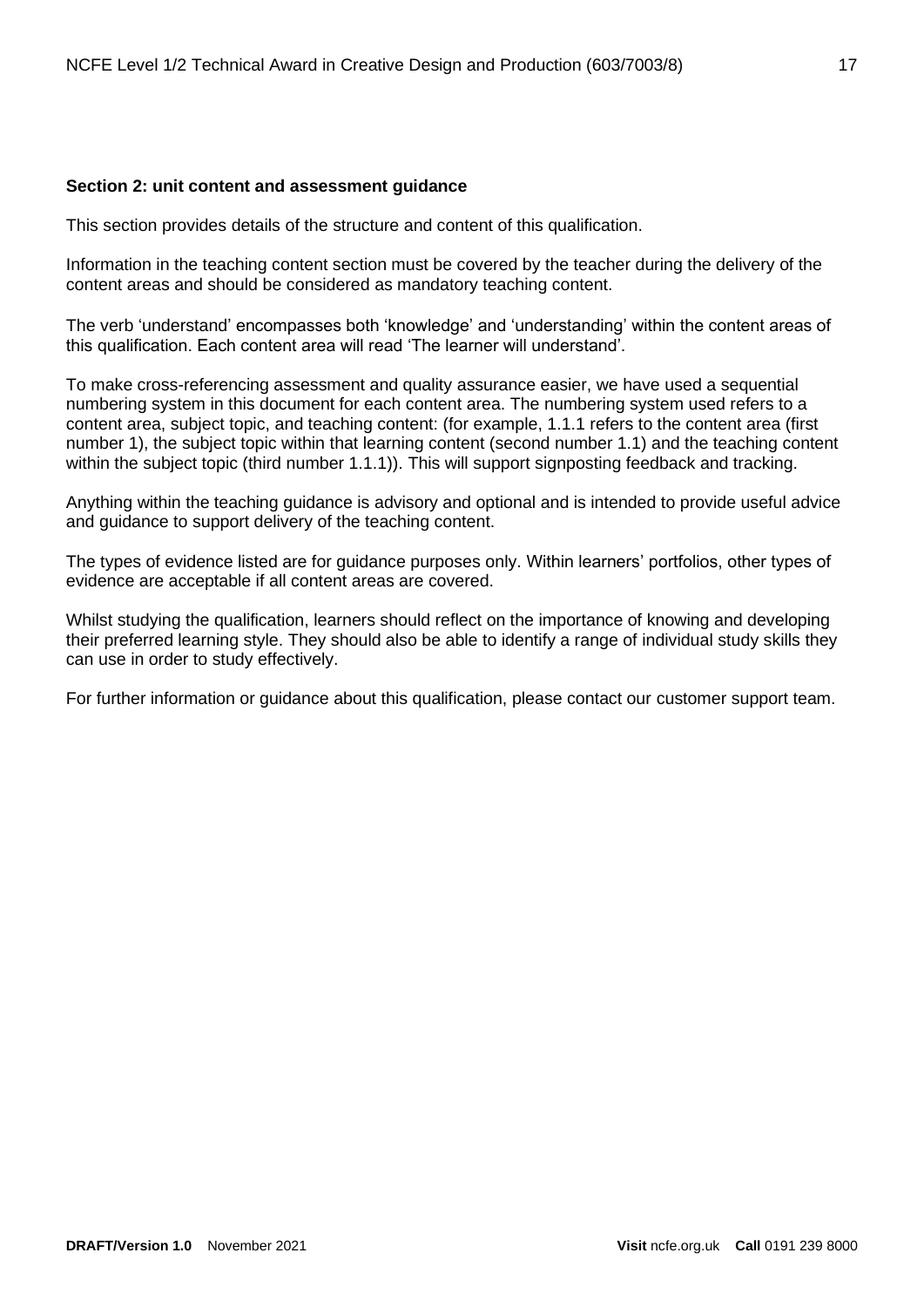# **Content** areas

This qualification consists of one unit with multiple content areas.

The regulated unit title is 'Understanding creative design and production'.

The regulated unit number for the qualification content is J/618/6055.

<span id="page-17-0"></span>

| <b>Content area number</b> | <b>Content area title</b>                   | <b>Suggested GLH</b> |
|----------------------------|---------------------------------------------|----------------------|
| Content area 1             | Design and production in context            | 20                   |
| Content area 2             | Design materials and processes              | 30                   |
| Content area 3             | Design brief and production processes       | 40                   |
| Content area 4             | Presentation of a design solution           | 10                   |
| Content area 5             | Review of processes and final solution      | 10                   |
| Content area 6             | Working in the design production industries | 10                   |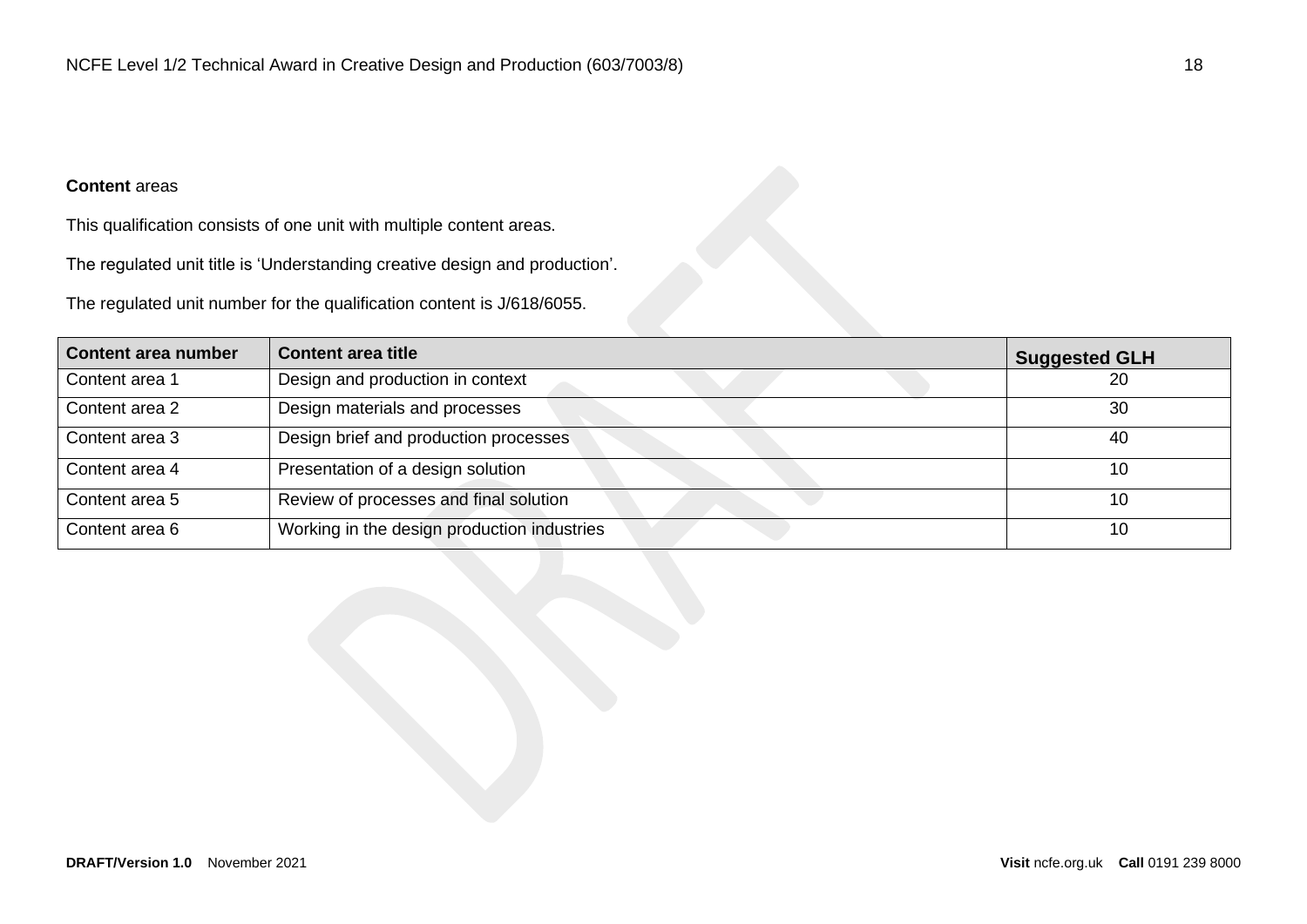## **Content areas**

| <b>Content areas</b>                                                                 |
|--------------------------------------------------------------------------------------|
| 1. Design and production in context                                                  |
| 1.1 Design movements                                                                 |
| 1.2 Design principles                                                                |
| 1.3 Environmental impact of a product                                                |
| 1.4 Impact of social factors on a product                                            |
| 2. Design materials and processes                                                    |
| 2.1 Investigate materials                                                            |
| 2.1.1 Materials                                                                      |
| 2.1.2 Properties and characteristics                                                 |
| 2.1.3 Aesthetics                                                                     |
| 2.1.4 Surface treatments and finishing techniques                                    |
| 2.1.5 Costs                                                                          |
| 2.2 Design process                                                                   |
| 2.3 Digital design and manufacture opportunities                                     |
| 2.3.1 Computer-aided design (CAD)                                                    |
| 2.3.2 Computer-aided manufacture (CAM)                                               |
| 3. Design brief and production processes                                             |
| 3.1 Interpreting a design brief                                                      |
| 3.2 Design proposal                                                                  |
| 3.2.1 Design solution process                                                        |
| 3.2.2 Design solution presentation                                                   |
| 3.3 Communication skills                                                             |
| 3.3.1 Client communication skills                                                    |
| 3.3.2 Graphical communication skills                                                 |
| 3.3.3 Digital communication skills                                                   |
| 3.4 Design solution modification in response to feedback                             |
| 3.5 Production plan                                                                  |
| 3.6 Production methods, processes and techniques                                     |
| 3.7 Safe working practices                                                           |
| 4. Presentation of a design solution<br>4.1 Purposes of presentation                 |
| 4.2 Methods of presentation                                                          |
| 4.3 Presentation skills for a design solution                                        |
| 5. Review of processes and final solution                                            |
| 5.1 Formative review of design process and production                                |
| 5.2 Summative review of a final design solution                                      |
| 6. Working in the design production industries                                       |
| 6.1 Employment and career opportunities and skills in the design production industry |
| 6.1.1 Employment and career opportunities                                            |
| 6.1.2 Skills for the design production industry                                      |
| 6.2 Product promotion                                                                |
| 6.3 Self-promotion                                                                   |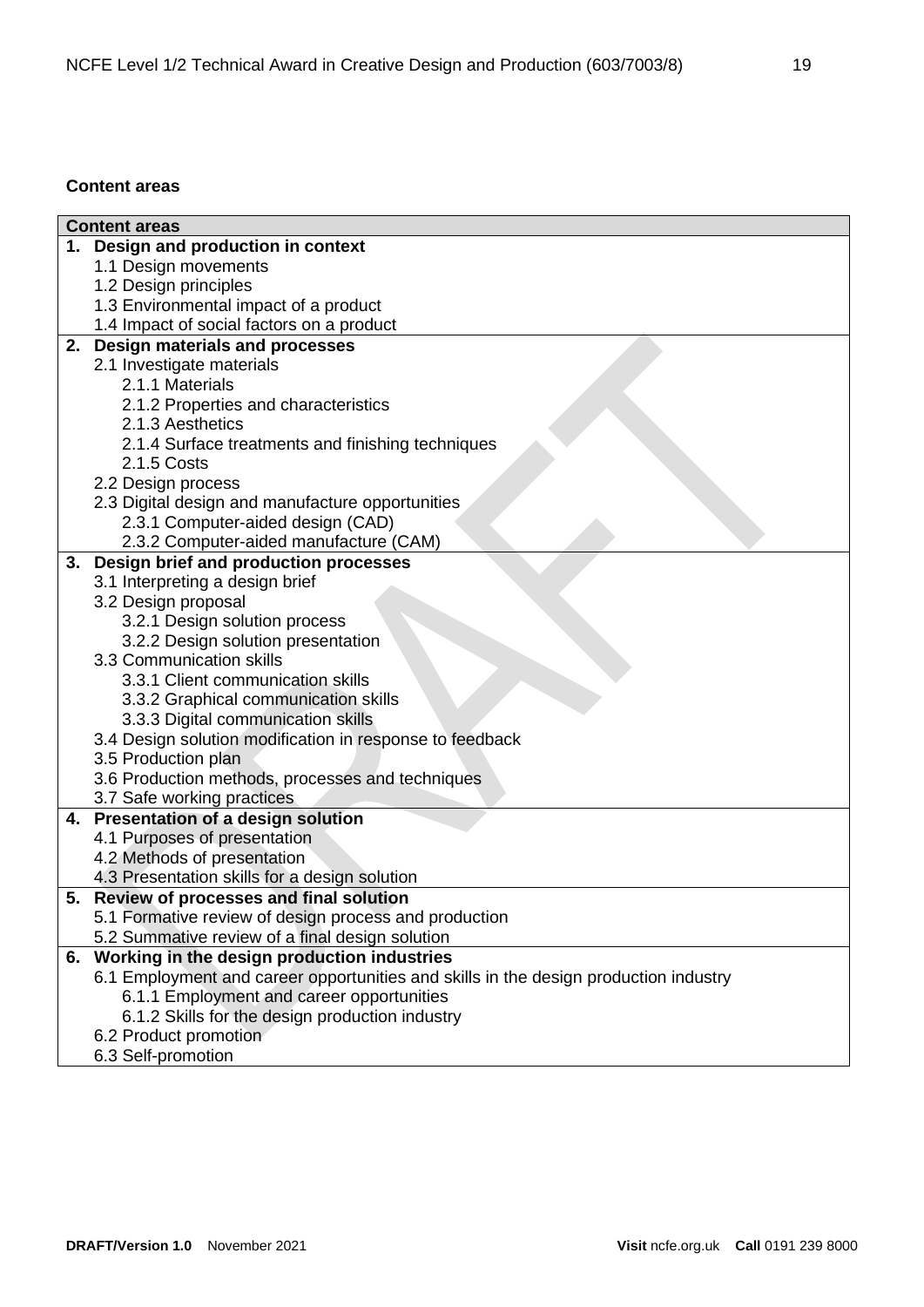# <span id="page-19-0"></span>**Teaching content**

Information in this section must be covered by the teacher during the delivery of this qualification.

# <span id="page-19-1"></span>**1. Design and production in context**

|       |                                                                                                      | The learner will understand design movements from 1860 to the present day, the key design principles |  |  |  |
|-------|------------------------------------------------------------------------------------------------------|------------------------------------------------------------------------------------------------------|--|--|--|
|       | and the impact of environmental and social factors on the production processes for a design outcome. |                                                                                                      |  |  |  |
| $1.1$ | <b>Design movements</b>                                                                              |                                                                                                      |  |  |  |
|       | The learner will understand the key social factors, features and design practitioners of key         |                                                                                                      |  |  |  |
|       | design movements from 1860 to the present day:                                                       |                                                                                                      |  |  |  |
|       |                                                                                                      |                                                                                                      |  |  |  |
|       | ٠                                                                                                    | Arts and Crafts (circa 1860-1915):                                                                   |  |  |  |
|       |                                                                                                      | key social factors:<br>$\circ$<br>reaction to industrialisation                                      |  |  |  |
|       |                                                                                                      | ٠<br>٠                                                                                               |  |  |  |
|       |                                                                                                      | aimed to improve the quality of design<br>key features:                                              |  |  |  |
|       |                                                                                                      | $\circ$<br>emphasis on nature as a starting point for ideas                                          |  |  |  |
|       |                                                                                                      | often handmade, hand-crafted items which were labour intensive and expensive                         |  |  |  |
|       |                                                                                                      | wide range of materials (wood, metal, textiles, glass and ceramics)                                  |  |  |  |
|       |                                                                                                      | key designers:<br>$\circ$                                                                            |  |  |  |
|       |                                                                                                      | <b>William Morris</b>                                                                                |  |  |  |
|       |                                                                                                      | <b>Charles Voysey</b>                                                                                |  |  |  |
|       | ٠                                                                                                    | Art Nouveau (circa 1880-1914):                                                                       |  |  |  |
|       |                                                                                                      | key social factors:<br>$\circ$                                                                       |  |  |  |
|       |                                                                                                      | desire to create 'new' or modern design for all social classes                                       |  |  |  |
|       |                                                                                                      | showcase art for everyday life                                                                       |  |  |  |
|       |                                                                                                      | key features:<br>$\circ$                                                                             |  |  |  |
|       |                                                                                                      | natural, organic shapes with floral and plant influences                                             |  |  |  |
|       |                                                                                                      | use of modern materials (iron, glass, ceramics) with wood<br>٠                                       |  |  |  |
|       |                                                                                                      | asymmetrical or whiplash curved lines                                                                |  |  |  |
|       |                                                                                                      | key designers:<br>$\circ$                                                                            |  |  |  |
|       |                                                                                                      | <b>Louis Comfort Tiffany</b>                                                                         |  |  |  |
|       |                                                                                                      | <b>Charles Rennie Mackintosh</b>                                                                     |  |  |  |
|       |                                                                                                      | Art Deco (circa 1920-1940):                                                                          |  |  |  |
|       |                                                                                                      | key social factors:<br>$\circ$                                                                       |  |  |  |
|       |                                                                                                      | reaction to World War I                                                                              |  |  |  |
|       |                                                                                                      | Greek, Egyptian and Aztec influences                                                                 |  |  |  |
|       |                                                                                                      | key features:<br>$\circ$                                                                             |  |  |  |
|       |                                                                                                      | geometric, angular shapes, flowing circles and curves                                                |  |  |  |
|       |                                                                                                      | elegant, functional, and ultra-modern                                                                |  |  |  |
|       |                                                                                                      | key designers:<br>$\circ$                                                                            |  |  |  |
|       |                                                                                                      | <b>Eileen Gray</b>                                                                                   |  |  |  |
|       |                                                                                                      | René Lalique                                                                                         |  |  |  |
|       | ٠                                                                                                    | Bauhaus (circa 1919-1933):                                                                           |  |  |  |
|       |                                                                                                      | key social factors:<br>$\circ$                                                                       |  |  |  |
|       |                                                                                                      | aesthetics of fine art applied to everyday items                                                     |  |  |  |
|       |                                                                                                      | function over decoration<br>٠                                                                        |  |  |  |
|       |                                                                                                      | key features:<br>$\circ$                                                                             |  |  |  |
|       |                                                                                                      | streamlined design with little or no embellishment or ornamentation                                  |  |  |  |

■ mass production, use of industrial materials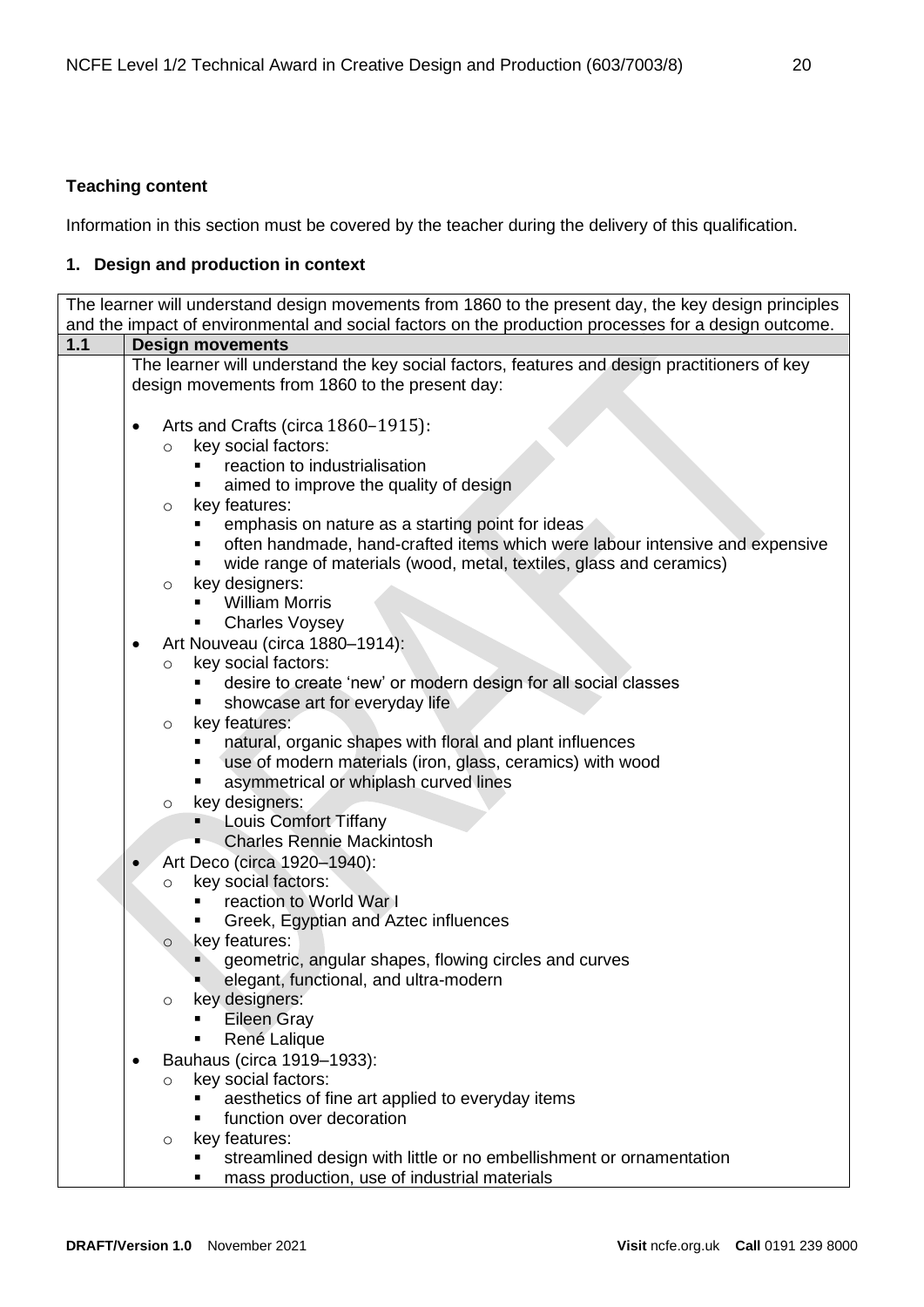- o key designers: **Marcel Breuer** Marianne Brandt • Modernism (circa1914-1939): o key social factors: ■ social improvement through functionality and good design rapid development of cities and modern industrial societies o key features: experimentation with new and old technologies adoption of technology in daily life o key designers: ▪ Ludwig Miles van der Rohe Alvar Aalto • Memphis (circa 1981–1988): o key social factors: Italian design group described as kitsch, garish and retro reaction to the design of the 1970s and dominated the 1980s o key features: ■ bold, colourful, unusual pieces block use of colour, white space distinctive black lines and repetitive geometric patterns o key designers: ■ Ettore Sottsass Nathalie du Pasquier Post-modernism (1945–late 20<sup>th</sup> century): key social factors: ■ a broad movement, celebrates the unconventional a pick-and-mix culture, no single definition of style o key features: **.** links to retro, techno punk and grunge **·** ridicules convention o key designers: Alberto Alessi Vivienne Westwood **1.2 Design principles**  The learner will understand key design principles, good design and the function and aesthetics of design: • key principles of design: o emphasis focal point of the design o balance: **■** arrangement of different elements: • symmetrical asymmetrical o contrast: the difference between 2 or more elements in a design o harmony: how elements complement each other to form the design: • similar or related elements
	- dissimilar or unrelated elements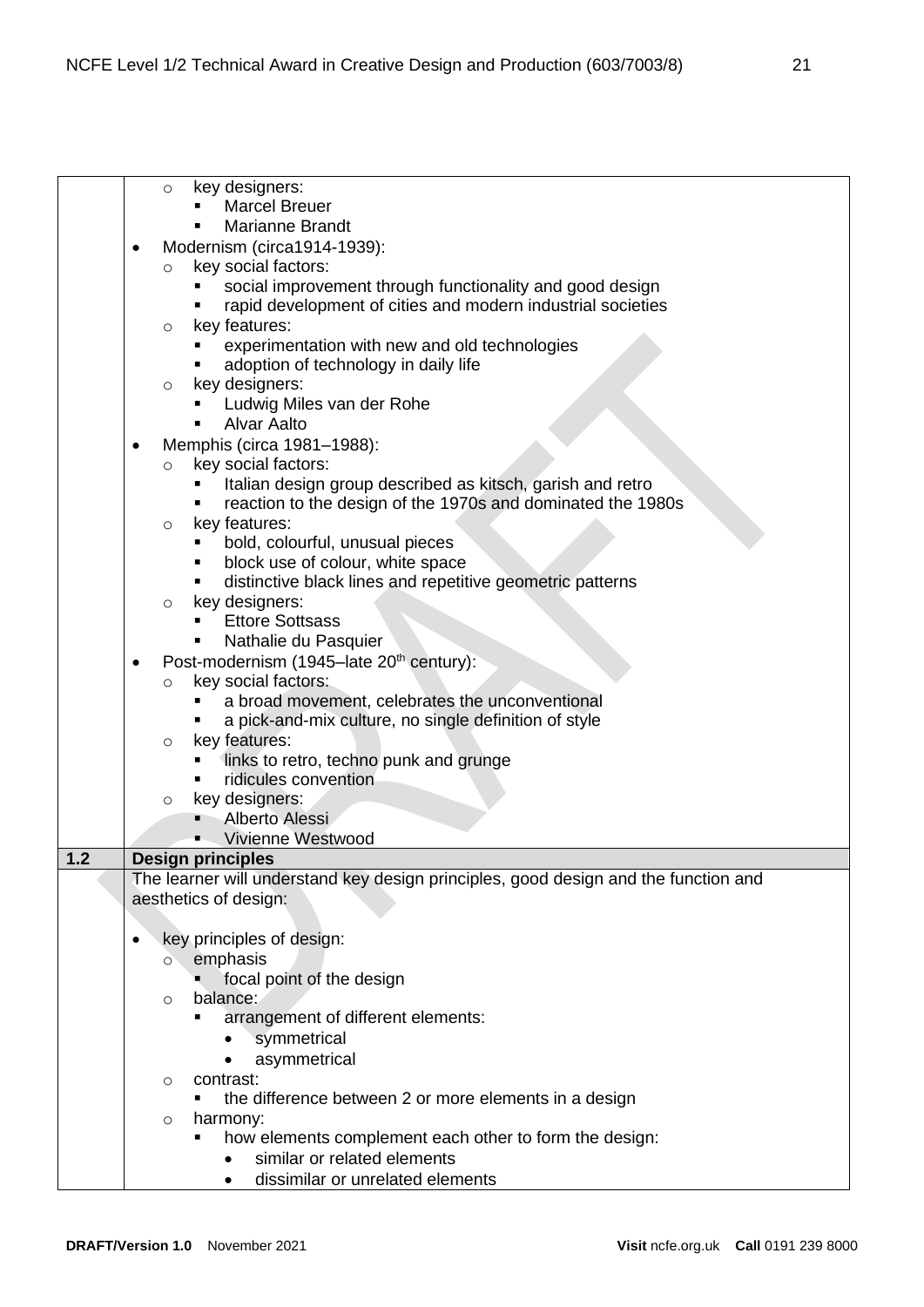|     | $\circ$ | repetition:                                                                              |
|-----|---------|------------------------------------------------------------------------------------------|
|     |         | recurrence of a design element                                                           |
|     | $\circ$ | texture:                                                                                 |
|     |         | tactility                                                                                |
|     |         | visual representation                                                                    |
|     | O       | proportion:                                                                              |
|     |         | relative size and scale of elements within a design                                      |
|     | $\circ$ | scale:                                                                                   |
|     |         | sizing of elements in a design<br>٠                                                      |
|     | $\circ$ | movement:                                                                                |
|     |         | directs the eye of the viewer through different elements of the design<br>٠              |
|     | O       | space:                                                                                   |
|     |         | the area around, within or between design elements                                       |
|     | $\circ$ | good design:                                                                             |
|     |         | Dieter Rams' 10 Principles of Good Design:                                               |
|     |         | is innovative<br>$\bullet$                                                               |
|     |         | makes a product useful                                                                   |
|     |         | is aesthetic                                                                             |
|     |         | makes a product understandable                                                           |
|     |         | is unobtrusive                                                                           |
|     |         | is honest                                                                                |
|     |         | is long-lasting<br>٠                                                                     |
|     |         | is thorough down to the last detail<br>٠                                                 |
|     |         | is environmentally friendly<br>$\bullet$                                                 |
|     |         | is as little design as possible<br>$\bullet$                                             |
|     | $\circ$ | how good design influences everyday life:                                                |
|     |         | architecture                                                                             |
|     |         | fashion<br>٠                                                                             |
|     |         | product design                                                                           |
|     |         | furniture<br>٠                                                                           |
|     |         | sustainable design                                                                       |
|     | $\circ$ | function:                                                                                |
|     |         | purpose for which a design is developed<br>Ξ                                             |
|     |         | theory of form follows function                                                          |
|     | O       | aesthetics:                                                                              |
|     |         | theory of beauty and taste                                                               |
|     |         | visual communication                                                                     |
|     |         | key factors:                                                                             |
|     |         | balance<br>$\bullet$                                                                     |
|     |         | colour                                                                                   |
|     |         | movement                                                                                 |
|     |         | pattern                                                                                  |
|     |         | scale                                                                                    |
|     |         | shape                                                                                    |
|     |         | visual weight                                                                            |
|     |         | using aesthetics to complement designs' usability                                        |
|     |         | enhance functionality with attractive appearance                                         |
| 1.3 |         | <b>Environmental impact of a product</b>                                                 |
|     |         | The learner will understand the product lifecycles of both sustainable and unsustainable |
|     |         | designs. The learner will also understand approaches to sustainable design and potential |
|     |         |                                                                                          |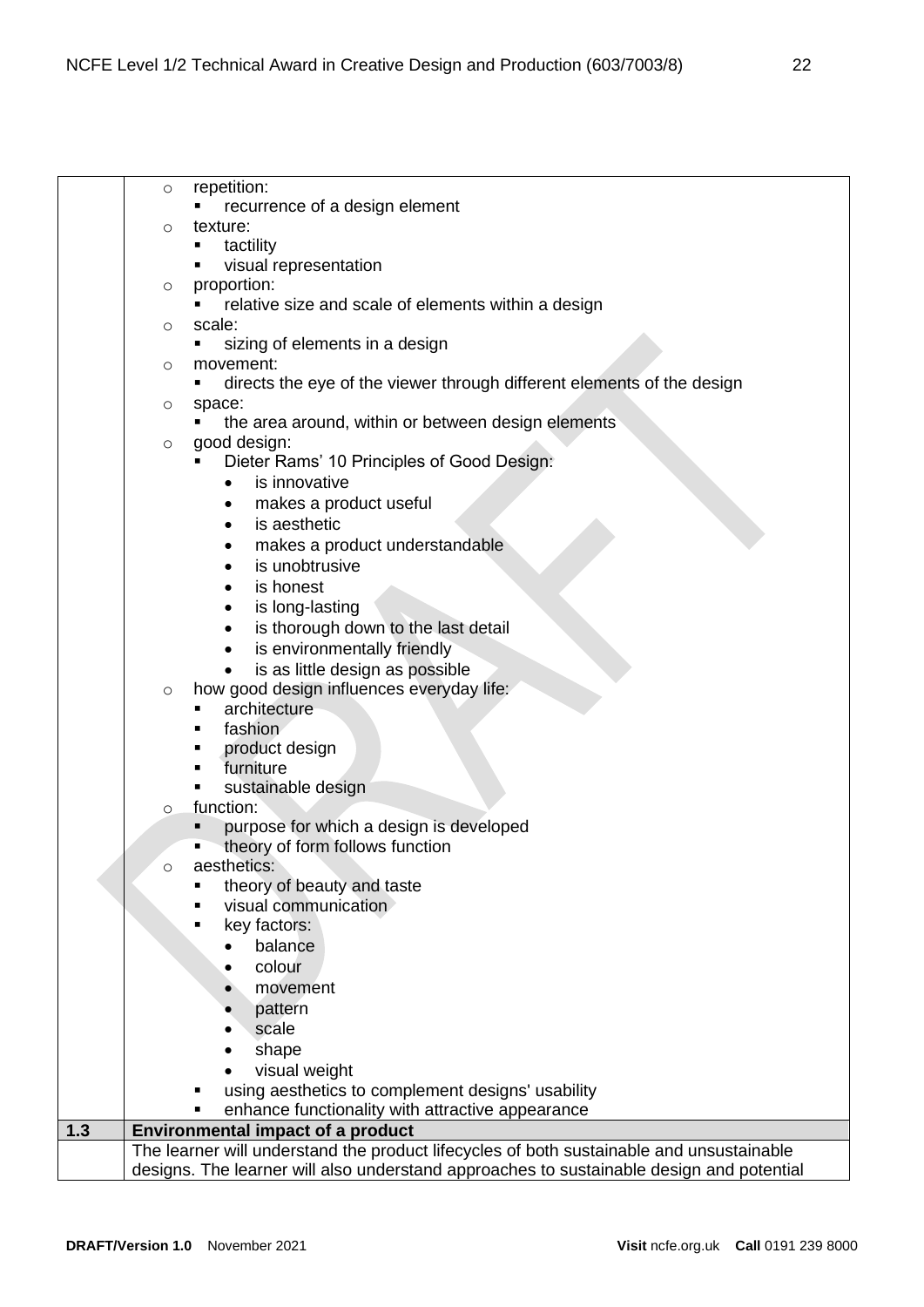|     | impacts of unsustainable design:                                                                                             |
|-----|------------------------------------------------------------------------------------------------------------------------------|
|     | product lifecycles:                                                                                                          |
|     | inception of the idea<br>$\circ$                                                                                             |
|     | design and manufacture of the product<br>$\circ$                                                                             |
|     | use of the product<br>$\circ$                                                                                                |
|     | disposal/recycling of the product<br>O                                                                                       |
|     | planned obsolescence:                                                                                                        |
|     | designed to fail/be replaced after period of use<br>$\circ$                                                                  |
|     | sustainable design:                                                                                                          |
|     | the 6 Rs:<br>$\circ$                                                                                                         |
|     | recycle<br>٠                                                                                                                 |
|     | reuse<br>٠                                                                                                                   |
|     | repair<br>٠                                                                                                                  |
|     | rethink<br>٠                                                                                                                 |
|     | reduce<br>٠                                                                                                                  |
|     | refuse<br>$\blacksquare$                                                                                                     |
|     | unsustainable design:                                                                                                        |
|     | removal of trees for use in raw materials<br>$\circ$                                                                         |
|     | loss of habitat for wildlife<br>$\circ$                                                                                      |
|     | finite resources<br>O                                                                                                        |
|     | pollution from manufacturing processes<br>O                                                                                  |
|     | damage to the environment in resource obtainment<br>O                                                                        |
|     | transportation of resources/ecological footprint<br>O                                                                        |
|     | damage to the environment in product disposal<br>$\circ$                                                                     |
|     | pollution from waste materials<br>$\circ$                                                                                    |
|     | increased disposal in landfills<br>$\circ$                                                                                   |
| 1.4 | Impact of social factors on a product<br>The learner will know and understand how social factors influence design and design |
|     | products in the past and present:                                                                                            |
|     |                                                                                                                              |
|     | social factors:                                                                                                              |
|     | age<br>O                                                                                                                     |
|     | disability<br>$\circ$                                                                                                        |
|     | economic status<br>$\circ$                                                                                                   |
|     | family size<br>$\circ$                                                                                                       |
|     | gender<br>$\circ$                                                                                                            |
|     | location<br>$\circ$                                                                                                          |
|     |                                                                                                                              |
|     |                                                                                                                              |
|     |                                                                                                                              |
|     |                                                                                                                              |
|     |                                                                                                                              |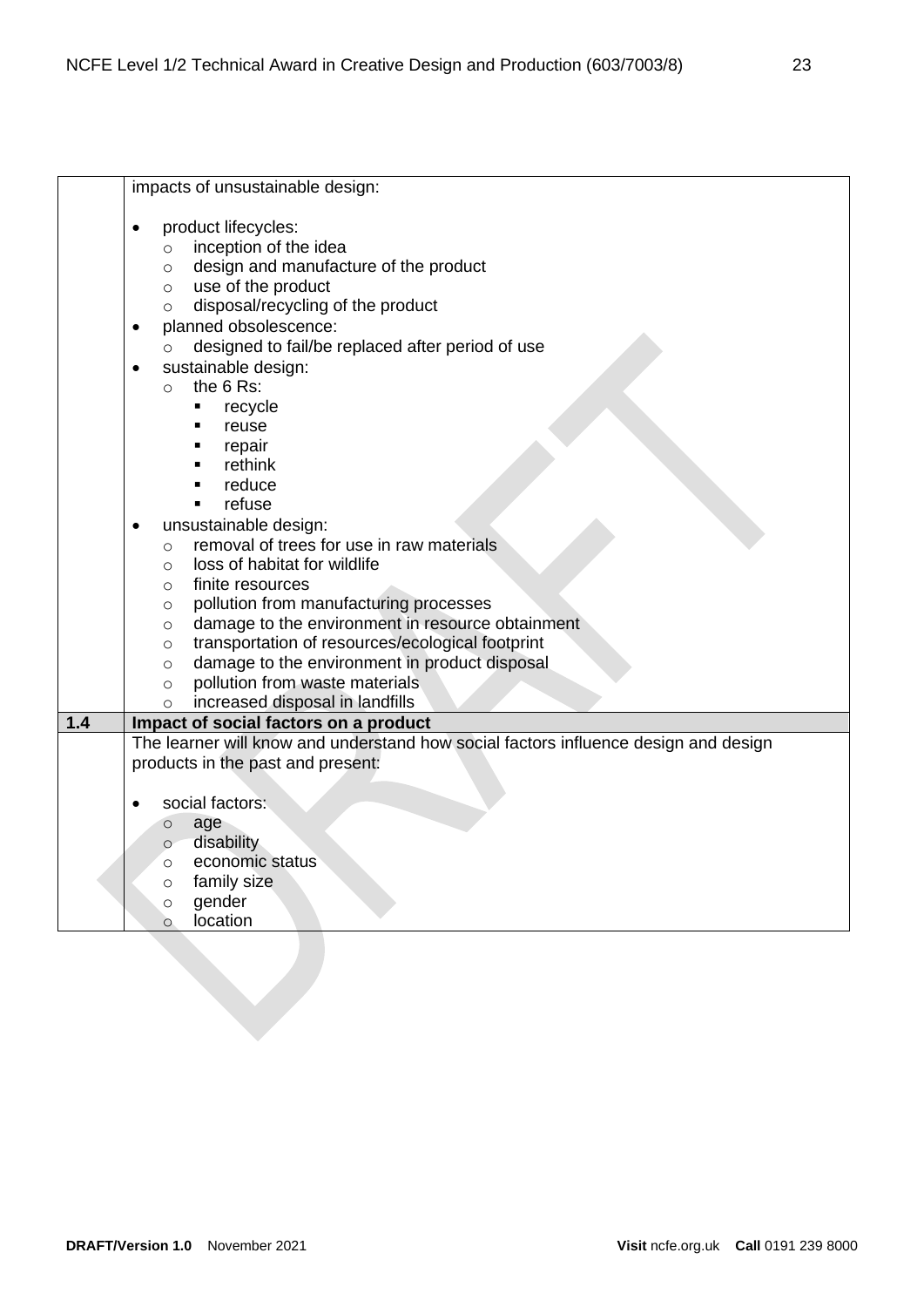## <span id="page-23-0"></span>**2. Design materials and processes**

The learner will understand the properties, characteristics and costs of the materials used in the design process for a range of design production disciplines, including digital design and manufacture processes.

| 2.1   | <b>Investigate materials</b>                                                                             |
|-------|----------------------------------------------------------------------------------------------------------|
|       | The learner will understand the properties, characteristics, aesthetics, surface treatments,             |
|       | finishing techniques, environmental factors, and costs of materials.                                     |
| 2.1.1 | <b>Materials</b>                                                                                         |
|       | The learner will understand that designs can be made with a range of materials:                          |
|       |                                                                                                          |
|       | textiles<br>$\bullet$                                                                                    |
|       | papers, card and board                                                                                   |
|       | wood                                                                                                     |
|       | plastics                                                                                                 |
|       | metals                                                                                                   |
|       | smart materials                                                                                          |
| 2.1.2 | <b>Properties and characteristics</b>                                                                    |
|       | The learner will understand properties and characteristics of materials and understand that              |
|       | not all of the properties and characteristics will be present in all materials:                          |
|       |                                                                                                          |
|       | strength:<br>$\bullet$                                                                                   |
|       | a material's ability to withstand stresses and strains                                                   |
|       | elasticity:<br>$\bullet$                                                                                 |
|       | a material's ability to return to its original size and shape<br>$\Omega$                                |
|       | plasticity:<br>$\bullet$                                                                                 |
|       | a solid material's ability to permanently change shape or flow when under stress or<br>$\circ$<br>strain |
|       | malleability:<br>$\bullet$                                                                               |
|       | a material's ability to bend or shape<br>$\circ$                                                         |
|       | density:<br>$\bullet$                                                                                    |
|       | how much space an object or substance takes up (its volume) in relation to the<br>$\circ$                |
|       | amount of matter in that object or substance (its mass)                                                  |
|       | ductility:                                                                                               |
|       | the degree to which a material can undergo tensile stress before failure<br>$\circ$                      |
|       | durability:                                                                                              |
|       | a material's ability to withstand use over time<br>$\circ$                                               |
| 2.1.3 | <b>Aesthetics</b>                                                                                        |
|       | The learner will know and understand the aesthetic factors of materials:                                 |
|       |                                                                                                          |
|       | finish<br>$\bullet$                                                                                      |
|       | colour                                                                                                   |
|       | texture                                                                                                  |
|       | form                                                                                                     |
| 2.1.4 | Surface treatments and finishing techniques                                                              |
|       | The learner will understand the processes involved for different surface treatments and                  |
|       | finishing techniques for a range of materials:                                                           |
|       |                                                                                                          |
|       | textiles materials:                                                                                      |
|       | dyeing<br>O                                                                                              |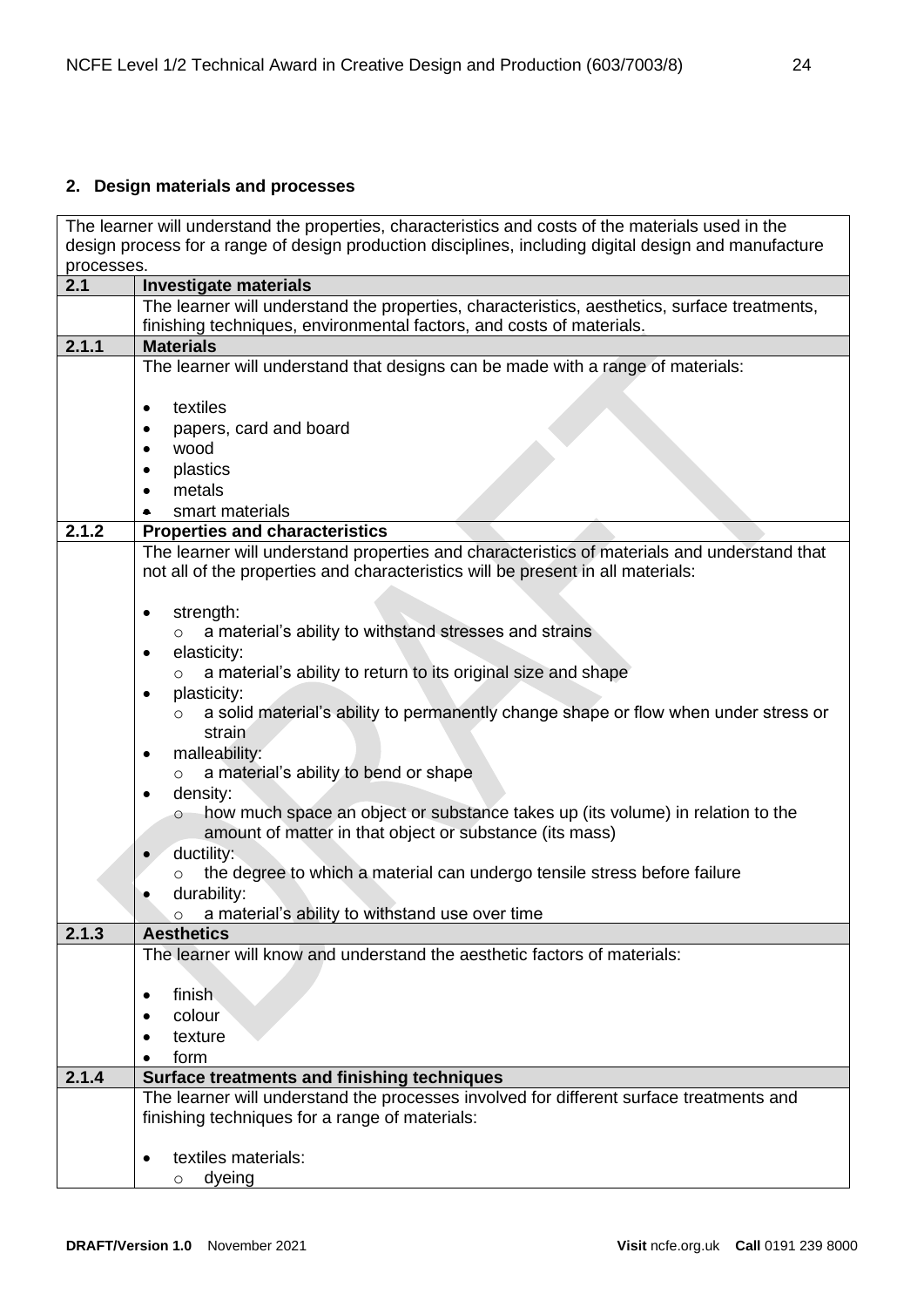| printing techniques:<br>$\circ$                                      |  |
|----------------------------------------------------------------------|--|
| traditional:<br>$\blacksquare$                                       |  |
| screen printing                                                      |  |
| roller printing                                                      |  |
| hand block printing                                                  |  |
| digital printing<br>٠                                                |  |
| chemical additives, applied to fabric in order to resist:<br>$\circ$ |  |
| flames<br>٠                                                          |  |
| water<br>٠                                                           |  |
| staining<br>٠                                                        |  |
| creasing<br>٠                                                        |  |
| embroidery techniques:<br>$\circ$                                    |  |
| by hand<br>٠                                                         |  |
| digital<br>٠                                                         |  |
| papers and boards:<br>٠                                              |  |
| printing techniques:<br>$\circ$                                      |  |
| hand<br>٠                                                            |  |
| relief<br>п                                                          |  |
| stenciling                                                           |  |
| embossing<br>٠                                                       |  |
| digital<br>٠                                                         |  |
| painting:<br>$\circ$                                                 |  |
| oil-based<br>٠                                                       |  |
| water-based<br>٠                                                     |  |
| solvent-based<br>٠                                                   |  |
| applying strengthening/resisting techniques:<br>$\circ$              |  |
| spraying<br>٠                                                        |  |
| varnishing<br>٠                                                      |  |
| laminating<br>٠                                                      |  |
| collage:<br>$\circ$                                                  |  |
| hand<br>п                                                            |  |
| photographs                                                          |  |
| digital                                                              |  |
| relief                                                               |  |
| wood:                                                                |  |
| sanding:<br>$\circ$                                                  |  |
| hand<br>$\blacksquare$                                               |  |
| machine<br>п                                                         |  |
| painting:<br>$\circ$                                                 |  |
| oil-based<br>п                                                       |  |
| water-based<br>٠                                                     |  |
| solvent-based<br>٠                                                   |  |
| staining<br>٠                                                        |  |
| varnishing and lacquering<br>$\circ$                                 |  |
| preservatives:<br>$\circ$                                            |  |
| oil treatments                                                       |  |
| waxing<br>п                                                          |  |
| plastics:<br>٠                                                       |  |
| polish<br>$\circ$                                                    |  |
| vinyl decals<br>$\circ$                                              |  |
| printing<br>$\circ$                                                  |  |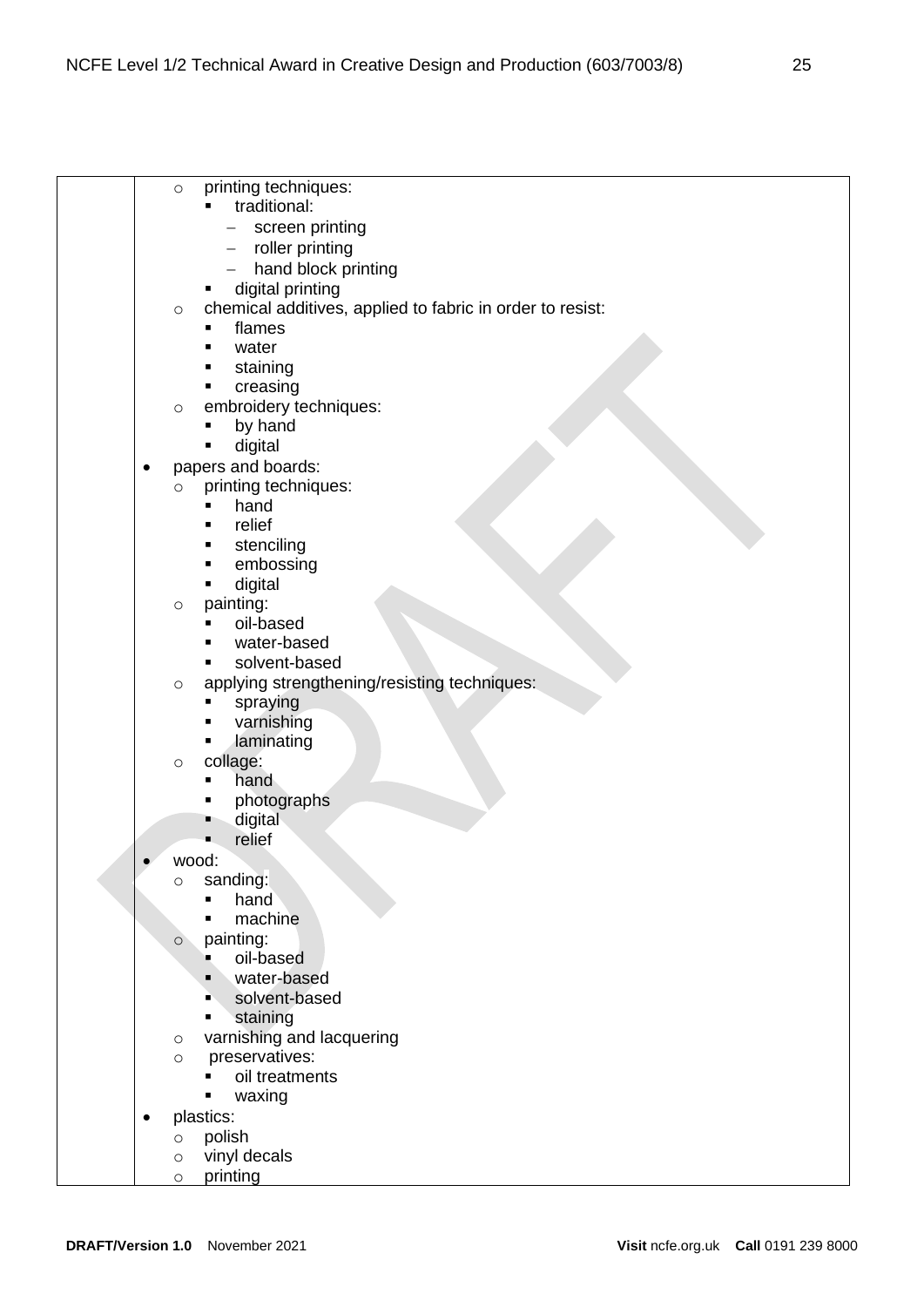|       | self-finishing<br>$\circ$                                                                     |
|-------|-----------------------------------------------------------------------------------------------|
|       | metals:<br>$\bullet$                                                                          |
|       | preparation:<br>O                                                                             |
|       | dip-coating                                                                                   |
|       | powder coating                                                                                |
|       | protective:<br>O                                                                              |
|       | galvanising                                                                                   |
|       | sprays                                                                                        |
|       | painting:<br>$\circ$                                                                          |
|       | oil-based                                                                                     |
|       | water-based                                                                                   |
|       | solvent-based<br>٠                                                                            |
|       | etching<br>O                                                                                  |
|       | engraving<br>O                                                                                |
|       | smart materials:<br>$\bullet$                                                                 |
|       | increase function<br>O                                                                        |
|       | thermochromic pigments<br>O                                                                   |
|       | photochromic pigments<br>$\circ$                                                              |
|       | shape memory polymer<br>$\circ$                                                               |
|       | reactive:<br>$\circ$                                                                          |
|       | changes in the environment<br>٠                                                               |
|       | UV protective<br>٠                                                                            |
|       | sensory:<br>$\circ$                                                                           |
|       | electronic                                                                                    |
|       | mechanical                                                                                    |
|       | thermal                                                                                       |
|       | magnetic                                                                                      |
|       |                                                                                               |
|       | <b>Costs</b>                                                                                  |
| 2.1.5 |                                                                                               |
|       | The learner will understand the costs involved in materials, surface treatments and finishing |
|       | techniques:                                                                                   |
|       | $\bullet$                                                                                     |
|       | bulk buy costs<br>$\bullet$                                                                   |
|       | one-off purchase cost                                                                         |
|       | bespoke materials costs                                                                       |
|       | staff costs                                                                                   |
|       | hidden costs                                                                                  |
|       | overheads                                                                                     |
|       | specialist hire costs:                                                                        |
|       | studio hire<br>$\circ$                                                                        |
|       | equipment hire<br>Ō.                                                                          |
| 2.2   | <b>Design process</b>                                                                         |
|       | The learner will understand the stages of the design process, to include defining the need of |
|       | a product, research purposes and methods, developing ideas, prototyping, testing and          |
|       | redesigning:                                                                                  |
|       |                                                                                               |
|       | defining the need of a product:<br>$\bullet$                                                  |
|       | identify a problem<br>$\circ$                                                                 |
|       | redesign of an existing product<br>$\circ$                                                    |
|       | brand new product<br>$\circ$                                                                  |
|       | client specification<br>$\circ$<br>purpose of research:                                       |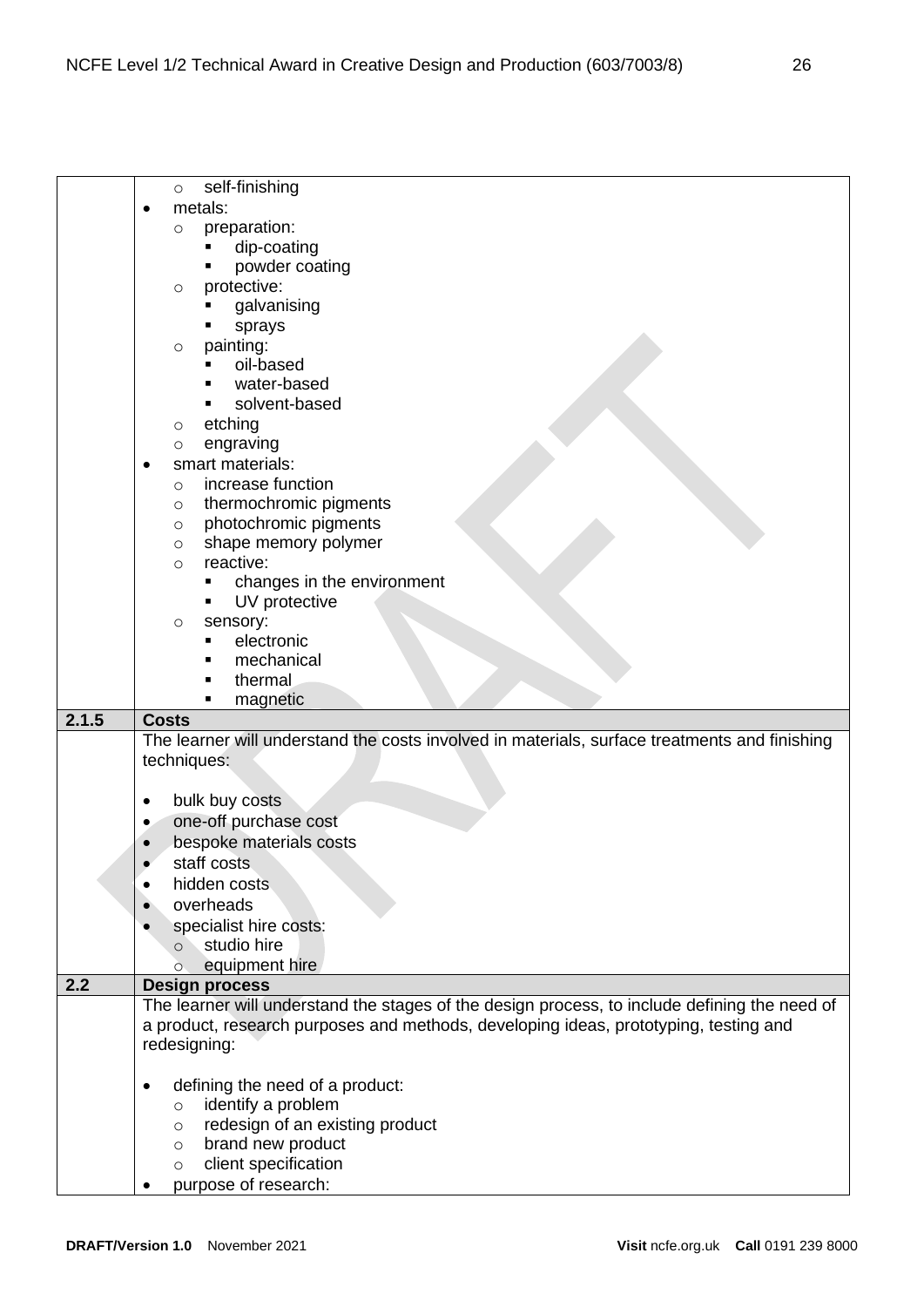- o to contextualise
- o to inform and inspire design
- o to understand the market
- o to gain feedback from clients and product users
- o to understand sustainability
- research methods and techniques:
	- o primary:
		- interviews
		- real-world observations
		- questionnaires
		- work of others
	- o secondary:
		- books
		- magazines
		- websites
		- work of others
	- o validity, accuracy, and reliability of sources
	- o product analysis
	- o potential materials
	- o target audience
	- o resource availability
	- o costs
- development of ideas:
	- o draft sketches
	- o mood boards/colour schemes
	- o conceptualisation
	- o specifications
	- o applying principles of good design
	- o form vs function
	- o review of initial ideas
	- o develop design ideas
	- o visual communication of ideas
	- o feedback
	- o evaluation of ideas
	- o modifying design ideas
	- o refining design ideas
	- o select final design
- prototyping:
	- o templates
	- o model
	- o maquette
	- o toile
	- o mock-up
- testing:
	- o performance tests
	- o simulation testing
	- o human testing
- redesigning:
	- o modify design ideas based on testing
	- o finalise design idea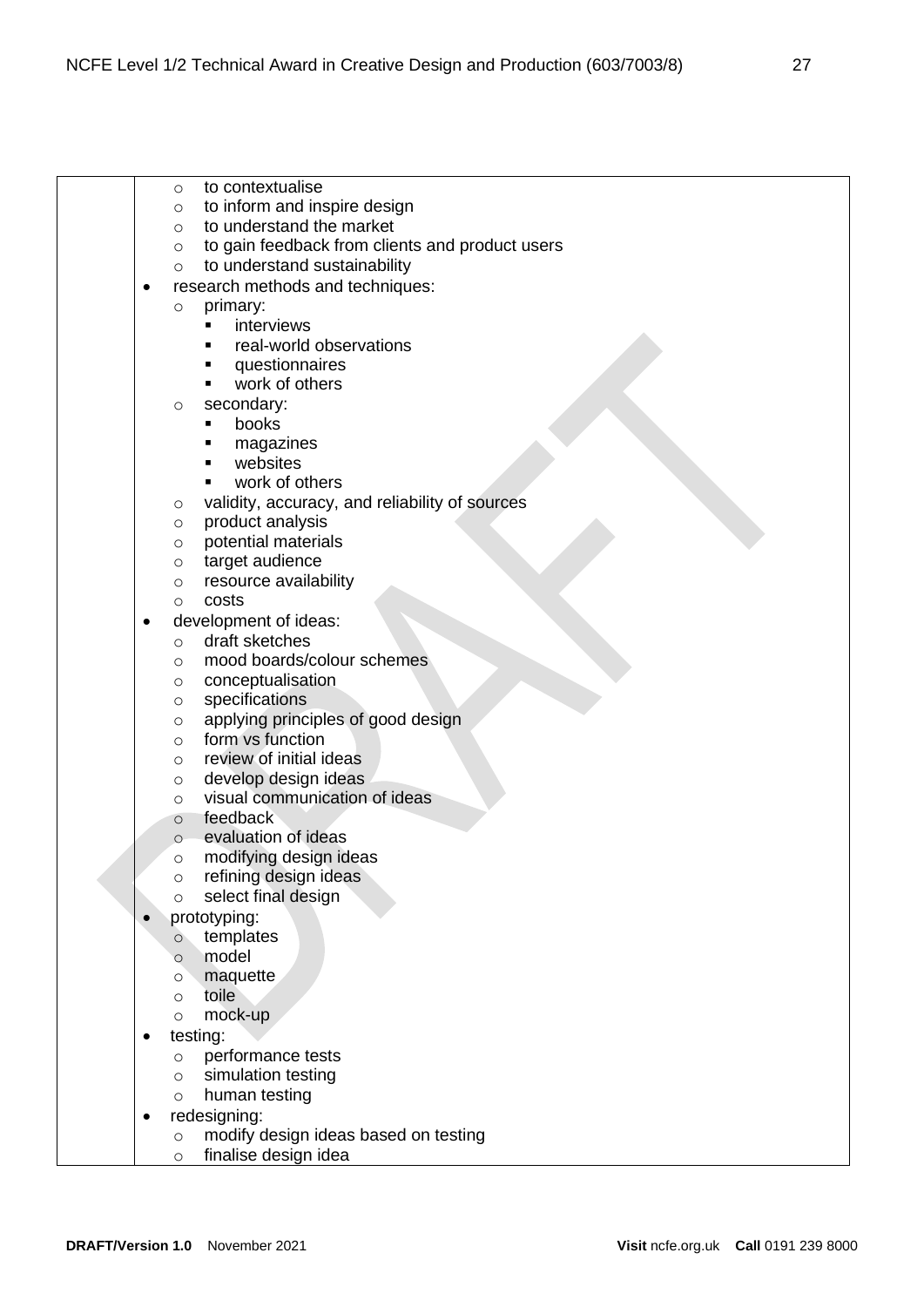| 2.3   | Digital design and manufacture opportunities                                                |
|-------|---------------------------------------------------------------------------------------------|
|       | The learner will understand digital design and manufacture processes and techniques, to     |
|       | include computer-aided design (CAD) and computer-aided manufacture (CAM).                   |
| 2.3.1 | <b>Computer-aided design (CAD)</b>                                                          |
|       | The learner will understand CAD techniques and their application, to include digital design |
|       | software, advantages and disadvantages:                                                     |
|       |                                                                                             |
|       | digital design software:<br>$\bullet$                                                       |
|       | development of ideas:<br>$\circ$                                                            |
|       | conceptual design                                                                           |
|       | virtual modelling                                                                           |
|       | working in wireframe:<br>$\circ$                                                            |
|       | CAD drawings                                                                                |
|       | advantages:<br>$\bullet$                                                                    |
|       | fast development of ideas<br>$\circ$                                                        |
|       | can view designs from all angles<br>$\circ$                                                 |
|       | designs can be viewed in many materials<br>$\circ$                                          |
|       | testing and user feedback can be sought before the design is manufactured<br>$\circ$        |
|       | disadvantages:<br>$\bullet$                                                                 |
|       | high associated setup costs<br>$\circ$                                                      |
|       | technology can date quickly<br>$\circ$                                                      |
|       | requires skilled operators<br>$\circ$                                                       |
| 2.3.2 | <b>Computer-aided manufacture (CAM)</b>                                                     |
|       | The learner will understand CAM techniques and their application, to include specialist CAM |
|       | equipment, advantages and disadvantages:                                                    |
|       |                                                                                             |
|       | CAM techniques:<br>$\bullet$                                                                |
|       | rapid prototyping<br>$\circ$                                                                |
|       | modelling<br>$\circ$                                                                        |
|       | prototyping<br>$\circ$                                                                      |
|       | specialist CAM equipment:<br>٠                                                              |
|       | 3D printer<br>$\circ$                                                                       |
|       |                                                                                             |
|       | laser cutter<br>$\circ$                                                                     |
|       | computer numerical controlled (CNC) miller                                                  |
|       | advantages:                                                                                 |
|       | fast production<br>O                                                                        |
|       | accurate production<br>O                                                                    |
|       | CAM machines can undertake repetitive tasks<br>O                                            |
|       | disadvantages:                                                                              |
|       | high associated setup costs<br>Ō<br>requires skilled operators                              |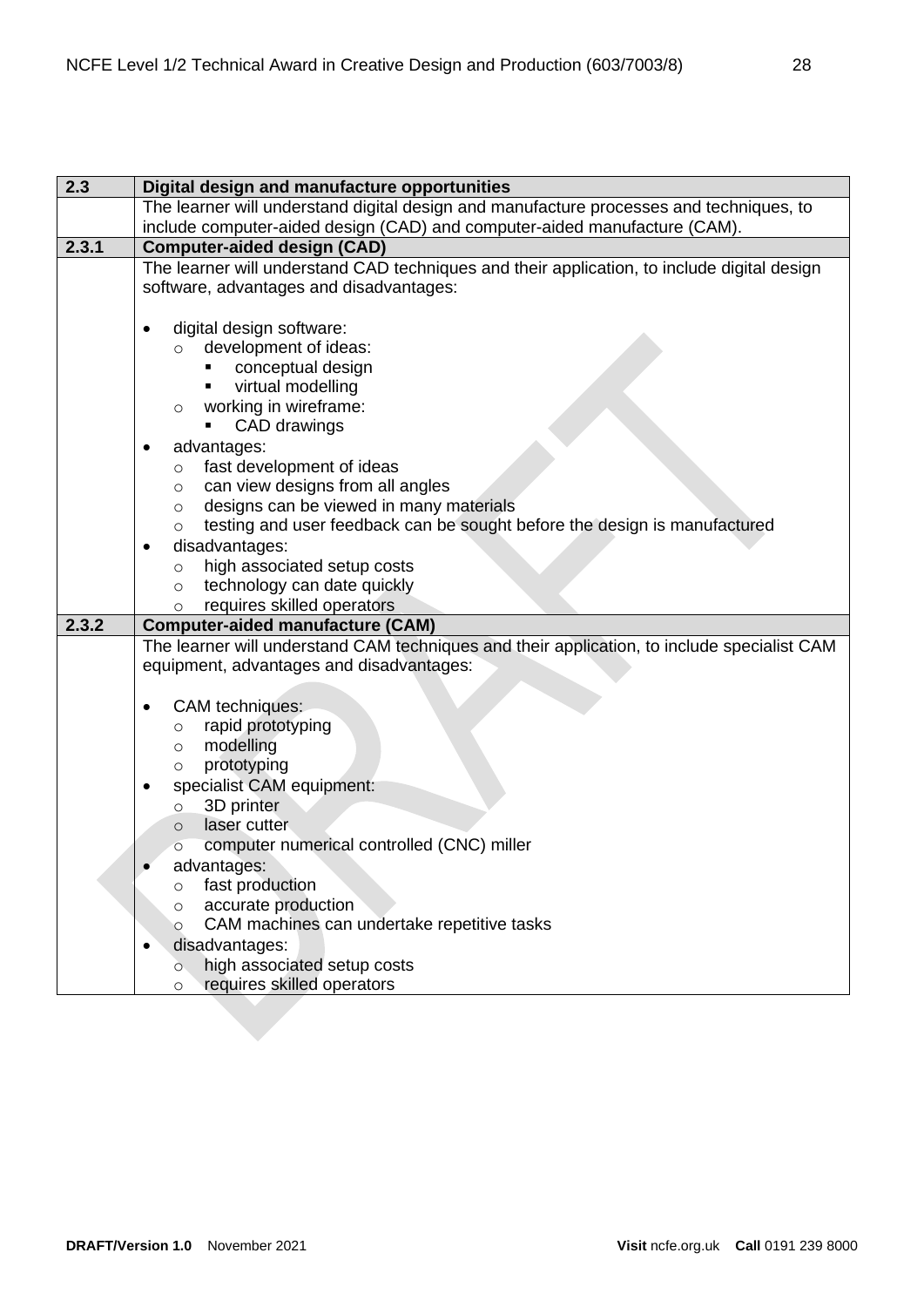# <span id="page-28-0"></span>**3. Design brief and production processes**

| The learner will understand the importance of working in response to design brief requirements. They will |                                                                                                                                                 |  |
|-----------------------------------------------------------------------------------------------------------|-------------------------------------------------------------------------------------------------------------------------------------------------|--|
|                                                                                                           | understand design proposals and how these are created. The learner will also understand the                                                     |  |
|                                                                                                           | importance of communication skills and modification of a design solution in response to feedback.                                               |  |
| 3.1                                                                                                       | Interpreting a design brief                                                                                                                     |  |
|                                                                                                           | The learner will understand different elements of a design brief, to include interpreting key<br>information, types of client and client needs. |  |
|                                                                                                           |                                                                                                                                                 |  |
|                                                                                                           | interpreting key information:<br>$\bullet$                                                                                                      |  |
|                                                                                                           | product purpose<br>$\circ$                                                                                                                      |  |
|                                                                                                           | audience<br>$\circ$                                                                                                                             |  |
|                                                                                                           | resources required<br>O                                                                                                                         |  |
|                                                                                                           | constraints<br>$\circ$                                                                                                                          |  |
|                                                                                                           | budget<br>$\circ$                                                                                                                               |  |
|                                                                                                           | timescales<br>$\circ$                                                                                                                           |  |
|                                                                                                           | copyright issues<br>$\circ$                                                                                                                     |  |
|                                                                                                           | types of client:<br>$\bullet$                                                                                                                   |  |
|                                                                                                           | commercial<br>$\circ$                                                                                                                           |  |
|                                                                                                           | independent<br>$\circ$                                                                                                                          |  |
|                                                                                                           | corporate<br>O                                                                                                                                  |  |
|                                                                                                           | non-profit<br>$\circ$                                                                                                                           |  |
|                                                                                                           | charity<br>$\circ$                                                                                                                              |  |
|                                                                                                           | public sector<br>$\circ$                                                                                                                        |  |
|                                                                                                           | client needs:<br>$\bullet$                                                                                                                      |  |
|                                                                                                           | solve a problem<br>$\circ$                                                                                                                      |  |
|                                                                                                           | increase sales<br>$\circ$                                                                                                                       |  |
|                                                                                                           | increase online presence<br>$\circ$                                                                                                             |  |
|                                                                                                           | increase product or brand awareness<br>$\circ$<br>influence behaviour                                                                           |  |
|                                                                                                           | $\circ$<br>educational<br>$\circ$                                                                                                               |  |
| 3.2                                                                                                       | Design proposal                                                                                                                                 |  |
|                                                                                                           | The learner will understand the stages of the design solution process and how the design                                                        |  |
|                                                                                                           | solution is presented.                                                                                                                          |  |
| 3.2.1                                                                                                     | <b>Design solution process</b>                                                                                                                  |  |
|                                                                                                           | The learner will understand the stages involved in the design solution process:                                                                 |  |
|                                                                                                           |                                                                                                                                                 |  |
|                                                                                                           | design solution process:<br>$\bullet$                                                                                                           |  |
|                                                                                                           | task analysis<br>$\circ$                                                                                                                        |  |
|                                                                                                           | research<br>$\circ$                                                                                                                             |  |
|                                                                                                           | initial ideas<br>O                                                                                                                              |  |
|                                                                                                           | idea development<br>O                                                                                                                           |  |
|                                                                                                           | financial considerations:<br>$\circ$                                                                                                            |  |
|                                                                                                           | costs associated with the production of designed items                                                                                          |  |
|                                                                                                           | health and safety considerations:<br>$\circ$                                                                                                    |  |
|                                                                                                           | risk assessment:<br>٠                                                                                                                           |  |
|                                                                                                           | hazards<br>$\bullet$                                                                                                                            |  |
|                                                                                                           | risks                                                                                                                                           |  |
|                                                                                                           | control measures                                                                                                                                |  |
|                                                                                                           | personal protective equipment (PPE)                                                                                                             |  |
|                                                                                                           | final design production.<br>$\circ$                                                                                                             |  |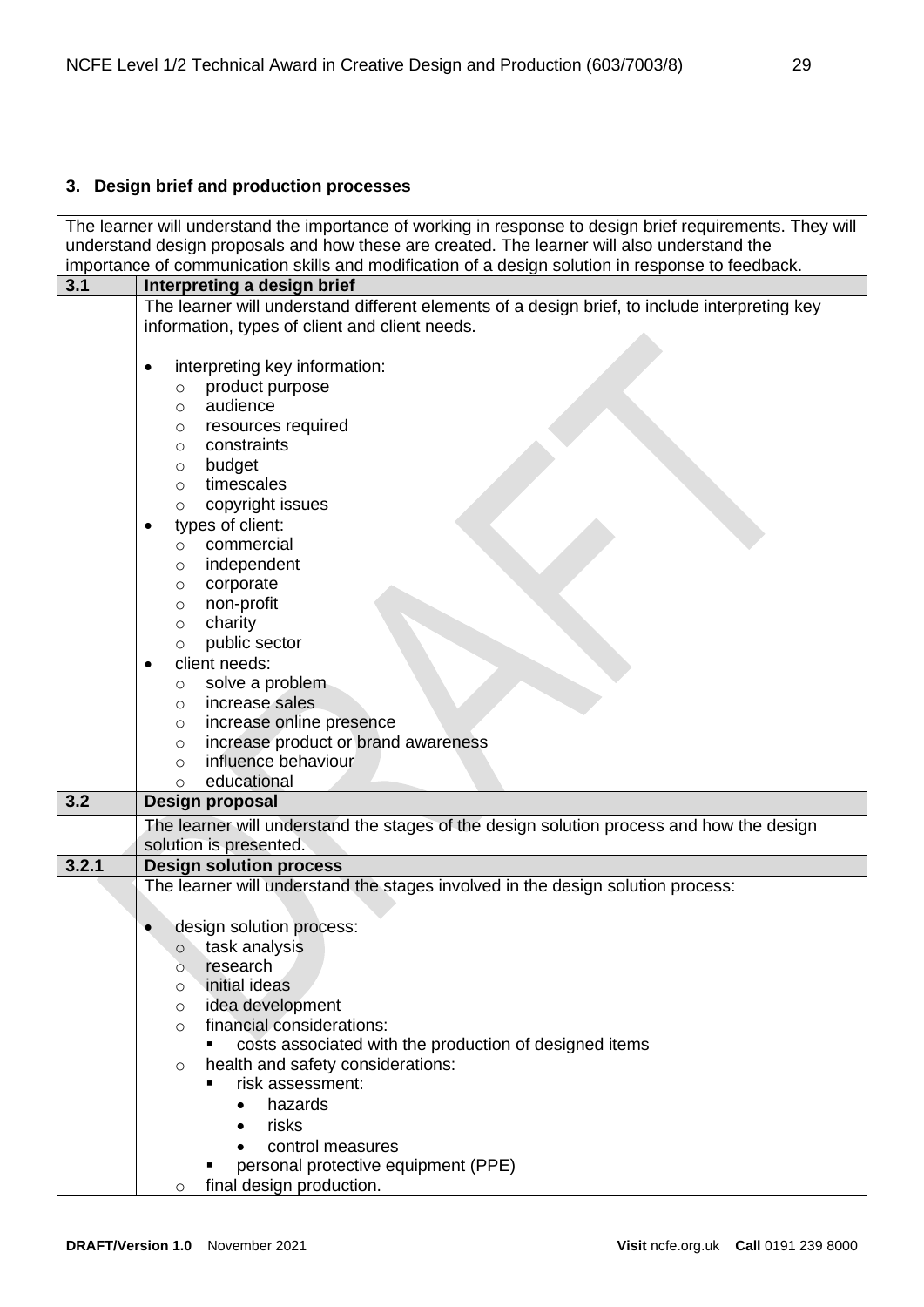| 3.2.2 | <b>Design solution presentation</b>                                                           |
|-------|-----------------------------------------------------------------------------------------------|
|       | The learner will understand how research and design solutions can be presented, to include    |
|       | presentation format and appropriate information:                                              |
|       |                                                                                               |
|       |                                                                                               |
|       | presentation format:<br>٠                                                                     |
|       | physical:<br>$\circ$                                                                          |
|       | sketches                                                                                      |
|       | design notes<br>٠                                                                             |
|       | digital:<br>$\circ$                                                                           |
|       | word processing                                                                               |
|       | <b>PDF</b>                                                                                    |
|       | presentation                                                                                  |
|       |                                                                                               |
|       | appropriate information:                                                                      |
|       | relevant research results<br>$\circ$                                                          |
|       | design ideas that meet the design brief<br>$\circ$                                            |
| 3.3   | <b>Communication skills</b>                                                                   |
|       | The learner will understand the importance of effective communication skills that can be used |
|       | when presenting a design solution in response to a design brief, to include client, graphical |
|       | and digital communication skills.                                                             |
| 3.3.1 | <b>Client communication skills</b>                                                            |
|       |                                                                                               |
|       | The learner will understand relevant client communication skills, to include effective        |
|       | communication skills and agreeing a design solution:                                          |
|       |                                                                                               |
|       | effective communication skills:                                                               |
|       | written<br>$\circ$                                                                            |
|       | graphical<br>$\circ$                                                                          |
|       | digital<br>O                                                                                  |
|       | verbal<br>$\circ$                                                                             |
|       | online/virtual                                                                                |
|       | O                                                                                             |
|       | face-to-face<br>O                                                                             |
|       | personal presentation<br>O                                                                    |
|       | interview<br>$\circ$                                                                          |
|       | survey<br>$\circ$                                                                             |
|       | agreeing a design solution:                                                                   |
|       | communicate to the client the creative intentions of the product<br>$\circ$                   |
|       | explain how the target audience will be engaged<br>O                                          |
|       | agree product timeline and milestones<br>$\circ$                                              |
|       | agree budget                                                                                  |
|       |                                                                                               |
| 3.3.2 | <b>Graphical communication skills</b>                                                         |
|       | The learner will understand graphical communication skills, to include techniques, output and |
|       | qualities:                                                                                    |
|       |                                                                                               |
|       | techniques:<br>$\bullet$                                                                      |
|       | drawing<br>$\circ$                                                                            |
|       | sketching<br>$\circ$                                                                          |
|       | output:                                                                                       |
|       |                                                                                               |
|       | diagrams<br>$\circ$                                                                           |
|       | working drawings<br>$\circ$                                                                   |
|       | qualities:                                                                                    |
|       | isometric<br>$\circ$                                                                          |
|       | oblique<br>O                                                                                  |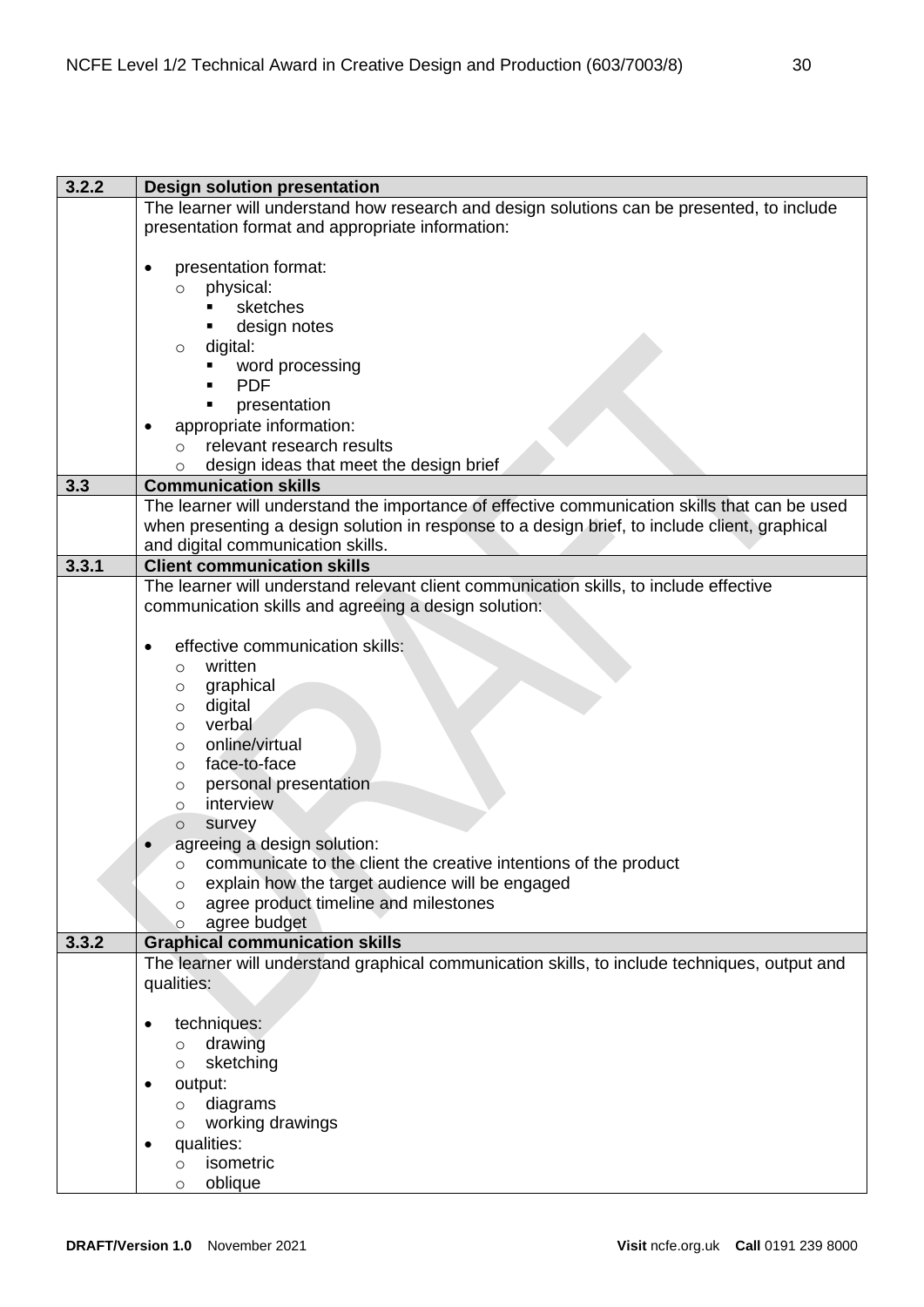|       | perspective.<br>$\circ$                                                                      |
|-------|----------------------------------------------------------------------------------------------|
| 3.3.3 | <b>Digital communication skills</b>                                                          |
|       | The learner will understand how to communicate using digital skills, to include client       |
|       | communication and development and presentation of ideas:                                     |
|       |                                                                                              |
|       | digital client communication:                                                                |
|       | email<br>$\circ$                                                                             |
|       | slides<br>$\circ$                                                                            |
|       | o video conferencing                                                                         |
|       | digital development and presentation of ideas:                                               |
|       | modelling<br>$\circ$                                                                         |
|       | prototyping<br>$\circ$                                                                       |
|       | spreadsheets<br>$\circ$                                                                      |
| 3.4   | Design solution modification in response to feedback                                         |
|       | The learner will understand how feedback can impact the modification of design solutions, to |
|       | include types of feedback:                                                                   |
|       |                                                                                              |
|       | types of feedback:                                                                           |
|       | client<br>$\circ$                                                                            |
|       | audience<br>$\circ$                                                                          |
|       | review of design ideas:                                                                      |
|       | review ideas in response to feedback<br>$\circ$                                              |
|       | reject feedback<br>$\circ$                                                                   |
|       | accept feedback<br>$\circ$                                                                   |
|       | modification of design ideas:<br>٠                                                           |
|       | refine ideas in response to feedback<br>$\circ$                                              |
|       | make improvements<br>$\circ$<br>review production plans                                      |
| 3.5   | $\circ$<br><b>Production plan</b>                                                            |
|       | The learner will understand the purpose of production planning, its stages, and budget       |
|       | requirements:                                                                                |
|       |                                                                                              |
|       | resources and equipment:                                                                     |
|       | physical resources<br>$\circ$                                                                |
|       | human resources<br>∩                                                                         |
|       | availability of resources<br>O                                                               |
|       | subcontracting<br>O                                                                          |
|       | hire of specialist equipment<br>$\circ$                                                      |
|       | time management:                                                                             |
|       | milestones<br>O                                                                              |
|       | review points<br>O                                                                           |
|       | production deadlines:<br>$\circ$                                                             |
|       | including testing<br>$\circ$                                                                 |
|       | contingency<br>O                                                                             |
|       | final deadline<br>O                                                                          |
|       | pitching final design<br>$\circ$                                                             |
|       | production stages:                                                                           |
|       | sourcing materials and equipment<br>O                                                        |
|       | selection of tools and equipment<br>O                                                        |
|       | production techniques and processes to be used<br>O                                          |
|       | testing<br>$\circ$                                                                           |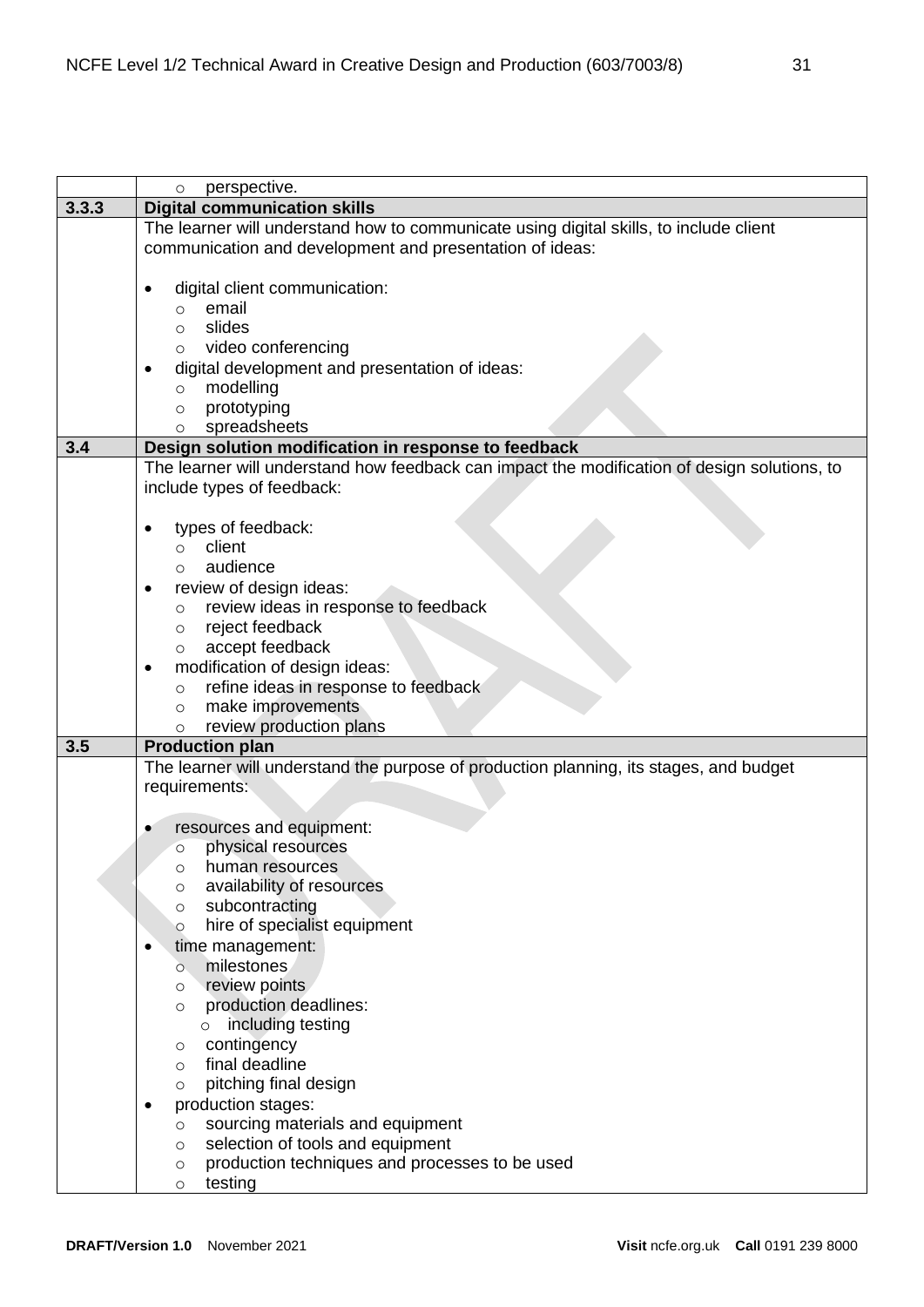|     | quality assurance<br>O                                                                  |
|-----|-----------------------------------------------------------------------------------------|
|     | contingency<br>O                                                                        |
|     | risk assessments<br>$\circ$                                                             |
|     | budget requirements:                                                                    |
|     | cost:<br>$\circ$                                                                        |
|     | material/resource cost<br>п                                                             |
|     | fixed cost                                                                              |
|     | profit/loss                                                                             |
|     | buying cost                                                                             |
|     | minimising material use and waste<br>$\circ$                                            |
|     | contingency<br>$\circ$                                                                  |
| 3.6 | Production methods, processes and techniques                                            |
|     | The learner will understand a range of production methods, processes, and techniques in |
|     | response to a design brief using the production plans:                                  |
|     |                                                                                         |
|     | production methods:                                                                     |
|     | mass production<br>$\circ$                                                              |
|     | one off production<br>$\circ$                                                           |
|     | continuous production<br>$\circ$                                                        |
|     | just-in-time production<br>$\circ$                                                      |
|     | batch production<br>$\circ$                                                             |
|     | bespoke production<br>$\circ$                                                           |
|     | production process:                                                                     |
|     | using the design proposal to plan production processes<br>$\circ$                       |
|     | risk assessment<br>$\circ$                                                              |
|     | applying safe working practices<br>O                                                    |
|     | source materials<br>O                                                                   |
|     | creating a prototype<br>O                                                               |
|     | testing<br>$\circ$                                                                      |
|     | undertake production techniques<br>$\circ$                                              |
|     | quality control:<br>$\circ$                                                             |
|     | random sampling                                                                         |
|     | visual                                                                                  |
|     | testing                                                                                 |
|     | measuring                                                                               |
|     | tolerances                                                                              |
|     | quality assurance:<br>$\circ$                                                           |
|     | digital designing                                                                       |
|     | computer aided manufacture                                                              |
|     | templates                                                                               |
|     | jigs                                                                                    |
|     | responding to defects                                                                   |
|     | inspection procedures                                                                   |
|     | materials:                                                                              |
|     | buying<br>$\bullet$                                                                     |
|     | testing                                                                                 |
|     | checking                                                                                |
|     | evaluation throughout the production process<br>O                                       |
|     | production techniques:                                                                  |
|     | cutting, joining and construction techniques<br>$\circ$                                 |
|     | forming shape techniques<br>$\circ$                                                     |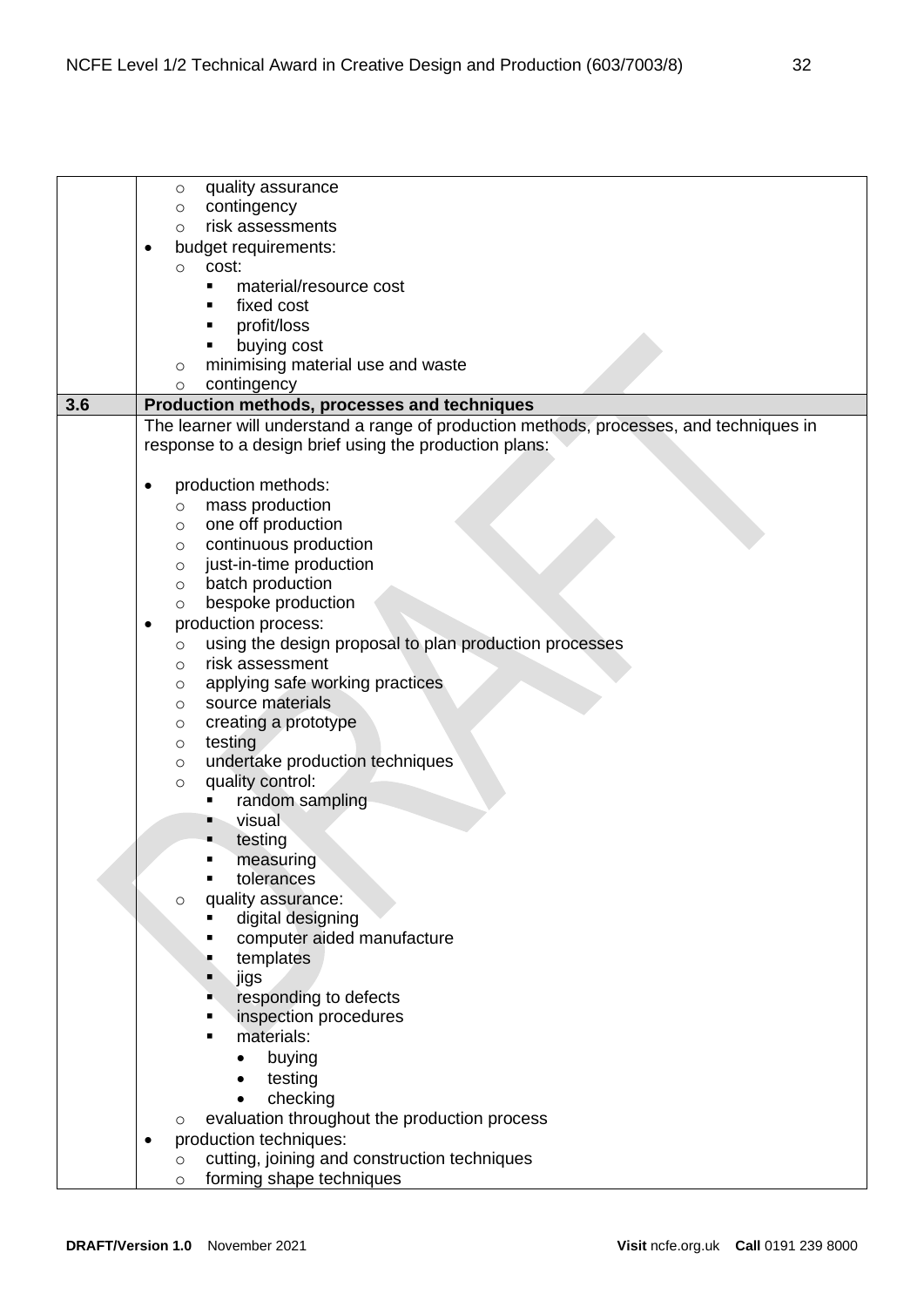|     | tools and equipment used for production techniques<br>$\circ$                               |
|-----|---------------------------------------------------------------------------------------------|
|     | surface treatments and finishing techniques<br>$\circ$                                      |
|     | ongoing review and evaluation:<br>$\circ$                                                   |
|     | quality control<br>$\blacksquare$                                                           |
|     | quality assurance<br>п                                                                      |
|     | modifications and refining/making improvements<br>$\circ$                                   |
| 3.7 | <b>Safe working practices</b>                                                               |
|     | The learner will understand risk management and health and safety requirements when         |
|     | working in design production disciplines, to include personal protective equipment (PPE) at |
|     | work:                                                                                       |
|     |                                                                                             |
|     | risk assessment:                                                                            |
|     | hazards: something that can cause harm<br>$\circ$                                           |
|     | risks: the likelihood that the hazard will cause harm<br>$\circ$                            |
|     | control measures: actions, activities and/or equipment used or taken to prevent,<br>$\circ$ |
|     | eliminate or reduce the risk of a hazard occurring                                          |
|     | <b>PPE</b><br>$\circ$                                                                       |
|     | health and safety legislation:<br>٠                                                         |
|     | The Management of Health and Safety at Work Regulations 1999<br>$\circ$                     |
|     | PPE at work:                                                                                |
|     |                                                                                             |
|     | eyes:<br>$\circ$                                                                            |
|     | safety goggles<br>п.                                                                        |
|     | ears:<br>O<br>٠                                                                             |
|     | ear plugs<br>head and face:                                                                 |
|     | $\circ$<br>face shield                                                                      |
|     | face mask<br>$\blacksquare$                                                                 |
|     |                                                                                             |
|     | safety helmet<br>٠                                                                          |
|     | hands, arms and feet:<br>$\circ$                                                            |
|     | protective gloves<br>. .                                                                    |
|     | leather gauntlets<br>٠                                                                      |
|     | steel toe-capped boots                                                                      |
|     | lungs:<br>$\circ$                                                                           |
|     | respiratory filtered system                                                                 |
|     | whole body:<br>$\circ$                                                                      |
|     | disposable overalls                                                                         |
|     | boiler suit                                                                                 |
|     | apron                                                                                       |
|     |                                                                                             |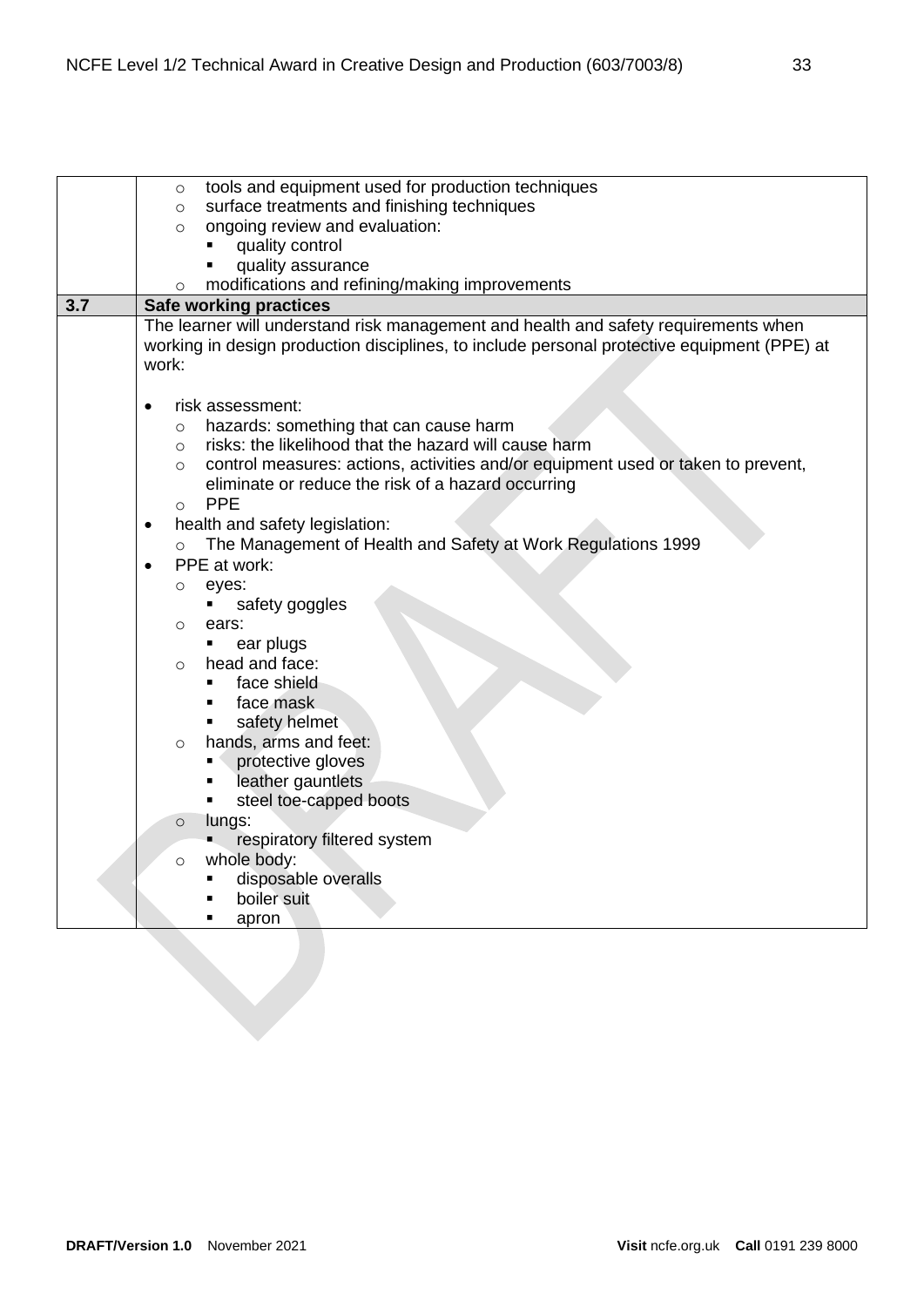# <span id="page-33-0"></span>**4. Presentation of a design solution**

The learner will understand the purposes and methods of presentation, and presentation skills for a design solution.

| 4.1 | <b>Purposes of presentation</b>                                                               |
|-----|-----------------------------------------------------------------------------------------------|
|     | The learner will understand the purposes of presenting design solutions to different types of |
|     | audiences, to include current customer, potential customer and peers.                         |
|     |                                                                                               |
|     | current customer:                                                                             |
|     | approval<br>O                                                                                 |
|     | update<br>$\circ$                                                                             |
|     | review:<br>$\circ$                                                                            |
|     | feedback<br>٠.                                                                                |
|     |                                                                                               |
|     | potential customer:                                                                           |
|     | showcase portfolio<br>$\circ$                                                                 |
|     | secure new work<br>$\circ$                                                                    |
|     | display<br>O                                                                                  |
|     | peers:                                                                                        |
|     | review<br>$\circ$                                                                             |
|     | support<br>O                                                                                  |
|     | evaluating<br>$\circ$                                                                         |
|     | testing<br>$\circ$                                                                            |
| 4.2 | <b>Methods of presentation</b>                                                                |
|     | The learner will understand the methods of presentation used when presenting design           |
|     | solutions:                                                                                    |
|     |                                                                                               |
|     |                                                                                               |
|     | methods of presentation:<br>٠                                                                 |
|     | digital portfolio<br>$\circ$                                                                  |
|     | physical portfolio<br>O                                                                       |
|     | online presence:<br>$\circ$                                                                   |
|     | websites                                                                                      |
|     | blogs                                                                                         |
|     | social media                                                                                  |
|     | promotional video<br>$\circ$                                                                  |
|     | events:<br>$\circ$                                                                            |
|     | launch events                                                                                 |
|     | exhibitions<br>$\blacksquare$                                                                 |
|     | digital presentation slides<br>O                                                              |
| 4.3 | Presentation skills for a design solution                                                     |
|     | The learner will understand presentation skills used when presenting a design solution, to    |
|     | include types of presentation, related presentation skills and portfolio types:               |
|     |                                                                                               |
|     | types of presentation:                                                                        |
|     | formal face-to-face                                                                           |
|     | $\circ$                                                                                       |
|     | informal face-to-face<br>O                                                                    |
|     | online, remote or virtual<br>O                                                                |
|     | presentation skills:                                                                          |
|     | use of presentation software<br>$\circ$                                                       |
|     | individual presentation preparation and delivery<br>$\circ$                                   |
|     | group presentation preparation and delivery<br>O                                              |
|     | portfolio types:                                                                              |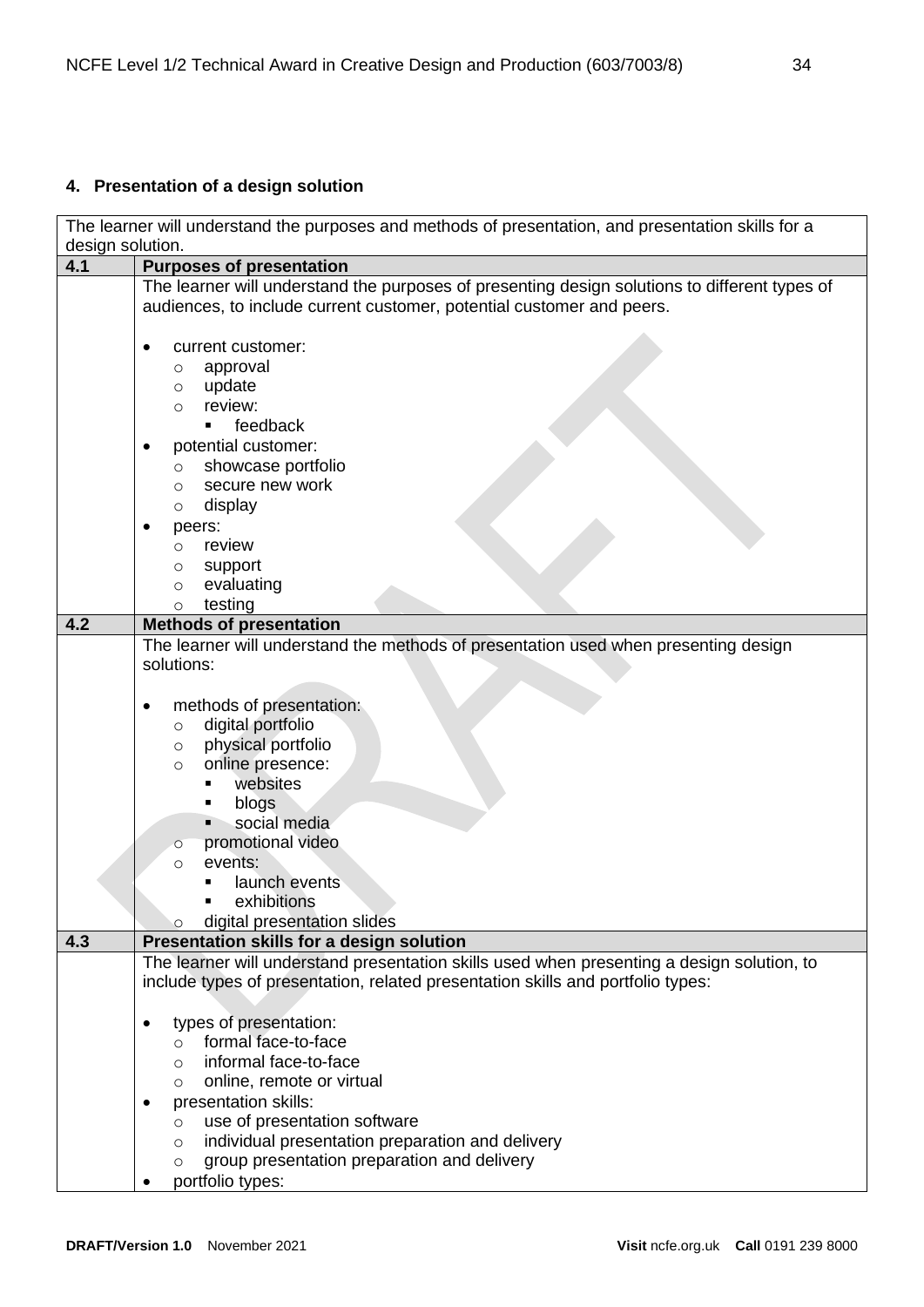| $\check{ }$ | physical    |
|-------------|-------------|
| Ő           | digital     |
|             | interactive |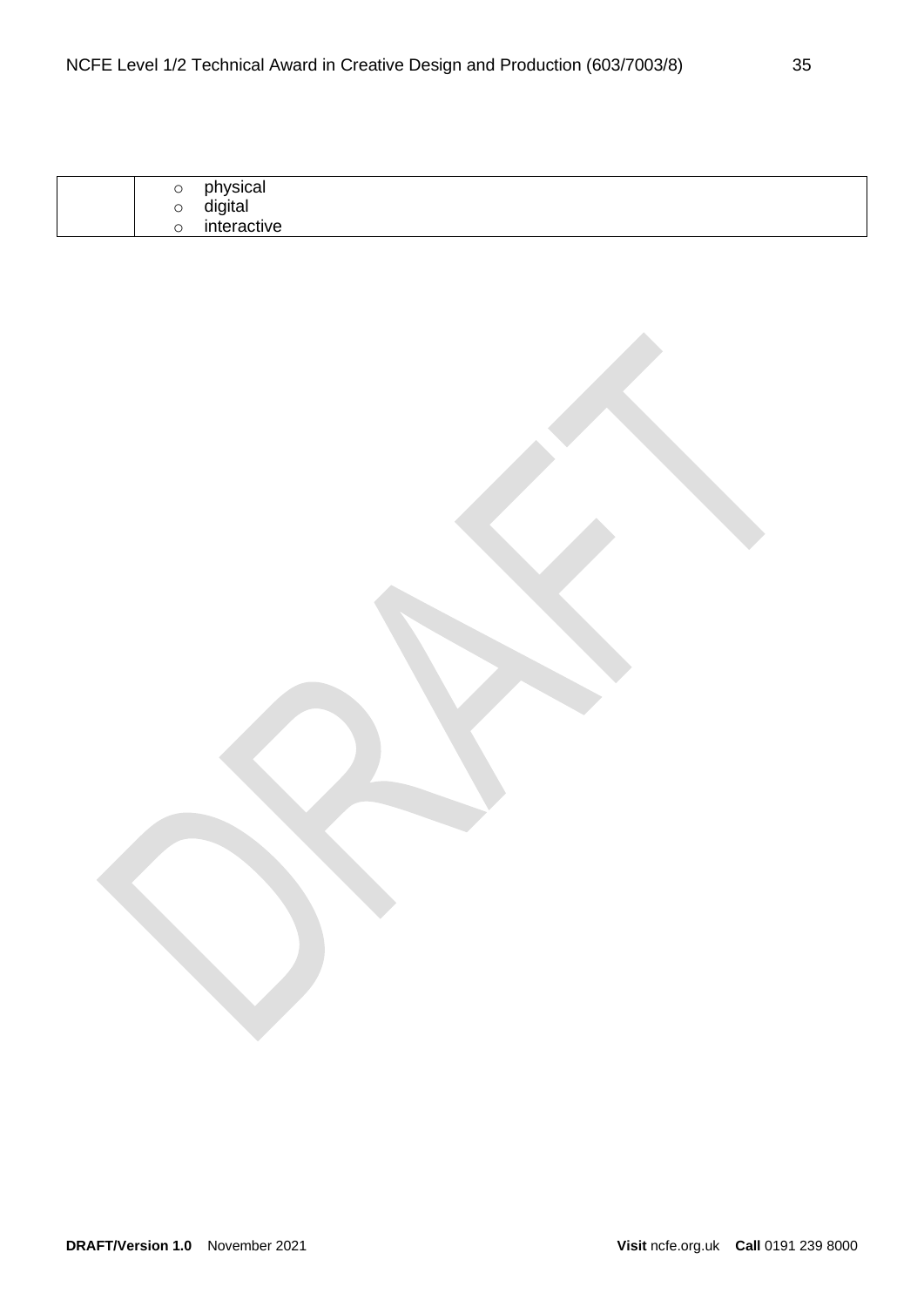# <span id="page-35-0"></span>**5. Review of processes and final solution**

| The learner will understand how to review design process and production. The learner will also       |                                                                                              |  |  |  |
|------------------------------------------------------------------------------------------------------|----------------------------------------------------------------------------------------------|--|--|--|
| understand the process of summative review of a final design solution against design principles, the |                                                                                              |  |  |  |
| design process and whether it meets a design brief.                                                  |                                                                                              |  |  |  |
| 5.1                                                                                                  | Formative review of design process and production                                            |  |  |  |
|                                                                                                      | The learner will understand the aspects of the design process and production to be reviewed: |  |  |  |
|                                                                                                      |                                                                                              |  |  |  |
|                                                                                                      | aspects of the design process to be reviewed:                                                |  |  |  |
|                                                                                                      | defining the need of a product<br>$\circ$                                                    |  |  |  |
|                                                                                                      | research<br>$\circ$                                                                          |  |  |  |
|                                                                                                      | initial ideas<br>$\circ$                                                                     |  |  |  |
|                                                                                                      | prototyping<br>$\circ$                                                                       |  |  |  |
|                                                                                                      | testing<br>$\circ$                                                                           |  |  |  |
|                                                                                                      | redesigning<br>$\circ$                                                                       |  |  |  |
|                                                                                                      | aspects of production to be reviewed:<br>$\bullet$                                           |  |  |  |
|                                                                                                      | production methods<br>$\circ$                                                                |  |  |  |
|                                                                                                      | production process<br>$\circ$                                                                |  |  |  |
|                                                                                                      |                                                                                              |  |  |  |
|                                                                                                      | production techniques<br>$\circ$                                                             |  |  |  |
| 5.2                                                                                                  | Summative review of a final design solution                                                  |  |  |  |
|                                                                                                      | The learner will understand elements for consideration in a summative evaluation of a design |  |  |  |
|                                                                                                      | solution, to include how to review design principles, the design process, and whether the    |  |  |  |
|                                                                                                      | design solution has met the brief:                                                           |  |  |  |
|                                                                                                      |                                                                                              |  |  |  |
|                                                                                                      | design principles                                                                            |  |  |  |
|                                                                                                      | design process<br>$\bullet$                                                                  |  |  |  |
|                                                                                                      | meeting the needs of the brief:                                                              |  |  |  |
|                                                                                                      | functionality of product<br>$\circ$                                                          |  |  |  |
|                                                                                                      | suitability for target audience<br>$\circ$                                                   |  |  |  |
|                                                                                                      | usability/performance<br>$\circ$                                                             |  |  |  |
|                                                                                                      | how challenges faced were resolved<br>$\circ$                                                |  |  |  |
|                                                                                                      | future developments/modifications<br>$\circ$<br>lessons learnt<br>$\Omega$                   |  |  |  |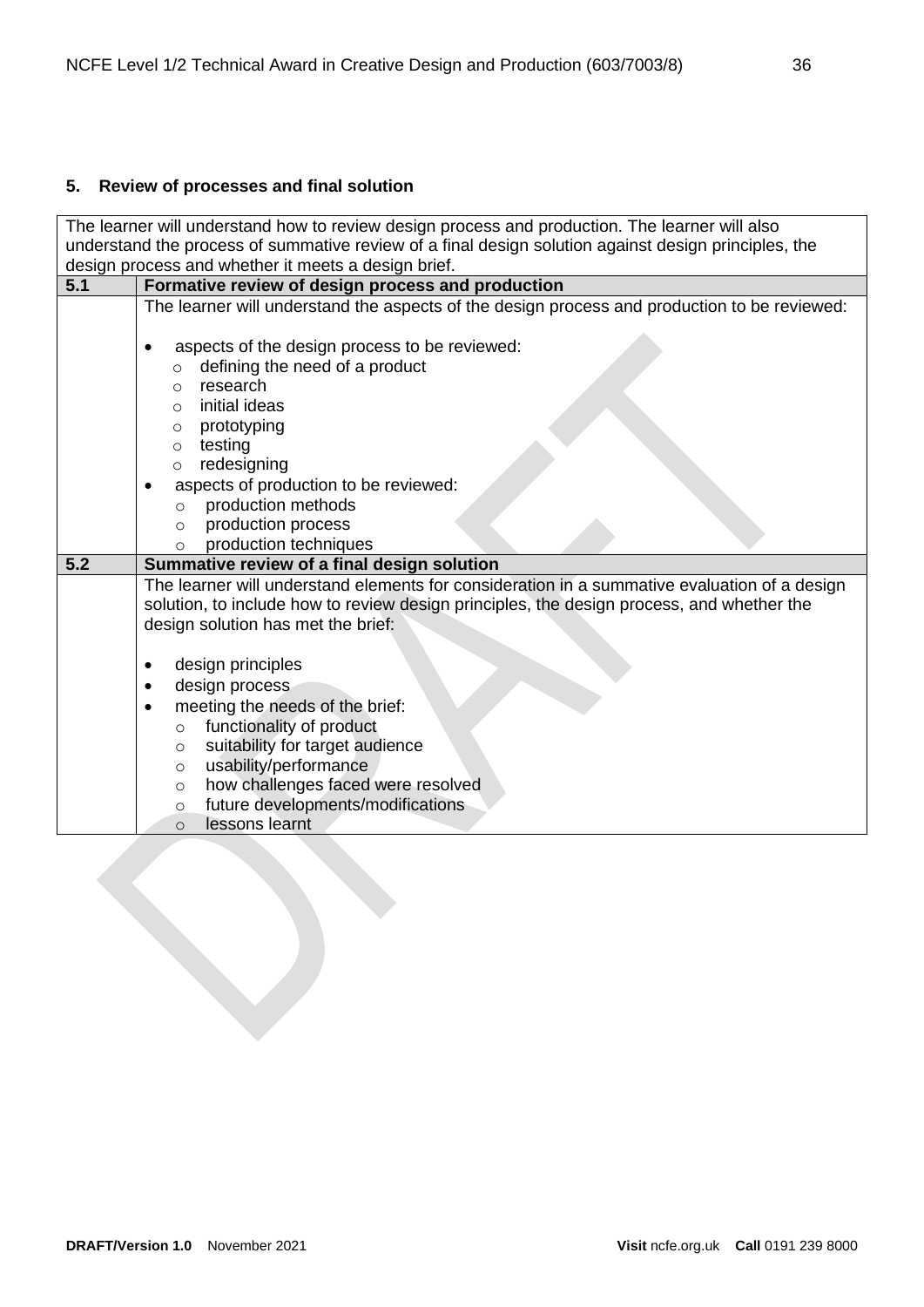# <span id="page-36-0"></span>**6. Working in the design production industry**

| The learner will understand employment, career and entrepreneurial opportunities in the design    |                                                                                                |  |  |  |
|---------------------------------------------------------------------------------------------------|------------------------------------------------------------------------------------------------|--|--|--|
| production industry. They will also understand product promotion and self-promotion in the design |                                                                                                |  |  |  |
|                                                                                                   | production industry, and that self-promotion goes hand-in-hand with product promotion.         |  |  |  |
| 6.1                                                                                               | Employment and career opportunities and skills in the design production industry               |  |  |  |
|                                                                                                   | The learner will understand employment and career opportunities and skills in the design       |  |  |  |
|                                                                                                   | production industry, in the context of working in the design production industry. To include   |  |  |  |
|                                                                                                   | employment and career opportunities and skills for the design production industry.             |  |  |  |
| 6.1.1                                                                                             | <b>Employment and career opportunities</b>                                                     |  |  |  |
|                                                                                                   | The learner will understand employment and career opportunities within design and production   |  |  |  |
|                                                                                                   | industry sectors. They will understand industry sectors, different types of work and           |  |  |  |
|                                                                                                   | opportunities for upskilling. The learner will also understand that not every job role will be |  |  |  |
|                                                                                                   | relevant to every sector:                                                                      |  |  |  |
|                                                                                                   |                                                                                                |  |  |  |
|                                                                                                   | industry sectors:<br>$\bullet$                                                                 |  |  |  |
|                                                                                                   | architecture<br>$\circ$                                                                        |  |  |  |
|                                                                                                   | construction<br>$\circ$                                                                        |  |  |  |
|                                                                                                   | manufacturing<br>O                                                                             |  |  |  |
|                                                                                                   | craft<br>$\circ$                                                                               |  |  |  |
|                                                                                                   | design<br>$\circ$                                                                              |  |  |  |
|                                                                                                   | fashion<br>$\circ$                                                                             |  |  |  |
|                                                                                                   | museums, galleries and libraries<br>$\circ$                                                    |  |  |  |
|                                                                                                   | prop making, set or exhibition display<br>$\circ$                                              |  |  |  |
|                                                                                                   | visual arts<br>$\circ$                                                                         |  |  |  |
|                                                                                                   | types of work:                                                                                 |  |  |  |
|                                                                                                   | commissioned work<br>$\circ$                                                                   |  |  |  |
|                                                                                                   | freelance<br>$\circ$                                                                           |  |  |  |
|                                                                                                   | contracts:<br>$\circ$                                                                          |  |  |  |
|                                                                                                   | full time                                                                                      |  |  |  |
|                                                                                                   | part time                                                                                      |  |  |  |
|                                                                                                   | unpaid work experience<br>$\circ$                                                              |  |  |  |
|                                                                                                   | upskilling:                                                                                    |  |  |  |
|                                                                                                   | industry standard software training                                                            |  |  |  |
|                                                                                                   | $\circ$<br>specialist resource and equipment training                                          |  |  |  |
|                                                                                                   | $\circ$                                                                                        |  |  |  |
|                                                                                                   | continuing professional development (CPD)<br>$\circ$                                           |  |  |  |
| 6.1.2                                                                                             | Skills for the design production industry                                                      |  |  |  |
|                                                                                                   | The learner will know and understand skills and their importance in the design production      |  |  |  |
|                                                                                                   | industry:                                                                                      |  |  |  |
|                                                                                                   | self-reflection<br>$\bullet$                                                                   |  |  |  |
|                                                                                                   | resilience<br>$\bullet$                                                                        |  |  |  |
|                                                                                                   | focus                                                                                          |  |  |  |
|                                                                                                   | $\bullet$<br>communication                                                                     |  |  |  |
|                                                                                                   |                                                                                                |  |  |  |
|                                                                                                   | motivation<br>٠                                                                                |  |  |  |
|                                                                                                   | thinking creatively:<br>$\bullet$                                                              |  |  |  |
|                                                                                                   | invention:<br>$\circ$                                                                          |  |  |  |
|                                                                                                   | new ideas<br>$\blacksquare$                                                                    |  |  |  |
|                                                                                                   | creating new products                                                                          |  |  |  |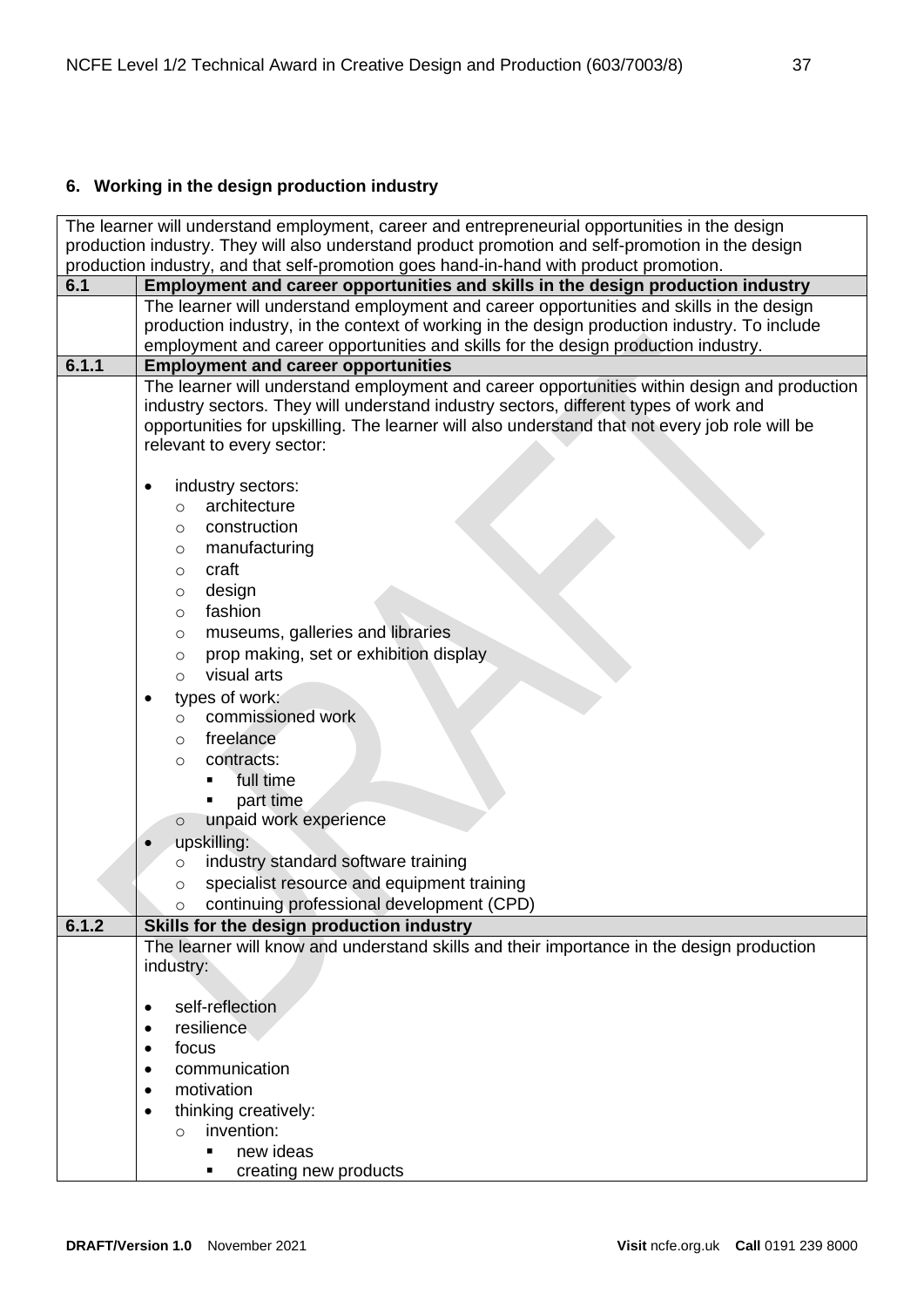|     | innovation:<br>$\circ$                                                                                                                                                |
|-----|-----------------------------------------------------------------------------------------------------------------------------------------------------------------------|
|     | bringing new ideas to the market                                                                                                                                      |
|     | turning an invention into a new product                                                                                                                               |
|     | process:<br>$\circ$                                                                                                                                                   |
|     | finding new ways of making products to cut costs or improve quality                                                                                                   |
| 6.2 | <b>Product promotion</b>                                                                                                                                              |
|     | The learner will understand how products can be promoted within the design production<br>industry, to include digital and physical marketing and promotional methods: |
|     |                                                                                                                                                                       |
|     | digital marketing and promotional methods:<br>٠                                                                                                                       |
|     | crowdfunding<br>$\circ$                                                                                                                                               |
|     | promotional events<br>$\circ$                                                                                                                                         |
|     | online selling websites<br>$\circ$                                                                                                                                    |
|     | digital portfolio<br>$\circ$                                                                                                                                          |
|     | social media:<br>$\circ$                                                                                                                                              |
|     | online networking events                                                                                                                                              |
|     | physical marketing and promotional methods:<br>٠                                                                                                                      |
|     | exhibitions<br>$\circ$                                                                                                                                                |
|     | social media<br>$\circ$                                                                                                                                               |
|     | portfolio                                                                                                                                                             |
|     | $\circ$<br>pop-up events                                                                                                                                              |
|     | $\circ$<br>promotional events<br>$\circ$                                                                                                                              |
| 6.3 | <b>Self-promotion</b>                                                                                                                                                 |
|     |                                                                                                                                                                       |
|     | The learner will understand the purpose of self-promotion in the design production industry, to                                                                       |
|     | include digital and physical promotional methods. They will also be aware that self-promotion                                                                         |
|     | goes hand-in-hand with product promotion:                                                                                                                             |
|     |                                                                                                                                                                       |
|     | purpose:                                                                                                                                                              |
|     | to develop a professional persona<br>$\circ$                                                                                                                          |
|     | to stand out against competition<br>$\circ$                                                                                                                           |
|     | to build confidence<br>$\circ$                                                                                                                                        |
|     | to build a brand and image<br>$\circ$                                                                                                                                 |
|     | to gain work<br>$\circ$                                                                                                                                               |
|     | to gain and maintain reputation<br>O                                                                                                                                  |
|     | digital promotional methods:                                                                                                                                          |
|     | online presence:<br>$\circ$                                                                                                                                           |
|     | website                                                                                                                                                               |
|     | social media                                                                                                                                                          |
|     | features in blogs and online articles                                                                                                                                 |
|     | networking<br>O                                                                                                                                                       |
|     | physical promotional methods:                                                                                                                                         |
|     | word of mouth<br>$\circ$                                                                                                                                              |
|     | business cards<br>O                                                                                                                                                   |
|     | voluntary work<br>$\circ$                                                                                                                                             |
|     | workshops<br>$\circ$                                                                                                                                                  |
|     | networking<br>$\circ$                                                                                                                                                 |
|     |                                                                                                                                                                       |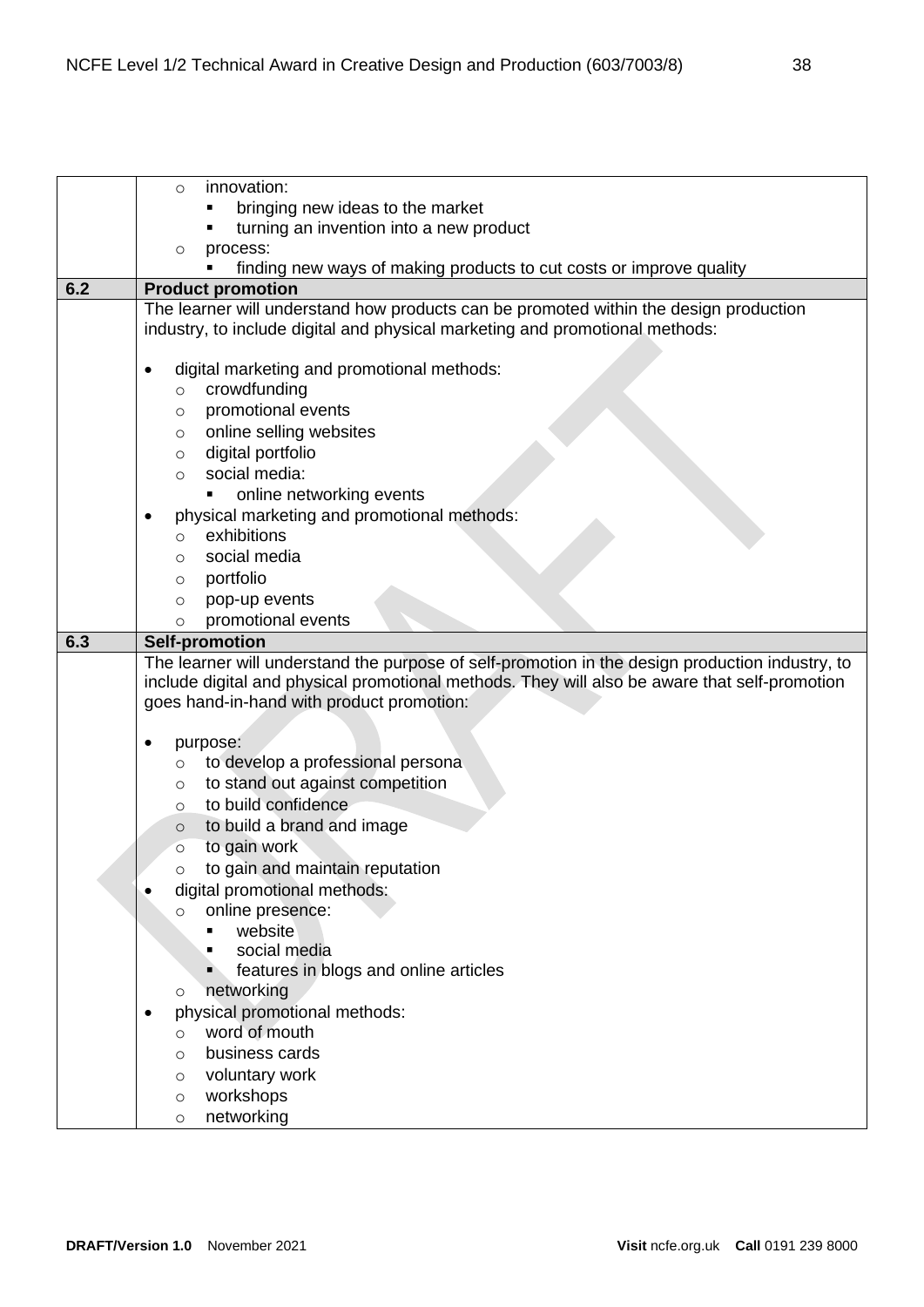## <span id="page-38-0"></span>**Teaching guidance**

Website links are provided as sources of potentially useful information for delivery/learning of this subject area. NCFE does not explicitly endorse any learning resources available on these websites. For official NCFE endorsed learning resources, please see the additional and teaching materials sections on the qualification page on the NCFE website.

## **1. Teaching guidance** – **design and production in context**

It is recommended that the 5 elements of this content area are delivered together at the start of the programme. It is also recommended that this content area is delivered separately to other content areas, as it focuses on learners being introduced to the fundamentals of design production and allows them to undertake independent research using appropriate research techniques. External visits to see examples of design in a real-world environment are strongly encouraged, for example exploring the local area and museums. Content could be formatively assessed using one or more internal assessment tasks or a mock assignment.

## **1.1 Design movements**

This should be an exciting start to the subject and use visual examples to illustrate the design movements. Varied examples of design in that era should be used to illustrate the wide range of what design is in context (for example, architecture, interior, clothing, and crafts). Key social factors, features and designers should be visually illustrated, including the materials used.

## **1.2 Design principles**

This should be an exciting start to the subject and use visual examples to illustrate what design is, teachers could use examples of design in everyday life (for example, architecture, signage, clothing and technology) and discuss what is considered to be 'good' and 'bad' design' introducing terminology such as aesthetics and functionality.

## **1.3 Environmental impact of a product and 1.4 Impact of social factors on a product**

Groups of learners could be given mini design briefs in the form of case studies to explore as in their groups. They will be encouraged to discuss ideas for design solutions. The teacher should facilitate the discussions by gradually introducing design thinking methods as suggestions. In groups, learners will continue to discuss and develop ideas for the given scenario before sharing with peers how their ideas developed. The teacher can prompt further discussion about what they thought worked well and what did not.

## **Resources:**

- lesson plans
- lesson resources (such as presentation slides, handouts)
- internet access
- lesson evaluation

## **Useful websites:**

- [www.vam.ac.uk/page/d/design-styles/](http://www.vam.ac.uk/page/d/design-styles/)
- www[.designmuseum.org/design/](https://designmuseum.org/design/)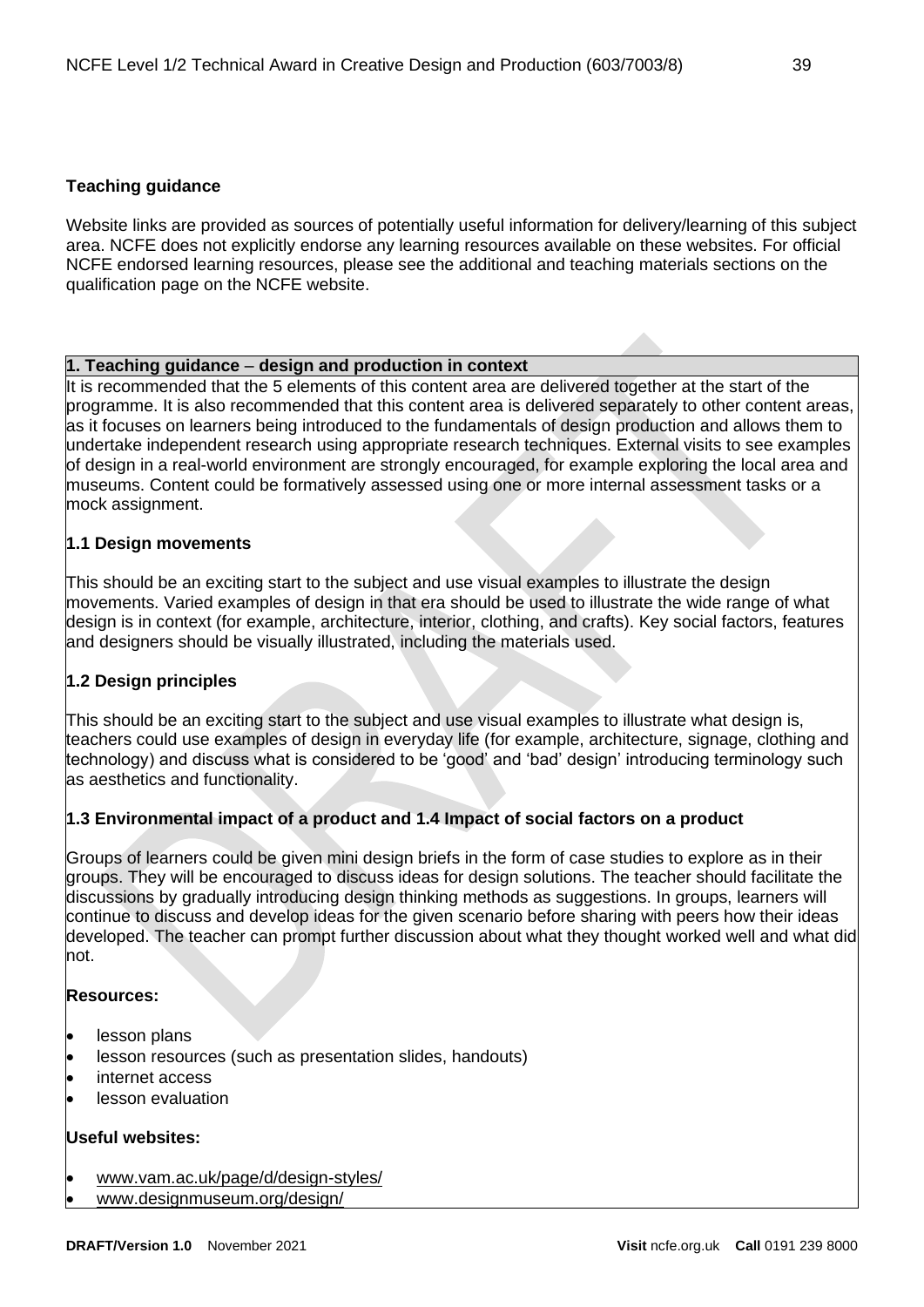#### **2. Teaching guidance** – **design materials and processes 2.1 Investigate materials**

It is recommended that the elements of this content area are delivered together early in the programme. This could be delivered alongside content area 1 to allow learners to engage with more practical activities early in the programme, or this could be delivered soon after it. It is also recommended that content area 2 is delivered separately and prior to content areas 3, 4 and 5 as this area focuses on learners being introduced to the properties and characteristics of materials used in the design process. Content could be formatively assessed using one or more internal assessment tasks or a mock assignment.

## **2.1.1 Materials and 2.1.2 Properties and characteristics**

This should be an exciting start to the subject and use visual/tactile examples to illustrate a range of materials used in design production disciplines. Teachers could use a range of examples of design materials to illustrate the different properties and characteristics. Lessons could be teacher-led to explain the properties and characteristics for one material in each group (such as textiles, papers, woods and so on). Learners could then undertake investigations of additional materials in small groups using teacher prompts and one learner could present their findings to the class. All material groups should be covered in the tasks.

## **2.1.3 Aesthetics**

This content can be a continuation of the investigations of material properties and characteristics but should focus on the following aesthetic factors of materials:

- finish
- colour
- texture
- form

Teachers could lead the lessons by talking through examples of each of the aesthetic factors using visual examples from a range of disciplines. Learners could then focus on one discipline and complete gapped handouts using additional images as reference points. This activity could also be linked with design movements from content area 1.1.

## **2.1.4 Surface treatments and finishing techniques**

This content can be a continuation of the investigations of material properties and characteristics and aesthetics but should focus on surface treatments and finishing techniques. This area of content should allow learners to understand a wide range of processes involved for different surface treatments and finishing techniques for a range of materials and disciplines (for example, textiles, papers and boards, wood, plastics, metals, and smart materials). This could be teacher-led using visual examples, guest speakers, video footage and educational visits and also allow for learners to experiment using different techniques in a practical workshop.

## **2.1.5 Costs**

This content requires learners to understand what costs are involved when sourcing materials for their chosen products, this should also include materials for surface treatments and finishing techniques. This would be useful delivered as a separate part of a lesson after learners have undertaken practical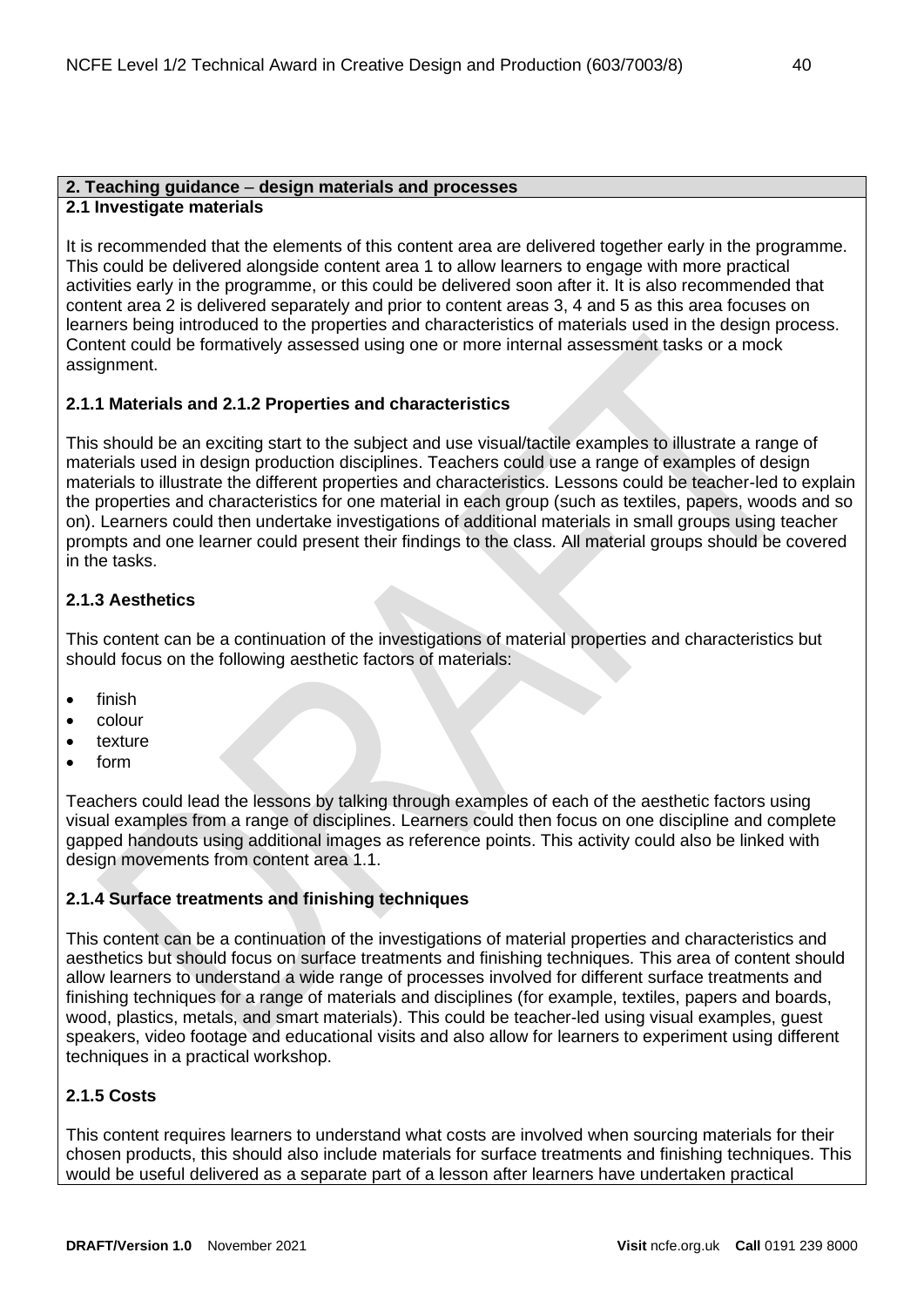#### **2. Teaching guidance** – **design materials and processes**

investigation, so they understand how different disciplines require different materials, surface treatments and finishing techniques.

Teacher-led delivery should illustrate all potential costs listed in the content area but should also ensure learners are aware that all of these costs may not always be required (such as studio hire costs). After teacher-led delivery, learners could be given scenarios to work with to research and plan the costs for different products across different disciplines.

## **2.2 Design process**

This content area should introduce learners to the whole design process and illustrate the similarities and differences between disciplines. Learners should be taught the stages of the design process, including defining the need of a product, research, initial ideas, prototyping, testing, and redesigning. This could be delivered via a visual flow chart of the design process expanding where stages may crossover. Learners could then be directed to identify the stages of a production process with a given scenario for different disciplines. A project approach would also be useful to allow learners to practise all of these stages, from initial ideas through to a final modified design. This could be a group project or individual project.

## **2.3 Digital design and manufacture opportunities**

## **2.3.1 Computer-aided design (CAD) and 2.3.2 Computer-aided manufacture (CAM)**

It is recommended these content areas are combined within the teaching and learning delivery. Learners will need to be taught both computer-aided design (CAD) and computer-aided manufacture (CAM) content areas. A series of teacher demonstrations would be useful, followed by learners working independently through some practical tutorials.

If appropriate, this content could also be combined with 2.2 Design processes if learners are working within a discipline that would support CAD and CAM as part of the design process.

## **Resources:**

- lesson plans
- lesson resources (such as presentation slides, handouts)
- internet access
- lesson evaluation

## **Useful websites:**

- [www.detail-online.com/magazine/material-aesthetics-33530/](https://www.detail-online.com/magazine/material-aesthetics-33530/)
- [www.sciencelearn.org.nz/resources/2659-properties-of-materials-introduction](https://www.sciencelearn.org.nz/resources/2659-properties-of-materials-introduction)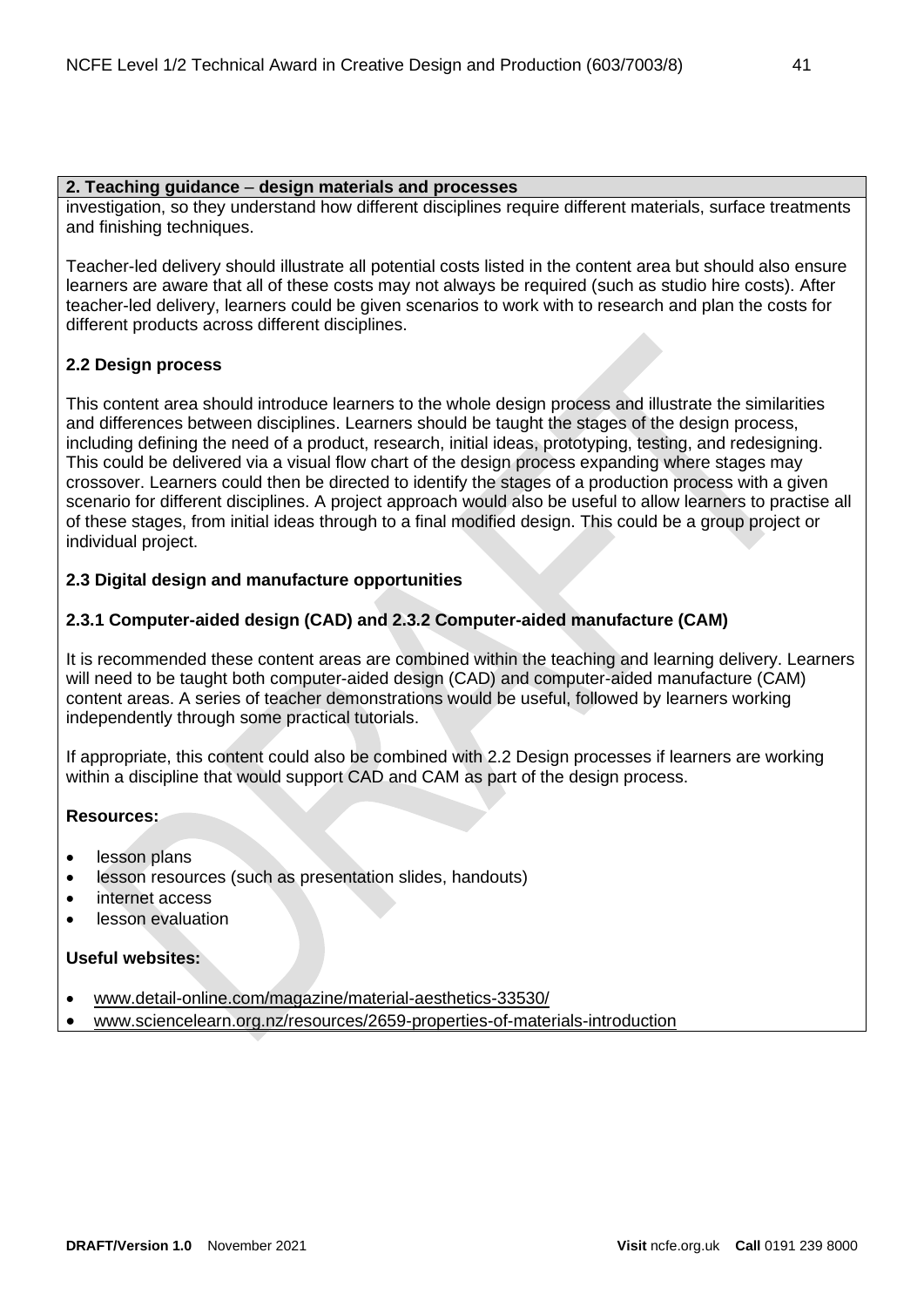## **3. Teaching guidance** – **design brief and production processes**

It is recommended that the elements of this content area are delivered together after content areas 1 and 2 to ensure learners have the sufficient understanding of the design process and skills within their chosen discipline to respond to a given design brief effectively.

Content area 3 links well with content area 4 (present the product) and content area 5 (review the product). A project approach for delivery is also recommended, therefore, content areas 3, 4 and 5 should use the same vocational scenario and design brief. Content could be formatively assessed using one or more internal assessment tasks or a mock assignment.

## **3.1 Interpreting a design brief**

This content area will ensure learners understand the importance of working in response to design brief requirements. Teaching and learning delivery will need to cover the different elements of a design brief, how to interpret key information, and understand the different types of client and client needs. Teachers could introduce the content area by showing learners different examples of design briefs for different disciplines, and request they extract key information.

## **3.2 Design proposal**

This content area will ensure learners understand design proposals and how these are created. Teachers could introduce the content area by showing learners different examples of design proposals for different disciplines, and request learners respond to different scenarios with what they would need to include in a design proposal.

## **3.2.1 Design solution process**

This content area will ensure learners understand the stages involved in the design solution process. This should be a practical activity that allows learners to respond individually or in groups to a design brief or scenario provided by teachers. Learners should be encouraged to include all the following areas in the practical activity:

- task analysis
- research
- initial ideas
- idea development
- financial considerations
- health and safety considerations
- final design production

## **3.2.2 Design solution presentation**

This content area will ensure learners understand how design solutions can be presented in appropriate formats based on the discipline they are working in and how to include appropriate information in their chosen presentation. This activity should be linked with the design solution learners have worked on in the previous task (3.2.1).

## **3.3 Communication skills**

This content area will ensure learners understand the importance of communication skills and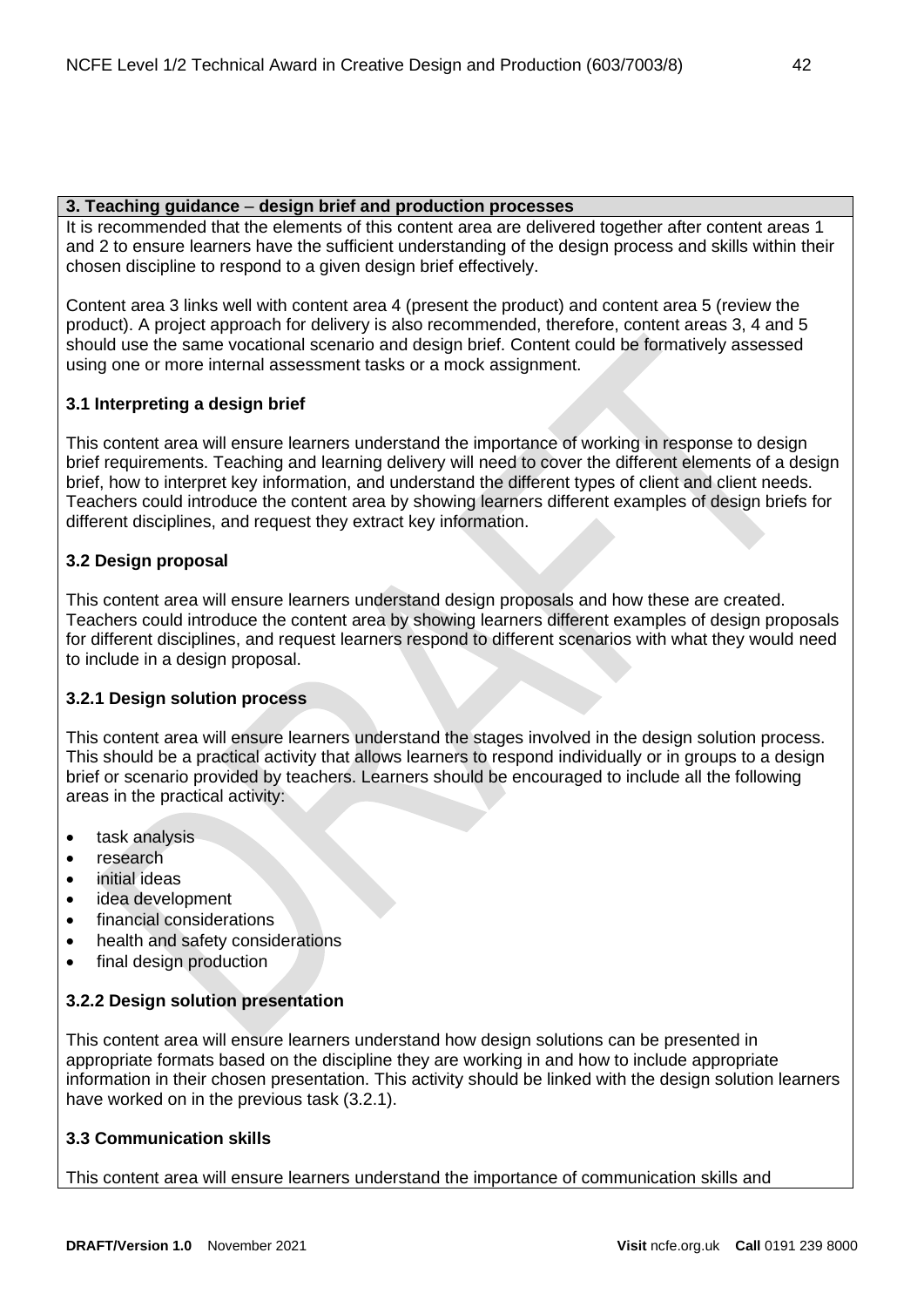## **3. Teaching guidance** – **design brief and production processes**

modification of a design solution in response to feedback. All content areas of client, graphical and digital communication skills should be covered in the teaching and learning; however, learners should select the most appropriate communication skills that are required in response to the given tasks and disciplines. This activity should be linked with the design solution learners have presented in the previous task (3.2.2). It would also be useful to demonstrate links between the qualities of graphical communication in content area 3.3.2 to the design movements in content area 1.1, for example that distinctive black lines are a key feature of the Memphis movement.

## **3.4 Design solution modification in response to feedback**

This content area will ensure learners understand how feedback can impact on the design process and how this may lead to modifications of the design solutions. All content areas of types of feedback could be covered. This activity should be linked with the design solution learners have presented in the previous task (3.2.2).

## **3.5 Production plan and 3.6 Production methods, processes, and techniques**

It is recommended that these content areas are combined and delivered as a practical project. The same design brief should be used, as should the same design solution that has been presented and modified in response to feedback in previous tasks. All areas of content must be taught to learners; however, learners should select the most appropriate planning processes, production methods and techniques based on the discipline they are working in as well as the design solution presented.

Teachers could provide learners with planning and production templates, however, all content placed into templates must be the learners own. It is recommended that teachers undertake an observation and facilitation role after all content has been delivered and learners can work independently to develop skills in all of these areas. It is important to note that review of progress during the planning and production stages should be ongoing, this should not be an evaluation at the end of the project.

## **3.7 Safe working practices**

It is recommended that this content area is delivered alongside any practical tasks, this will ensure risk management and health and safety requirements are purposefully understood when learners are working in design production disciplines. This should include all content areas, inclusive of personal protective equipment (PPE) at work.

## **Resources:**

- lesson plans
- lesson resources (such as presentation slides, handouts)
- internet access
- lesson evaluation

## **Useful websites:**

- [www.marketing-partners.com/conversations2/understanding-the-creative-production-process](https://www.marketing-partners.com/conversations2/understanding-the-creative-production-process)
- [www.gov.uk/design-right](https://www.gov.uk/design-right)
- www[.blog.designcrowd.co.uk/article/680/the-7-steps-of-a-professional-design-process](https://blog.designcrowd.co.uk/article/680/the-7-steps-of-a-professional-design-process)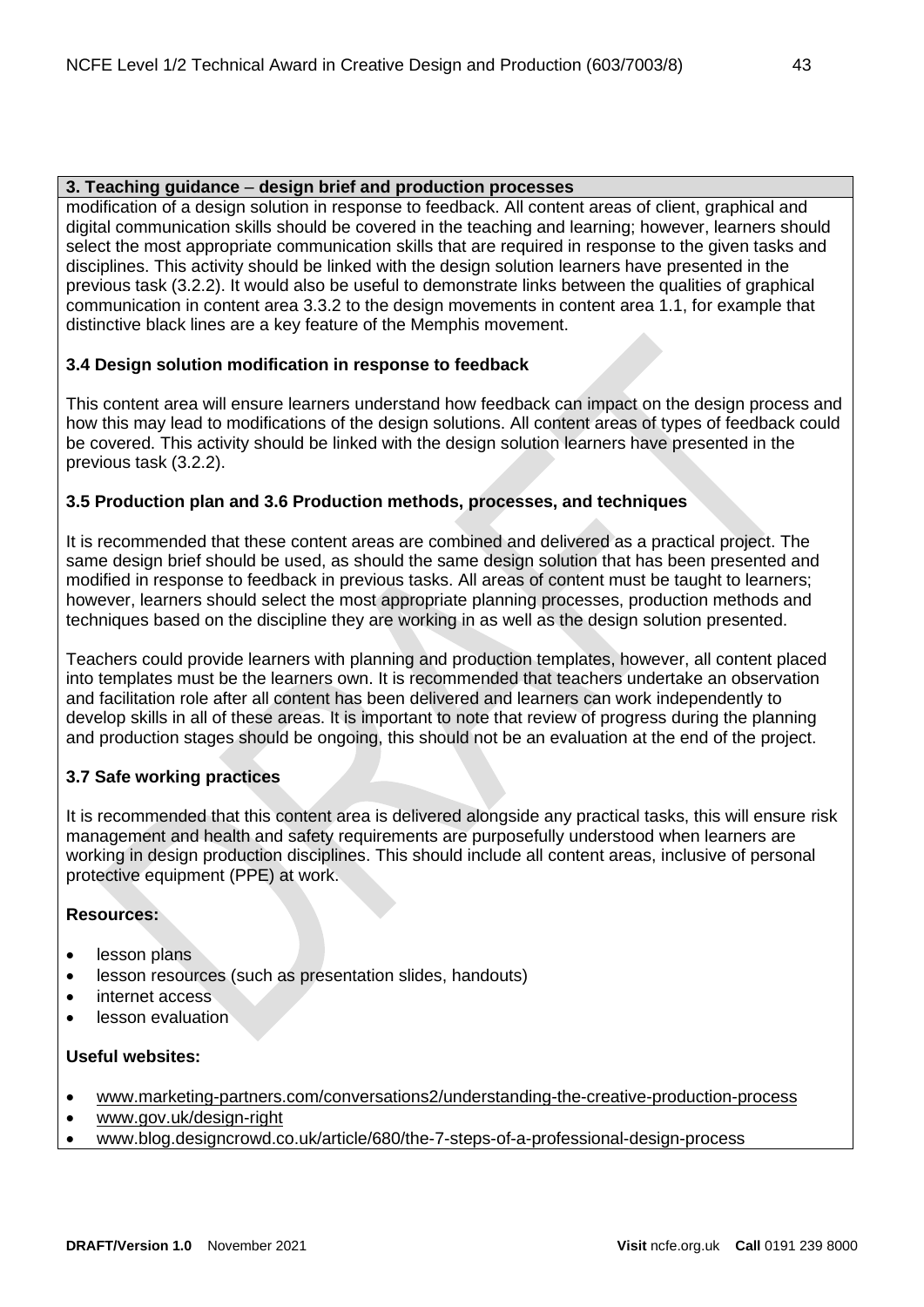## **4. Teaching guidance** – **presentation of a design solution**

It is recommended that the 3 elements of this content area are delivered together, following content area 3 (design and create the product) as this will allow learners to purposely present the product they have previously created. This content area links well with content area 5 (review the product). A project approach for delivery is also recommended, therefore, content areas 3, 4 and 5 should use the same vocational scenario and design brief. Content could be formatively assessed using one or more internal assessment tasks or a mock assignment.

## **4.1 Purposes of presentation, 4.2 Methods of presentation and 4.3 Presentation skills for a design solution.**

It is recommended that these content areas are combined and delivered together, this could be over a series of teacher-led sessions to discuss different presentation purposes and methods across the range of disciplines. Physical and digital/online presentation methods should be included in the teaching and learning; however, the learner should select the most appropriate method to practise themselves, dependent on the discipline they are working in and product they have presented in the previous tasks (3.5 and 3.6).

## **Resources:**

- lesson plans
- lesson resources (such as presentation slides, handouts)
- internet access
- lesson evaluation

## **Useful websites:**

- [www.inmotionnow.com/project-workflow/5-ways-to-give-more-effective-creative-feedback/](https://www.inmotionnow.com/project-workflow/5-ways-to-give-more-effective-creative-feedback/)
- [www.invisionapp.com/inside-design/how-to-present-design-work/](https://www.invisionapp.com/inside-design/how-to-present-design-work/)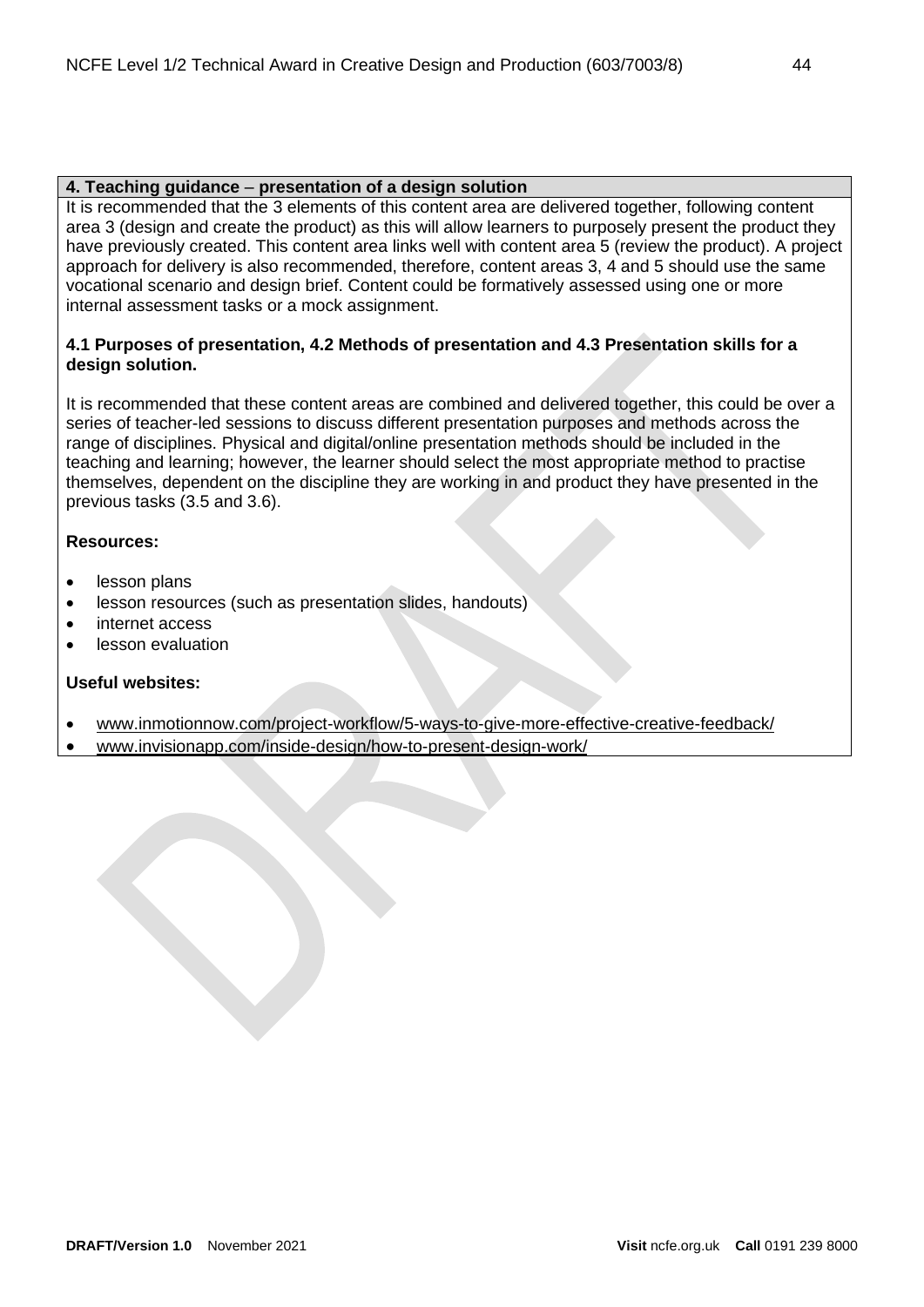## **5. Teaching guidance** – **review of processes and final solution**

It is recommended that the 2 elements of this content area are delivered together, following content area 4 (present the product) as this will allow learners to purposely review the production process in content area 3 and the final presented product in content area 4. A project approach for delivery is also recommended, therefore, content areas 3, 4 and 5 should use the same vocational scenario and design brief. Content could be formatively assessed using one or more internal assessment tasks or a mock assignment.

## **5.1 Formative review of design process and production and 5.2 Summative review of a final design solution**

The review of the design and production process should be ongoing and recorded throughout the planning and production stages. Learners should be encouraged to do this via a project diary or progress journal. This could be a physical or online record of progress and decisions made throughout the stages of the design and production processes. The ongoing review should feed into and naturally inform the summative review of the final design solution. Learners should have some formal teacherled lessons to ensure all content areas are covered with illustrated examples, however, it is highly important that learners also use specific areas as stated in the content of 5.2 to evaluate the final design solution they have presented in the previous tasks (3.5, 3.6 and 4.1).

## **Resources:**

- lesson plans
- lesson resources (such as presentation slides, handouts)
- internet access
- lesson evaluation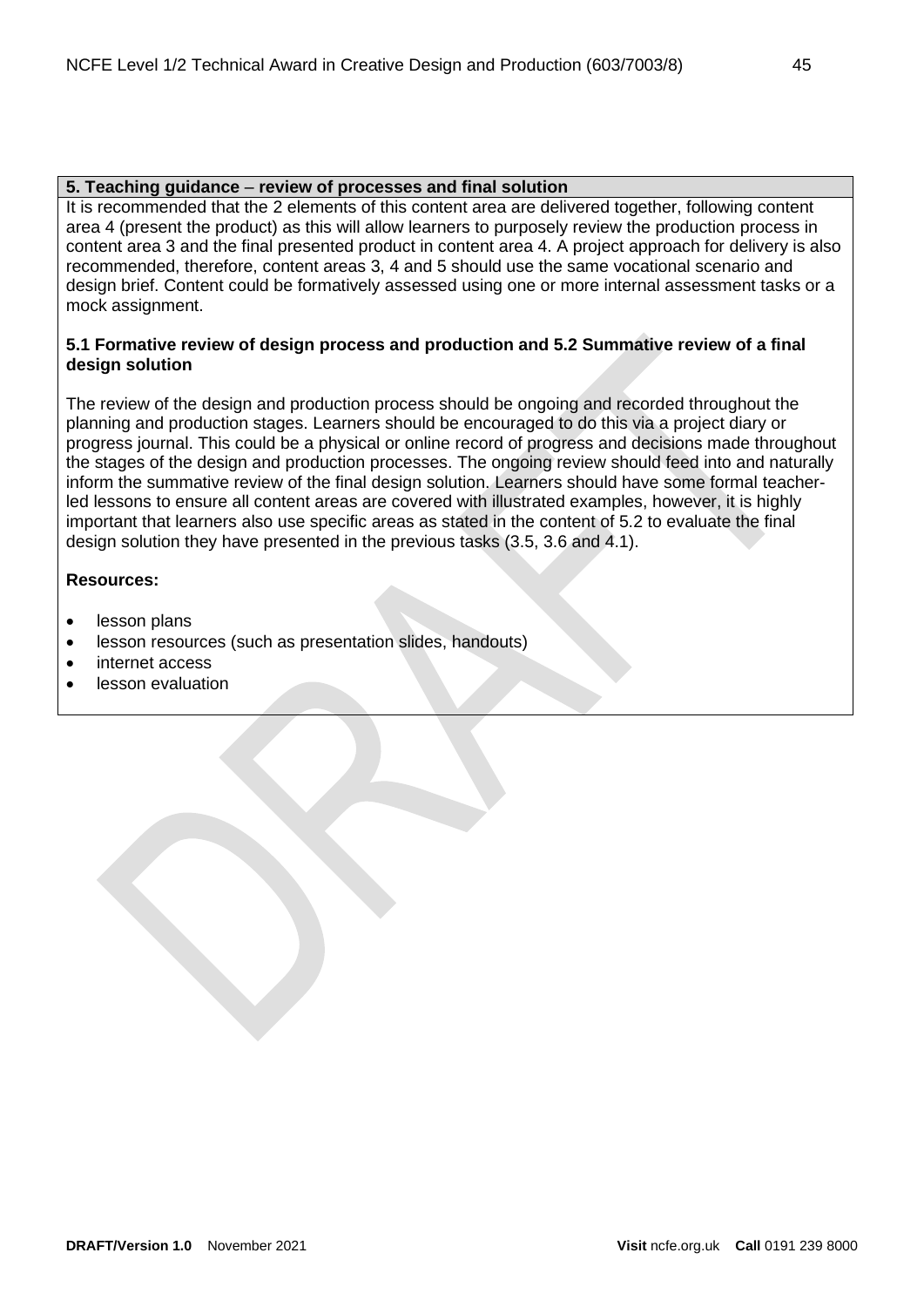## **6. Teaching guidance** – **working in the design production industries**

It is recommended that the 4 elements of this content area are delivered together at the end of the programme when learners have sufficient evidence of creative work to showcase and sufficient experience within the subject in order to promote themselves appropriately in their chosen discipline.

It is recommended that this content area is delivered separately to other content areas, as it focuses on learners researching potential career paths and progression routes. In addition, this content area prepares learners for progression related activities such as college interviews where they can promote themselves and their work from the qualification.

## **6.1 Employment, career and entrepreneurial opportunities in the design production industry**

## **6.1.1 Employment and career opportunities**

This content area ensures learners understand employment and career opportunities within the design and production industry. All content must be delivered in the teaching and learning stages to cover industry sectors and job roles, different types of contracts and opportunities for upskilling.

It is important for learners to understand that not every job role will be relevant to every sector and discipline. Teachers could deliver a series of formal lessons to explain the different sectors that learners could work in based on their knowledge and skills in design production, and then request learners undertake some group research into the different job roles across the sectors. This could then lead to an individual case study of a given scenario for learners to identify the types of jobs currently available as well as the qualifications and skills they may need.

## **6.1.2 Skills for the design production industry**

This content area ensures learners know and understand entrepreneurial skills and their importance in the design production industry. This could be delivered as a series of practical workshops where learners use teacher-given scenarios or group activities, such as case studies to discuss. Video footage could also be used to illustrate good examples of entrepreneurs such as TV shows and related sources. Where possible, guest speakers could also be introduced to deliver some content regarding thinking creatively, innovation and invention. These sessions should allow learners to practise and demonstrate practical skills, for example role play, as well as understanding the more formal requirements such as market trends and communication skills.

## **6.2 Product promotion**

This should be an exciting content area delivered toward the end of the qualification when learners have experience and skills to be able to promote their work in interesting and creative ways. Teachers could lead a series of initial sessions to discuss good and diverse examples of how practitioners promote their work using physical and digital methods.

Where possible, teachers could introduce guest speakers to show their work as examples.

Learners should then be able to use current examples to inspire their own product promotion. This content could be linked with 6.3 Self-promotion.

## **6.3 Self-promotion**

This should be an exciting content area delivered toward the end of the qualification when learners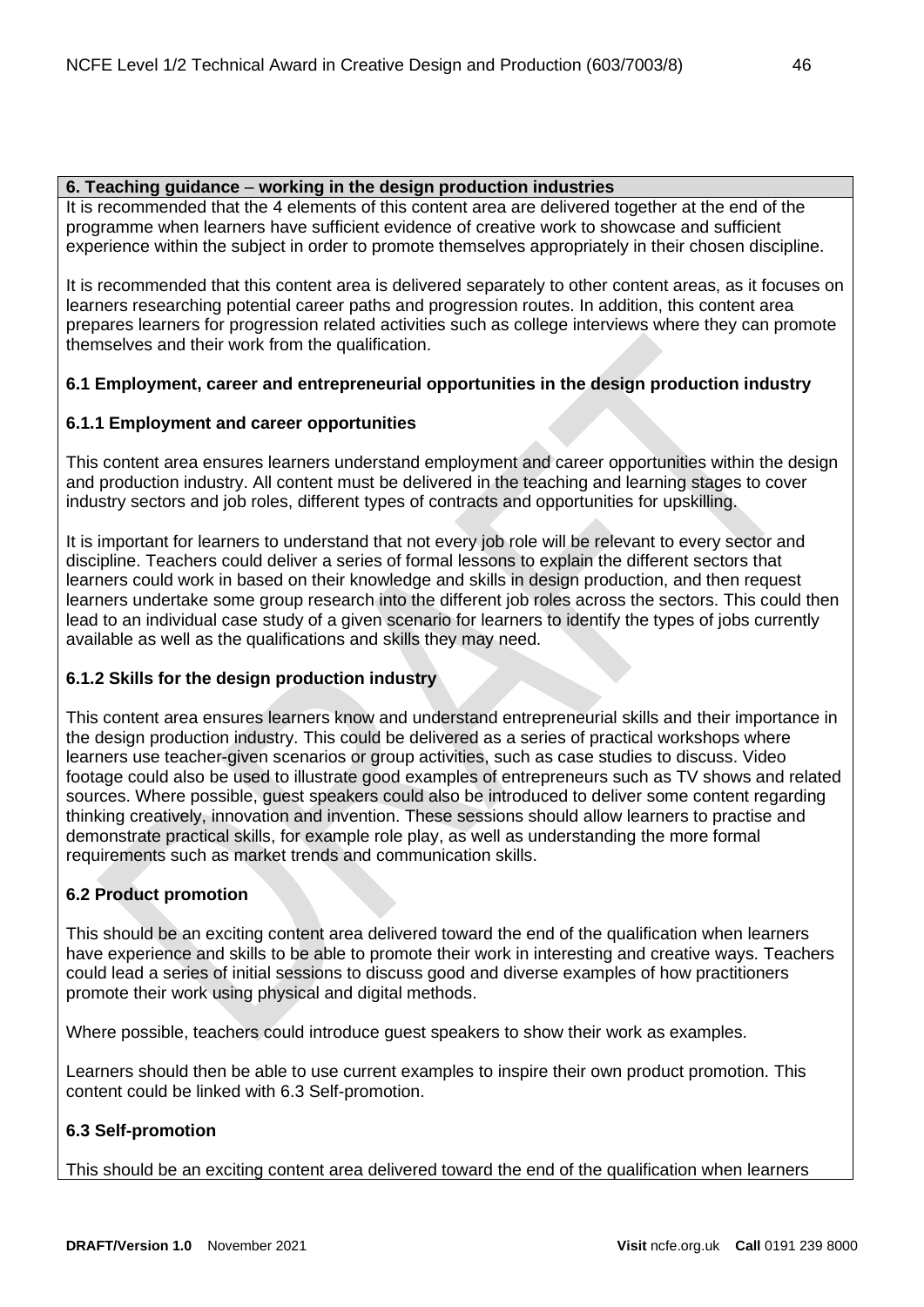## **6. Teaching guidance** – **working in the design production industries**

have experience and skills to be able to promote themselves in interesting and creative ways. Teachers could lead a series of initial sessions to discuss good and diverse examples of how practitioners self-promote themselves using physical and digital methods.

Where possible, teachers could introduce guest speakers to show their work as examples.

Learners should then be able to use current examples to inspire their own self-promotion. This content could be linked with 6.2 Product promotion.

## **Resources:**

- lesson plans
- lesson resources (such as presentation slides, handouts)
- internet access
- lesson evaluation

#### **Useful websites:**

- www[.thecreativeindependent.com/guides/a-creative-persons-guide-to-thoughtful-promotion/](https://thecreativeindependent.com/guides/a-creative-persons-guide-to-thoughtful-promotion/)
- www[.discovercreative.careers/#/](https://discovercreative.careers/#/)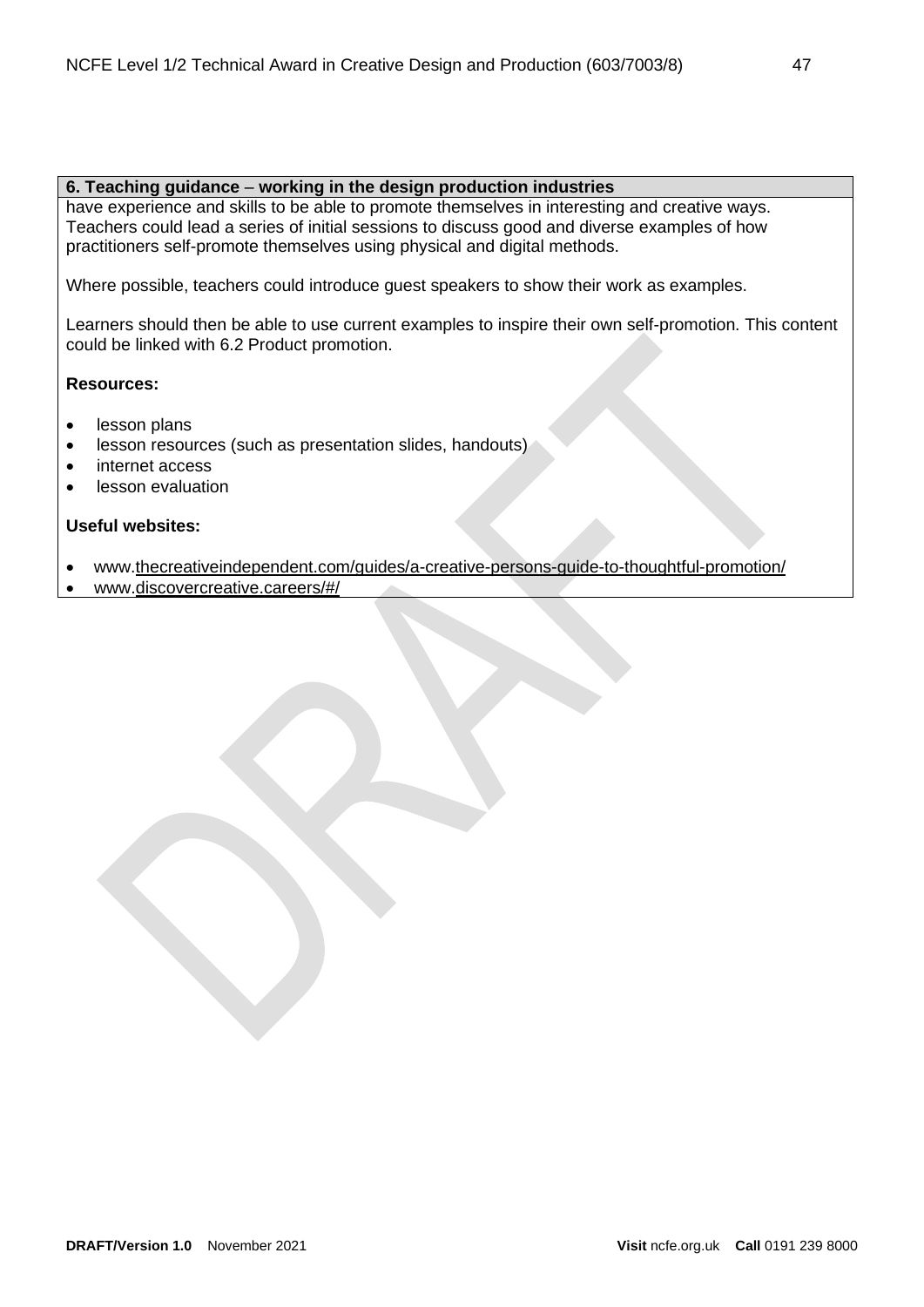## <span id="page-47-0"></span>**Synoptic connections**

Synoptic assessment requires learners to combine elements of their learning and show accumulated knowledge and understanding across the qualification content. It enables learners to evidence their capability to integrate and apply knowledge, understanding, and skills gained with breadth and depth in context.

It is therefore essential when planning for teaching and throughout delivery that the interdependencies and links build across the content of the qualification and are highlighted and reinforced.

The qualification comprises 6 content areas in a single unit model. All content is mandatory and must be taught.

The teaching content does not have to be delivered in a linear way; the unit contents are interdependent in knowledge, skills, and concepts.

Teachers may take a synoptic approach across the qualification. This will enable learners to be able to apply theories and concepts from across the qualification specification in context to skills-based situations. Through combining content and developing holistic connections, learners will be able to demonstrate and evidence their full knowledge and understanding of the subject area and the design and production industry.

Learners will have the opportunity to identify relevant study skills and reflect upon their preferred learning style throughout the qualification.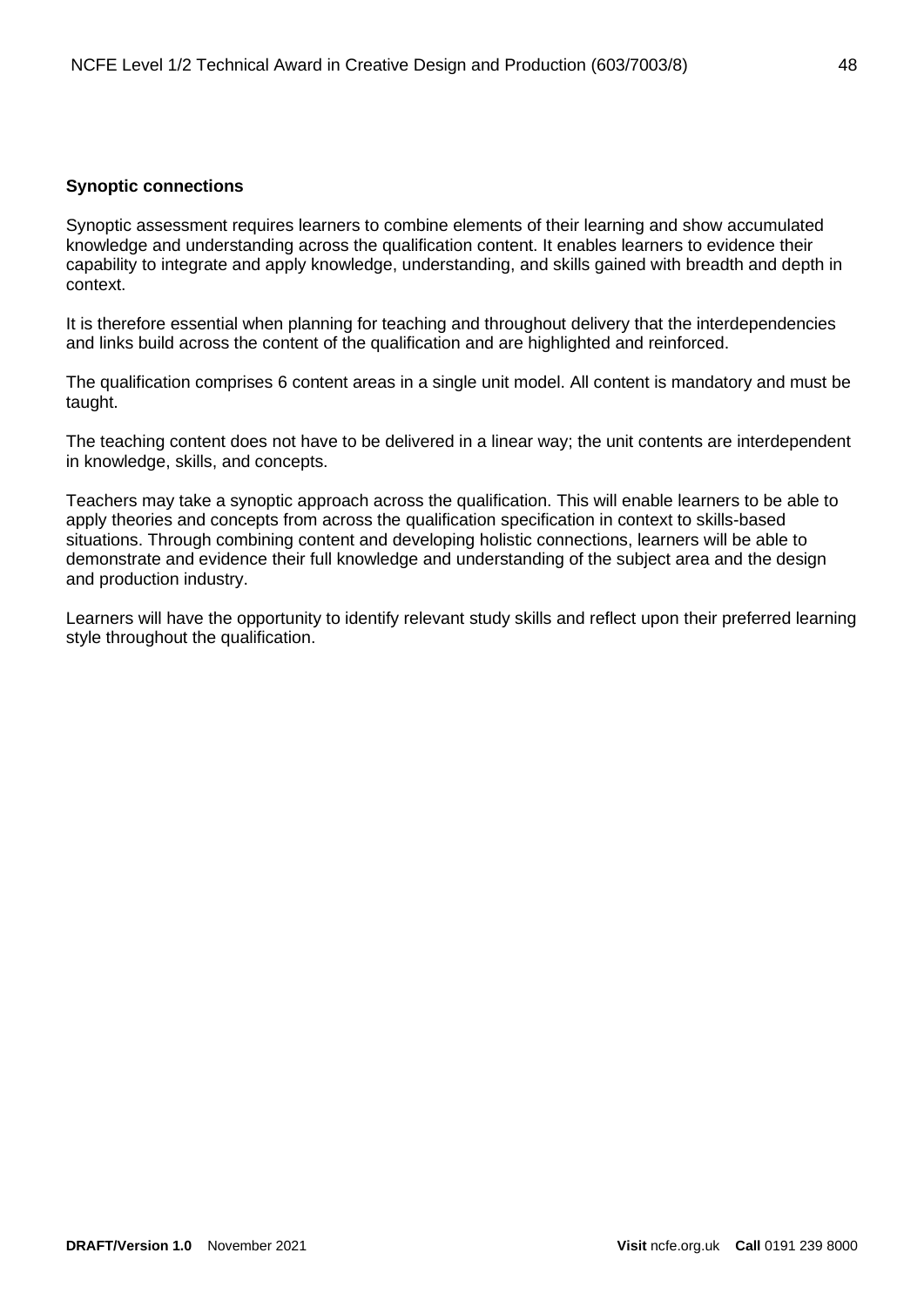## <span id="page-48-0"></span>**Section 3: additional information**

## <span id="page-48-1"></span>**School accountability measures (performance points)**

This V Cert qualification has been developed to meet the criteria set by the Department for Education (DfE) to be included in the key stage 4 performance tables. Each grade has been assigned a points value. Please check the Register of Regulated Qualifications website [register.ofqual.gov.uk](http://register.ofqual.gov.uk/) for further information.

#### <span id="page-48-2"></span>**Discounting**

If a learner is taking a GCSE and V Cert in the same year with the same discount code, such as GCSE Physical Education and an NCFE V Cert in health and fitness the first entry will count. However, because we do not upload V Cert data to the DfE until August, the exam entry for V Certs is classed as the date the centre claims certification.

- if the centre delivers the GCSE Physical Education exam first and then claims the V Cert afterwards, the GCSE will count
- if the centre delivers the V Cert first and claims the certificate before the GCSE Physical Education exam is sat, the V Cert will count
- if the centre delivers the GCSE and the exam is sat on the same day the V Cert certificate is claimed, then it is the best result that counts

Discount codes for V Cert qualifications can be found on the NCFE website. We advise centres to refer to the [Discounting and Early Entry Guidance](https://www.gov.uk/government/uploads/system/uploads/attachment_data/file/651207/Key_stage_4_discounting_and_early_entry_guidance_2017.pdf) document provided by the DfE. For more information on discounting please contact the DfE directly.

#### <span id="page-48-3"></span>**Qualification dates**

Regulated qualifications have operational end dates and certification end dates.

We review qualifications regularly, working with sector representatives, vocational experts and stakeholders to make any changes necessary to meet sector needs and to reflect recent developments.

If a decision is made to withdraw a qualification, we will set an operational end date and provide reasonable notice to our centres. We will also take all reasonable steps to protect the interest of learners.

An operational end date will only show on the Ofqual Register of Regulated Qualifications [register.ofqual.gov.uk](https://register.ofqual.gov.uk/) if a decision has been made to withdraw a qualification. After this date we can no longer accept learner registrations. However, certification is allowed until the certification end date so that learners have time to complete any programmes of study. The certification end date will only show on the Ofqual Register once an operational end date has been set. After this date we can no longer process certification claims.

Where a qualification has an external assessment, this can only be taken up to the last assessment date set by us. No external assessments will be permitted after this date so learners will need to be entered in sufficient time.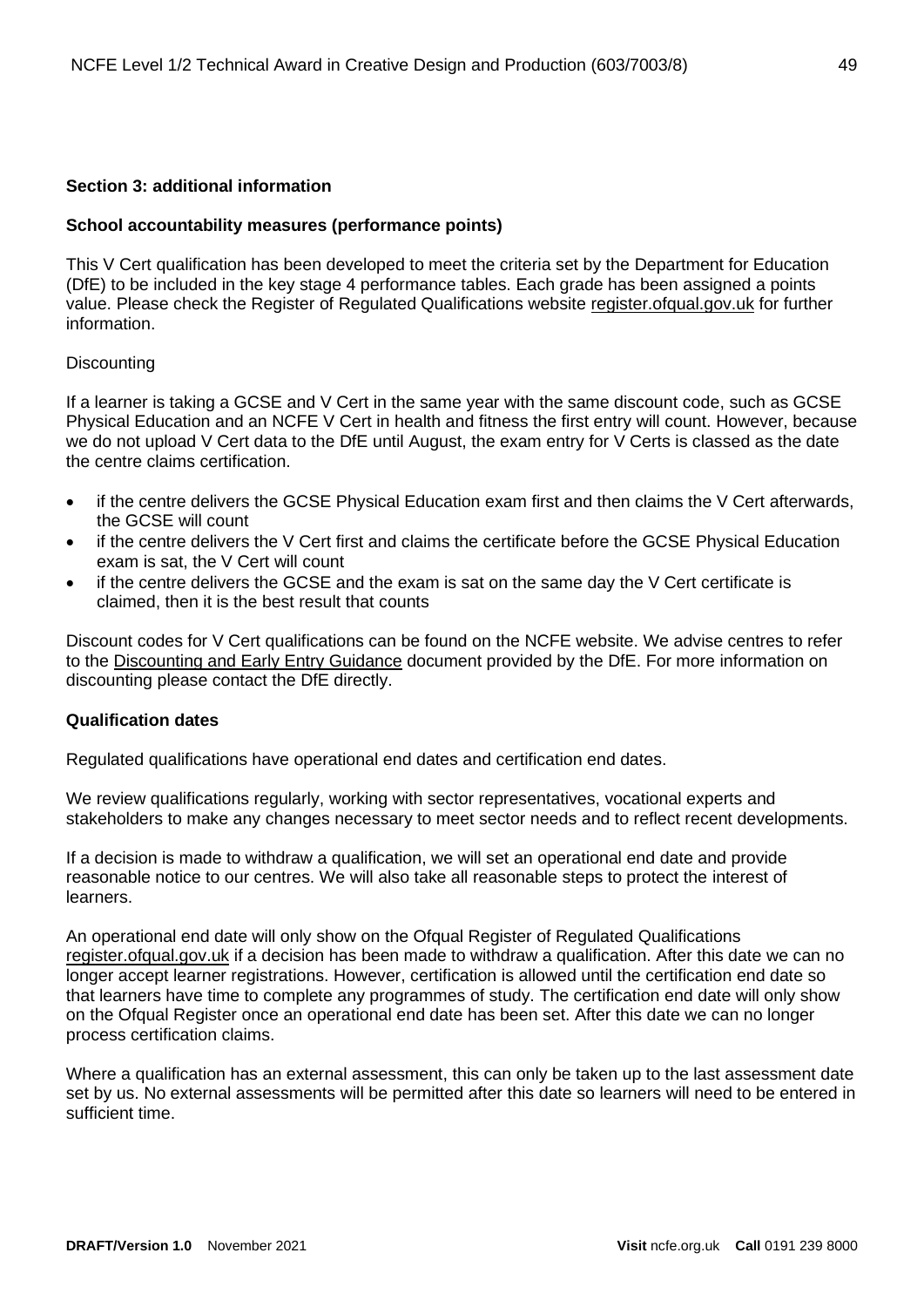## <span id="page-49-0"></span>**Support materials**

The following support materials are available to assist with the delivery of this qualification and are available on the NCFE website:

- learning resources
- qualification factsheet

## **Other support materials**

The resources and materials used in the delivery of this qualification must be age-appropriate and due consideration should be given to the wellbeing and safeguarding of learners in line with your centre's safeguarding policy when developing or selecting delivery materials.

## <span id="page-49-1"></span>**Reproduction of this document**

Reproduction by approved centres is permissible for internal use under the following conditions:

- you may copy and paste any material from this document; however, we do not accept any liability for any incomplete or inaccurate copying and subsequent use of this information
- the use of PDF versions of our support materials on the NCFE website will ensure that correct and up-to-date information is provided to learners
- any photographs in this publication are either our exclusive property or used under licence from a third-party:
	- o they are protected under copyright law and cannot be reproduced, copied or manipulated in any form
	- o this includes the use of any image or part of an image in individual or group projects and assessment materials
	- o all images have a signed model release